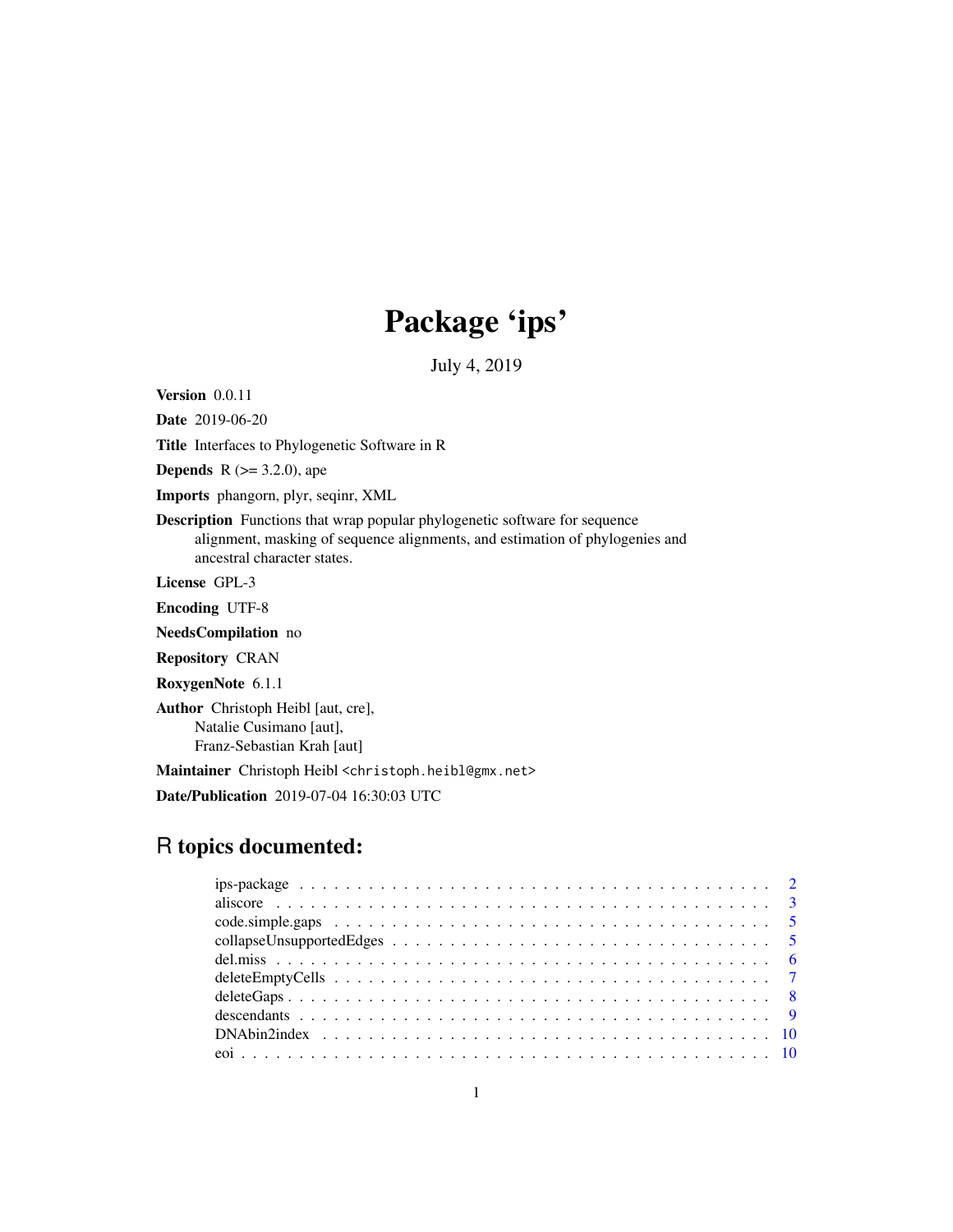<span id="page-1-0"></span>

|  | terminalSisters |  |  |  |  |  |  |  |  |  |  |  |  |  |  |
|--|-----------------|--|--|--|--|--|--|--|--|--|--|--|--|--|--|
|  | splitIntoClades |  |  |  |  |  |  |  |  |  |  |  |  |  |  |
|  |                 |  |  |  |  |  |  |  |  |  |  |  |  |  |  |
|  |                 |  |  |  |  |  |  |  |  |  |  |  |  |  |  |
|  | read            |  |  |  |  |  |  |  |  |  |  |  |  |  |  |
|  |                 |  |  |  |  |  |  |  |  |  |  |  |  |  |  |
|  | raxml           |  |  |  |  |  |  |  |  |  |  |  |  |  |  |
|  |                 |  |  |  |  |  |  |  |  |  |  |  |  |  |  |
|  |                 |  |  |  |  |  |  |  |  |  |  |  |  |  |  |
|  |                 |  |  |  |  |  |  |  |  |  |  |  |  |  |  |
|  |                 |  |  |  |  |  |  |  |  |  |  |  |  |  |  |
|  |                 |  |  |  |  |  |  |  |  |  |  |  |  |  |  |
|  | ntip            |  |  |  |  |  |  |  |  |  |  |  |  |  |  |
|  |                 |  |  |  |  |  |  |  |  |  |  |  |  |  |  |
|  |                 |  |  |  |  |  |  |  |  |  |  |  |  |  |  |
|  |                 |  |  |  |  |  |  |  |  |  |  |  |  |  |  |
|  |                 |  |  |  |  |  |  |  |  |  |  |  |  |  |  |
|  |                 |  |  |  |  |  |  |  |  |  |  |  |  |  |  |
|  |                 |  |  |  |  |  |  |  |  |  |  |  |  |  |  |
|  |                 |  |  |  |  |  |  |  |  |  |  |  |  |  |  |
|  |                 |  |  |  |  |  |  |  |  |  |  |  |  |  |  |
|  |                 |  |  |  |  |  |  |  |  |  |  |  |  |  |  |
|  |                 |  |  |  |  |  |  |  |  |  |  |  |  |  |  |
|  |                 |  |  |  |  |  |  |  |  |  |  |  |  |  |  |
|  |                 |  |  |  |  |  |  |  |  |  |  |  |  |  |  |

ips-package *Interfaces to Phylogenetic Software*

# Description

This package presents a set of functions that were formerly included in the *phyloch* package and which wrap popular phylogenetic software for sequence alignment, masking of sequence alignments, and estimation of phylogenies and ancestral character states.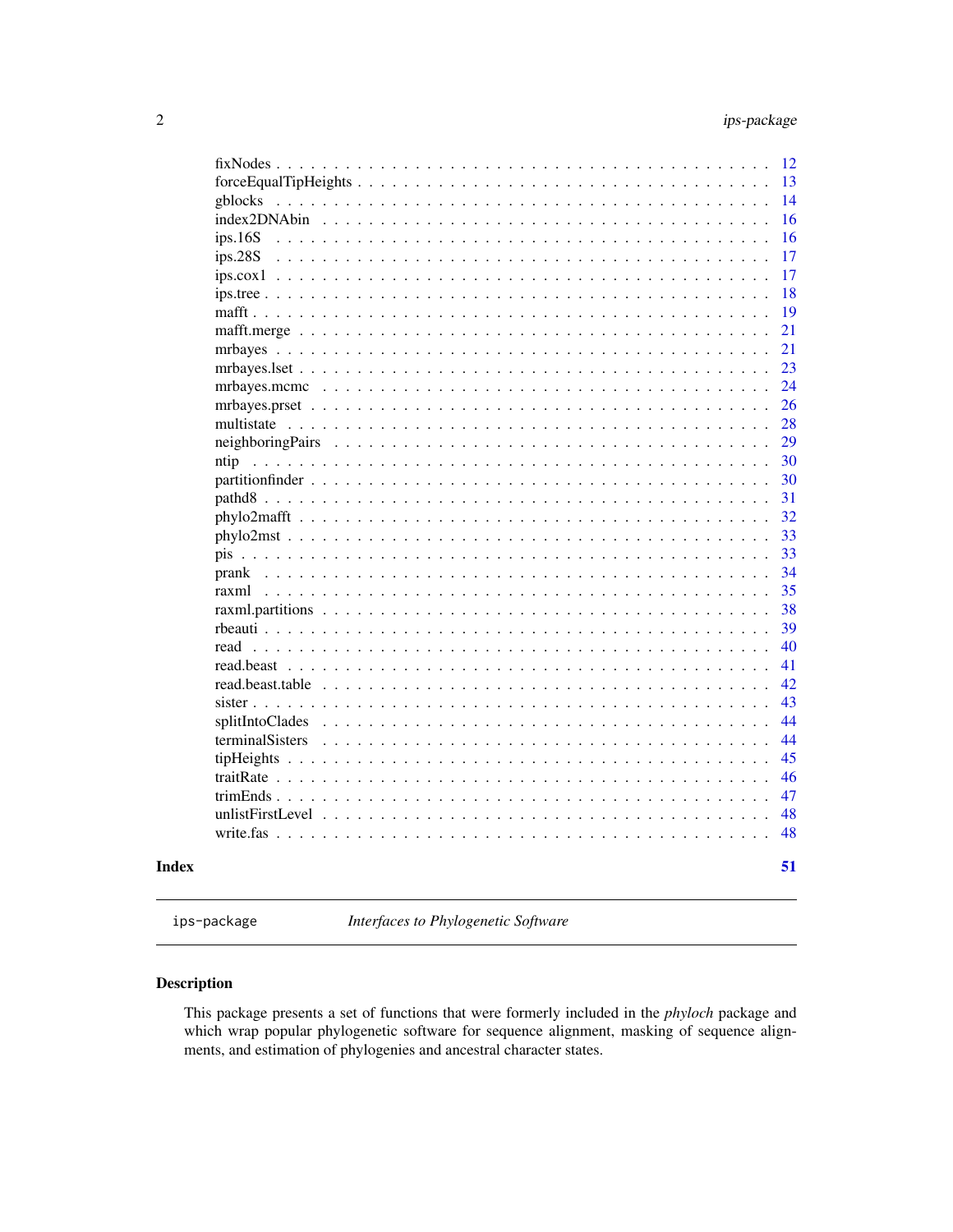#### <span id="page-2-0"></span>aliscore  $\overline{3}$

#### Details

| Package: | ips         |
|----------|-------------|
| Type:    | Package     |
| Version: | 0.0.11      |
| Date:    | 2019-06-20  |
| License: | $GPL (= 2)$ |

There are several functions for reading and writing DNA sequences in FASTA, PHYLIP, and NEXUS format: [read.fas](#page-39-1), [read.phy](#page-39-1), [read.nex](#page-39-1), [write.fas](#page-47-1), [write.phy](#page-47-2), and [write.nex](#page-47-2). Some functions are available for integrating BEAST with R. XML input files for BEAST can be generated with [rbeauti](#page-38-1). Two functions are designed to read TreeAnnotator output: [read.beast](#page-40-1) will render an object of class phylo with additional node statistics appended as list elements. These additional node statistics will be lost be the subsequent use of [ladderize](#page-0-0) or [rotate](#page-0-0) (or similar functions that change the ordering of internal nodes).[read.beast.table](#page-41-1) also parses the TreeAnnotator output, but returns a matrix of node statistics. This package itself does not implement techniques for phylogenetic analyses, but provides a series of wrappers for commonly used software packages. Sequence alignment can be done with the [mafft](#page-18-1) and [prank](#page-33-1); cleaning of sequences with [gblocks](#page-13-1) and [aliscore](#page-2-1). The function [raxml](#page-34-1) and [mrbayes](#page-20-1) are intended for phylogenetic tree search. Running [mrbayes](#page-20-1) with argument run = FALSE can be used to create MrBayes-executable NEXUS files. Finally, wrappers is provided for Multistate in the BayesTraits package (see [multistateML](#page-27-1) and [multistateMCMC](#page-27-1)). Several plotting functions (HPDbars, clade.bars, box.clades, box.tips, tip.color, edge.color have been moved to the viper package.

# Author(s)

Natalie Cusimano, Christoph Heibl, Franz-Sebastian Krah, Maintainer: Christoph Heibl (<christoph.heibl@gmx.net>)

#### See Also

[ape](#page-0-0)

<span id="page-2-1"></span>aliscore *Masking of Sequence Alignments with ALISCORE*

# Description

Provides a interface to **Aliscore**, in order to remove problematic regions of a DNA sequence alignment.

#### Usage

```
aliscore(x, gaps = "5state", w = 6, r, t, l, s, o, exec)
```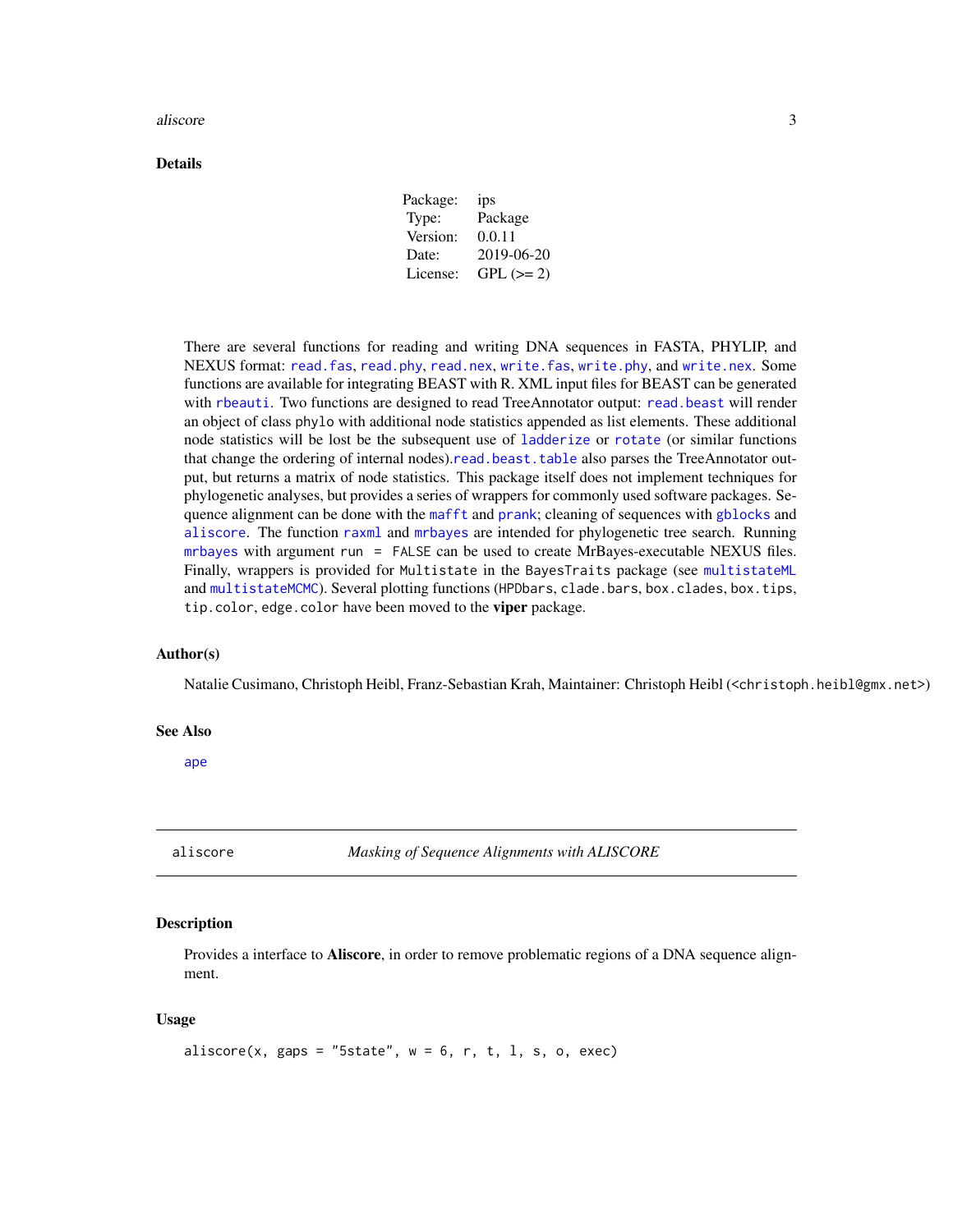#### <span id="page-3-0"></span>Arguments

| $\mathsf{x}$ | DNA sequences of class DNAbin.                                                                        |
|--------------|-------------------------------------------------------------------------------------------------------|
| gaps         | A vector of mode "character" indicating how gaps shall be treated: as "5 state"<br>or as "ambiguous". |
| W            | An integer giving the size of the sliding window.                                                     |
| r            | An integer giving the number of random pairwise sequence comparisons; de-<br>faults to $4 \times N$ . |
| t            | Not yet implemented.                                                                                  |
| -1           | Not yet implemented.                                                                                  |
| S            | Not yet implemented.                                                                                  |
| $\Omega$     | A vector of mode "character" containing outgroup taxon names.                                         |
| exec         | A character string, giving the path to the Aliscore script.                                           |

# Value

A matrix of class "DNAbin".

# Note

This function was developed with ALISCORE version 2.

# References

Misof, B. and K. Misof. 2009. A Monte Carlo approach successfully identifies randomness in multiple sequence alignments: a more objective means of data exclusion. *Syst. Biol.* 58: 21–34.

Kueck, P., K. Meusemann, J. Dambach, B. Thormann, B.M. von Reumont, J.W. Waegele and B. Misof. 2010. Parametric and non-parametric masking of randomness in sequence alignments can be improved and leads to better resolved trees. *Frontiers in Zoology* 7: 10.

Aliscore website: <https://www.zfmk.de/en/research/research-centres-and-groups/aliscore>

# See Also

[mafft](#page-18-1) and [prank](#page-33-1) for multiple sequence alignment; [gblocks](#page-13-1) for another alignment masking algorithm.

# Examples

```
data(ips.28S)
## Not run: aliscore(ips.28S)
```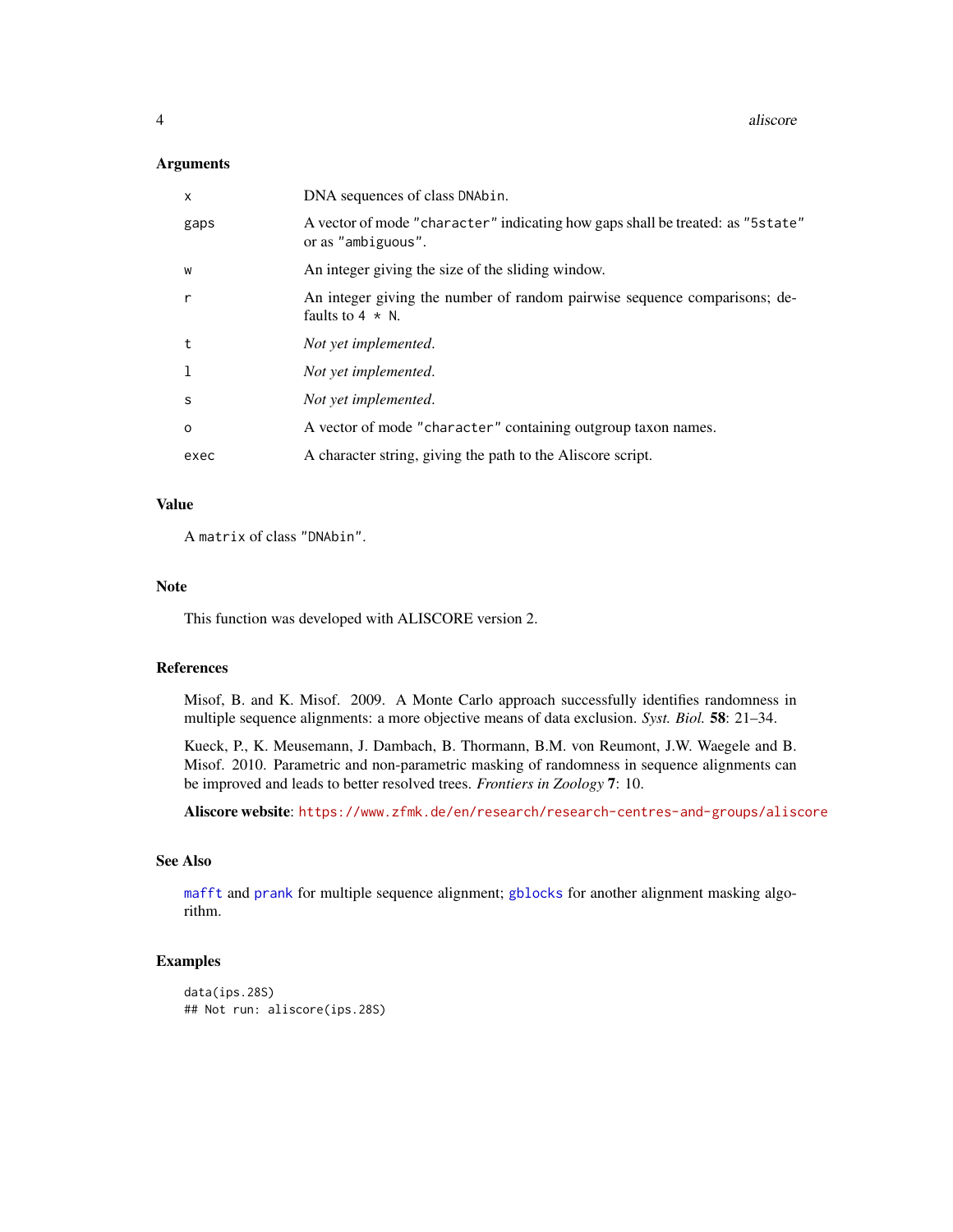# <span id="page-4-1"></span><span id="page-4-0"></span>Description

code.simple.gaps takes an aligned DNA sequence matrix and codes the simple gaps, i.e. gaps that do not overlap with other gaps. The gapped positions are excluded from the matrix and the coded gap characters are appended to the matrix.

# Usage

code.simple.gaps(x, append = TRUE)

#### Arguments

|        | An object of class DNAbin. |
|--------|----------------------------|
| append | Logical.                   |

#### Value

An object of class [DNAbin.](#page-0-0)

# Author(s)

Christoph Heibl

# References

Simmons, M.P. & H. Ochoterena. 2000. Gaps as characters in sequence-based phylogenetic analyses. *Systematic Biology* 49(2): 369–381.

#### See Also

[deleteGaps](#page-7-1), [deleteEmptyCells](#page-6-1), [trimEnds](#page-46-1)

collapseUnsupportedEdges

*Collapse Unsupported Edges/Branches in a Phylogeny*

# Description

Given a set of node support values (e.g., bootstrap proportions, posterior probabilities) and a certain threshold, all edges receiving less support than the threshold will be collapsed.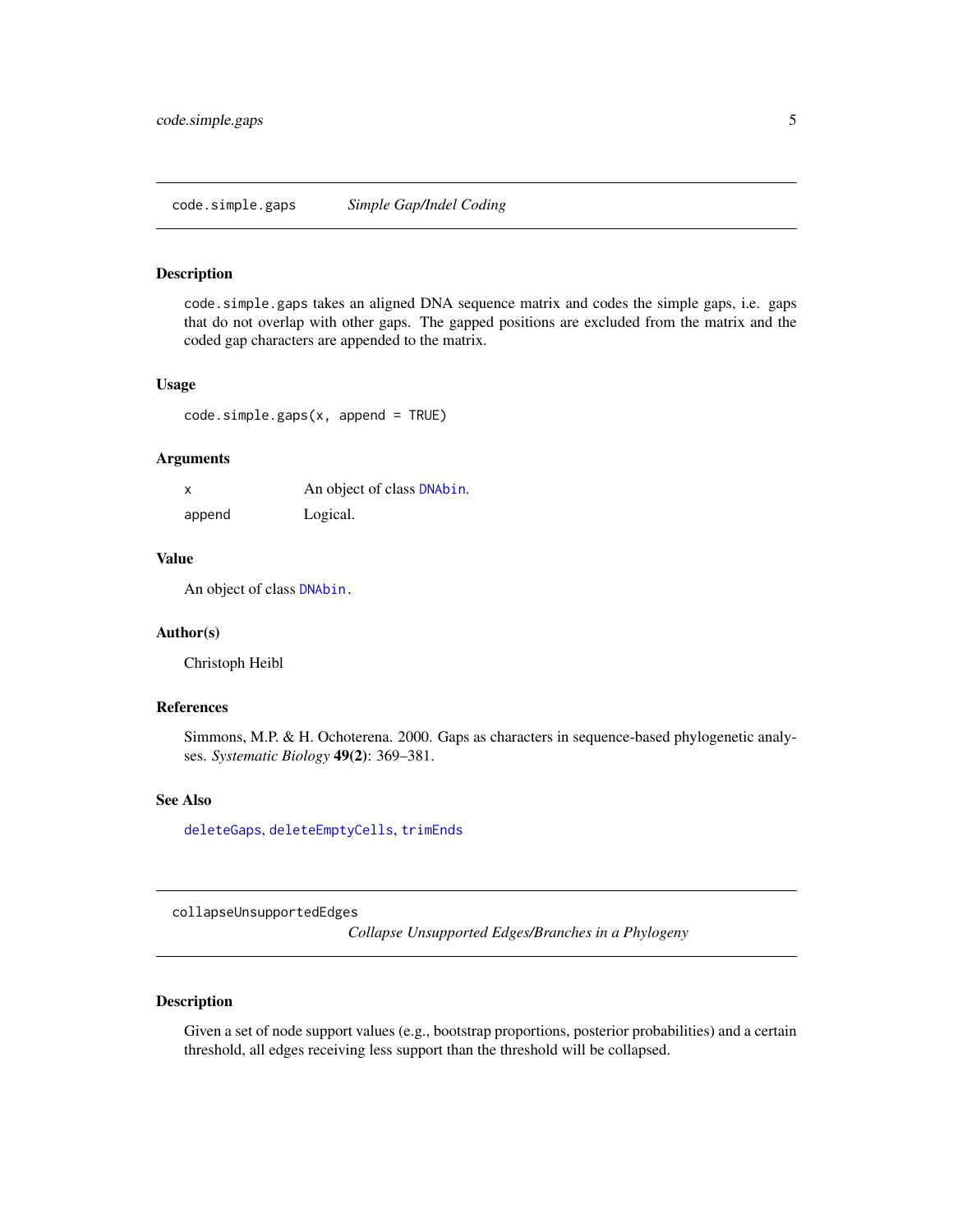#### <span id="page-5-0"></span>Usage

```
collapseUnsupportedEdges(phy, value = "node.label", cutoff)
```
#### Arguments

| phy    | An object of class phylo.                                                                                             |
|--------|-----------------------------------------------------------------------------------------------------------------------|
| value  | A character string giving the name of the list element that contains the support<br>values; default is "node. label". |
| cutoff | A numeric value giving the threshold below which edges will be collapsed.                                             |

# Value

An object of class [phylo](#page-0-0).

# Examples

```
## phylogeny of bark beetles
data(ips.tree)
## non-parametric bootstrap proportions (BP)
ips.tree$node.label
## collapse clades with < 70 BP
tr <- collapseUnsupportedEdges(ips.tree, "node.label", 70)
## show new topology
par(mfrow = c(1, 2))plot(ips.tree, no.margin = TRUE)
nodelabels(ips.tree$node.label, cex = .5, frame = "n", adj = c(0, .5))
plot(tr, no.margin = TRUE)
```
del.miss *Delete Missing Data from DNA Sequences*

#### Description

Remove gaps ("-") and/or missing and ambiguous data ("N", "?") from a sample of DNA sequences.

#### Usage

```
del.miss(x)
```
#### Arguments

x A matrix, a list, or a vector of class [DNAbin](#page-0-0) containing the DNA sequences.

### Value

A list or a vector of class DNAbin.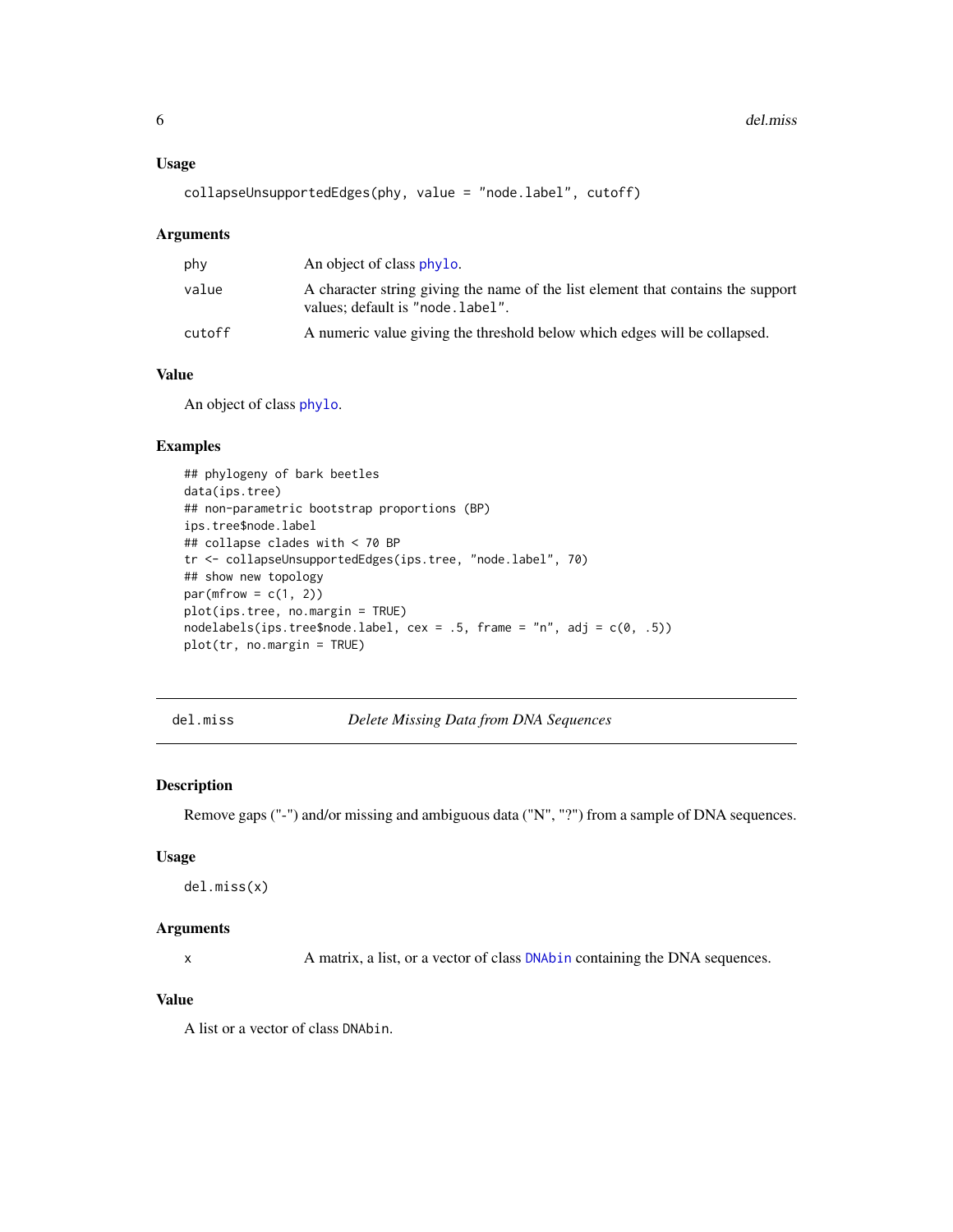<span id="page-6-1"></span><span id="page-6-0"></span>deleteEmptyCells *Delete Spurious Rows and Columns from DNA Alignments*

# Description

After subsetting (see e.g. [DNAbin](#page-0-0)), DNA sequence alignments can contain rows and columns that consist entirely of missing and/or ambiguous character states. deleteEmptyCells will delete all such rows (taxa) and columns (characters) from a DNA sequence alignment.

# Usage

```
deleteEmptyCells(DNAbin, margin = c(1, 2), nset = c("-", "n", "?"),quiet = FALSE)
```
#### Arguments

| DNAbin | An object of class DNAbin.                                                                                                                                                                                           |
|--------|----------------------------------------------------------------------------------------------------------------------------------------------------------------------------------------------------------------------|
| margin | A vector giving the subscripts the function will be applied over: 1 indicates<br>rows, 2 indicates columns, and $c(1, 2)$ indicates rows and columns.                                                                |
| nset   | A vector of mode character; rows or columns that consist only of the characters<br>given in nset will be deleted from the alignment. Allowed are "-", "?","n",<br>"b", "d","h", "v", "r","y", "s", "w","k", and "m". |
| quiet  | Logical: if set to TRUE, screen output will be suppressed.                                                                                                                                                           |

# Details

For faster execution, deleteEmptyCells handles sequences in ape's bit-level coding scheme.

# Value

An object of class [DNAbin](#page-0-0).

# References

Cornish-Bowden, A. 1984. Nomenclature for incompletely specified bases in nucleic acid sequences: recommendations 1984. *Nucleic Acids Res.* 13: 3021–3030.

# See Also

[trimEnds](#page-46-1), [deleteGaps](#page-7-1)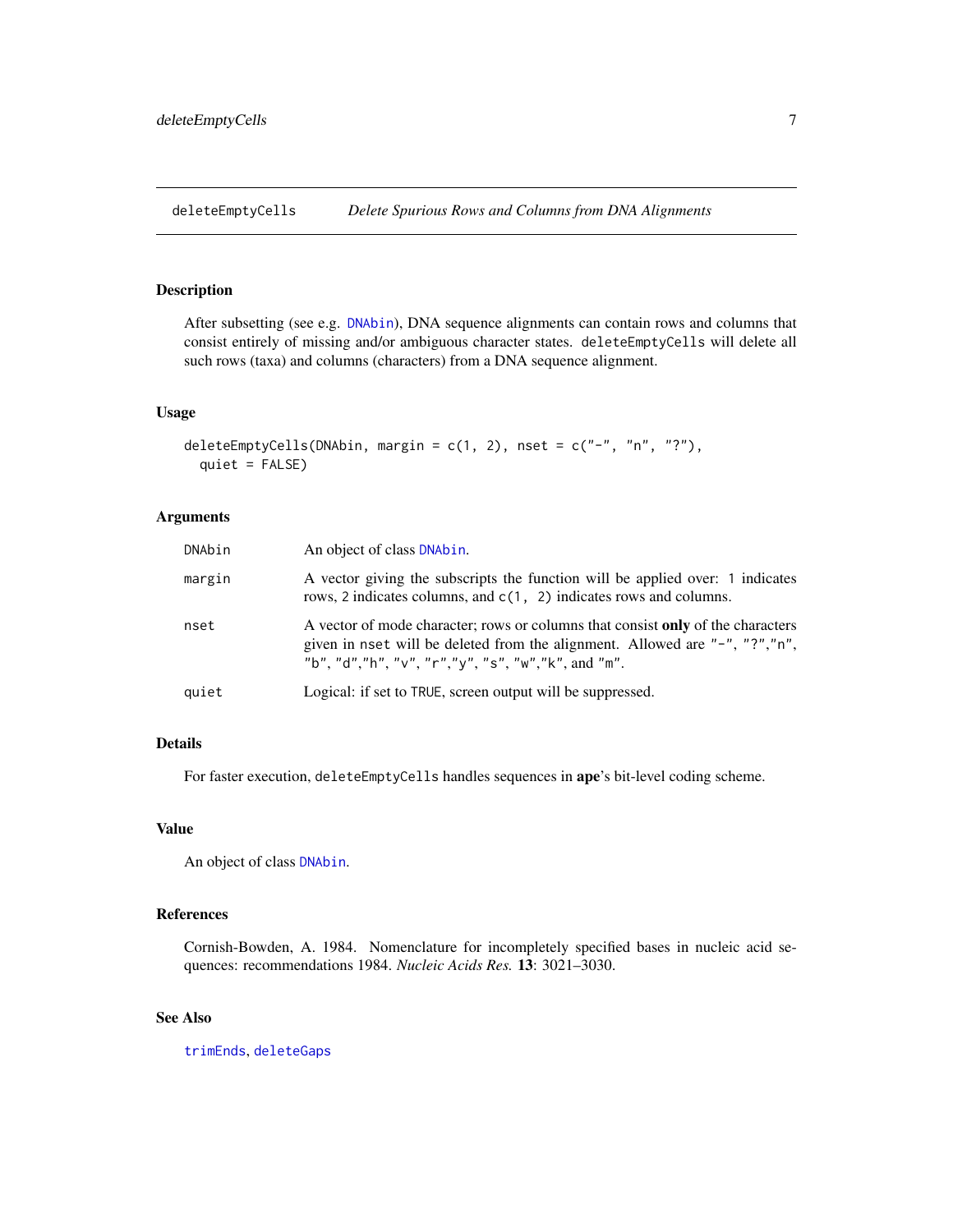#### Examples

```
# COX1 sequences of bark beetles
data(ips.cox1)
# introduce completely ambiguous rows and colums
x \leftarrow as.charAter(ips.cox1[1:6, 1:60])x[3, ] \leq - rep("n", 60)
x[, 20:24] < - rep("-", 6)
x \leftarrow as.DNAbin(x)image(x)
# delete those rows and colums
x <- deleteEmptyCells(x)
image(x)
```
<span id="page-7-1"></span>

deleteGaps *Remove Gap Positions From DNA Sequences*

#### Description

Remove indel positions (or gaps) from a DNA sequence alignment. For faster execution, deleteGaps handles sequences in ape's bit-level coding scheme.

#### Usage

deleteGaps(x, gap.max =  $nrow(x) - 4$ )

#### Arguments

| X       | An object of class DNAbin.                                                   |
|---------|------------------------------------------------------------------------------|
| gap.max | An integer, which gives the maximum number of gap characters ("-") that will |
|         | be tolerated at any given alignment position (column). Only values between 0 |
|         | and $nrow(x)$ – 4 make sense phylogenetically.                               |

#### Details

The default, nmax =  $nrow(x) - 4$ , removes all those positions from the alignment, which contain at least four non-gap characters, which is the minimum number of sequences needed to produce a non-trivial unrooted topology. All gaps will be excluded by selecting  $nmax = 0$  and half of all gaps with nmax =  $nrow(x)$  / 2.

In contrast, [del.gaps](#page-0-0) removes all gap characters from the alignment, so most probably the result will not be a set of sequences of equal length and the matrix will be coerced to a list.

# Value

An object of class [DNAbin.](#page-0-0)

#### See Also

[code.simple.gaps](#page-4-1) for coding of simple gaps, [del.gaps](#page-0-0) for removal of all gap symbols from an alignment, [gblocks](#page-13-1) and [aliscore](#page-2-1) for more sophisticated methods of cleaning/masking alignments.

<span id="page-7-0"></span>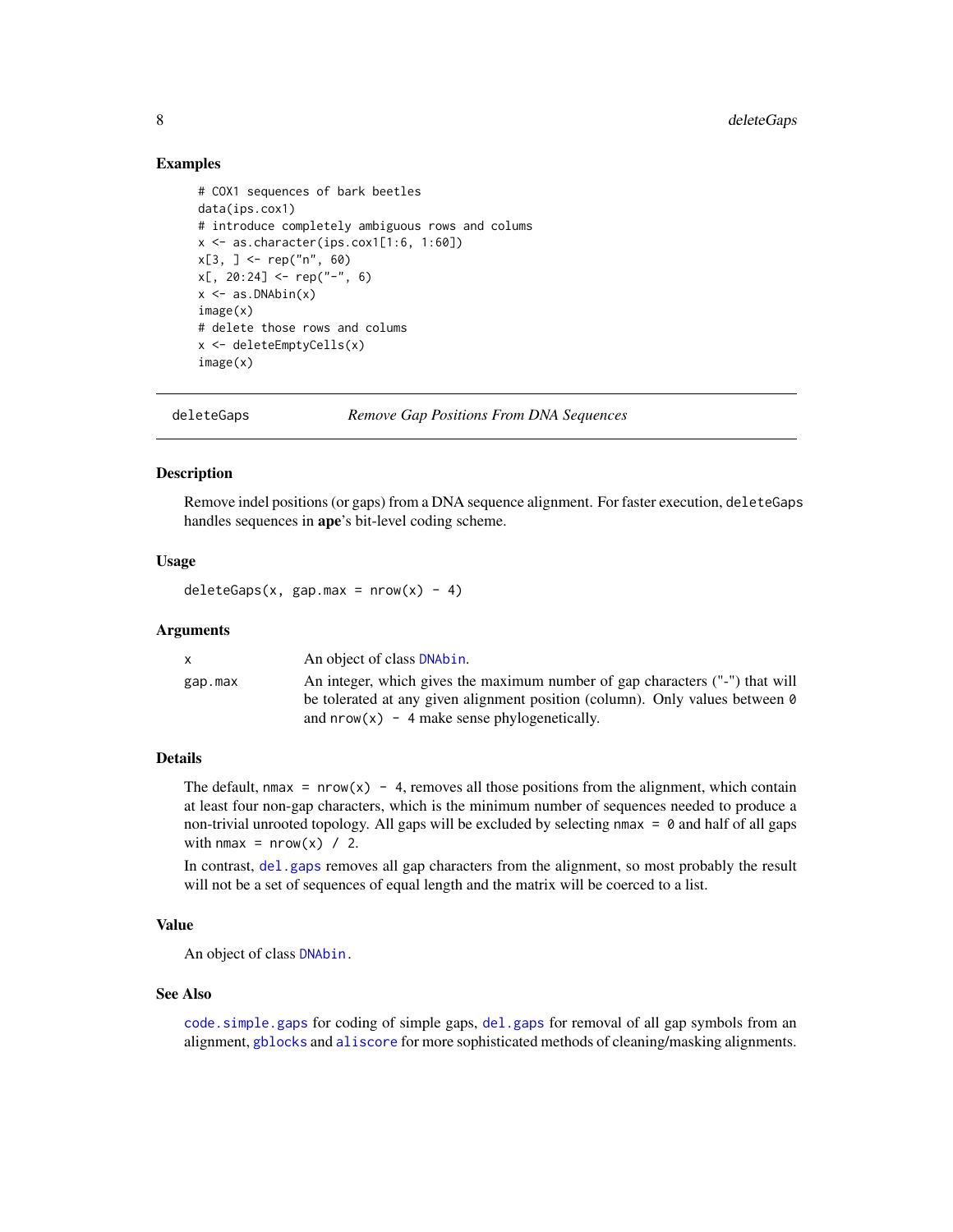<span id="page-8-1"></span><span id="page-8-0"></span>

# Description

For any given internal node of a phylogeny, the function returns a vector containing the node numbers descending from that node.

# Usage

```
descendants(phy, node, type = "t", ignore.tip = TRUE, labels = FALSE)
```
# Arguments

| phy        | an object of class phylo.                                                                                                                                                       |
|------------|---------------------------------------------------------------------------------------------------------------------------------------------------------------------------------|
| node       | an integer giving the number of the internal node.                                                                                                                              |
| type       | a character string, may be "daughter", "internal", "terminal", "all", or<br>any unambiguous abbreviation of these.                                                              |
| ignore.tip | logical, if ignore. $tip = FALSE$ , the function will issue an error when node is<br>not internal, otherwise the number of the corresponding terminal node will be<br>returned. |
| labels     | logical, determines if node labels are returned instead of node number, currently<br>ignored unless type $= "t".$                                                               |

# Value

A vector containing terminal node numbers or tip labels.

# Author(s)

Christoph Heibl

# See Also

[sister](#page-42-1), [noi](#page-9-1)

# Examples

```
# generate a random tree with 12 terminal and 11 internal nodes:
tree <- rtree(12)
```
# get the descendants of internal node 15: x <- descendants(tree, 15)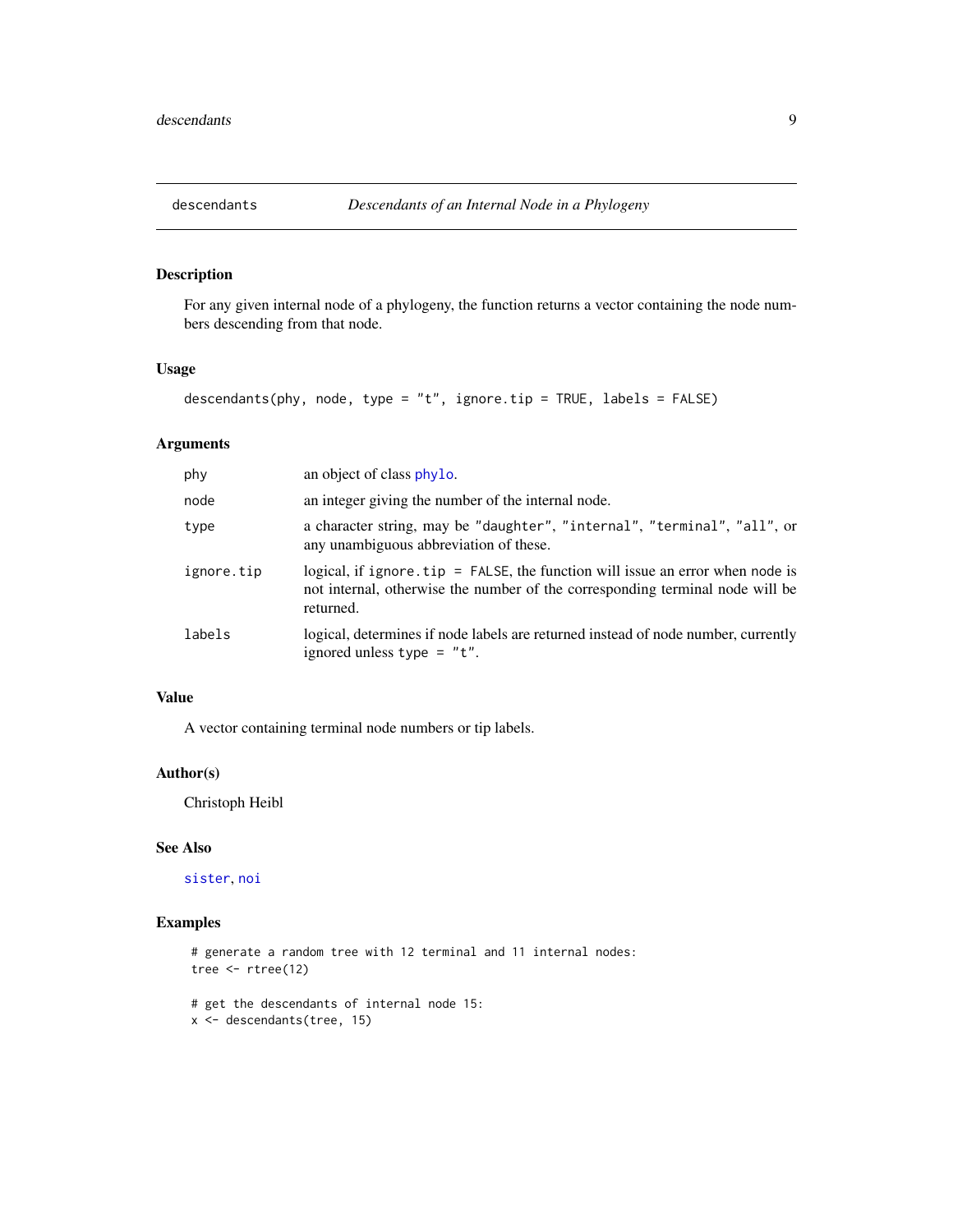<span id="page-9-2"></span><span id="page-9-0"></span>

# Description

Extract the indices of non-empty positions in a sample of DNA sequences to

#### Usage

DNAbin2index(x)

#### Arguments

x A matrix of class [DNAbin](#page-0-0).

#### See Also

[index2DNAbin](#page-15-1)

eoi *Identification of Stem-Lineage-Edges and MRCAs*

# <span id="page-9-1"></span>Description

noi (node of interest) identifies the most recent common ancestor (MRCA) and eoi (edge of interest) its subtending stem-lineage edge of one or more sets of taxa/tips.

#### Usage

```
eoi(phy, node, group, regex = FALSE, stem = FALSE,
 monophyletic = FALSE)
```
noi(phy, group, regex = FALSE, stem = FALSE, monophyletic = FALSE)

# Arguments

| phy          | An object of class phylo.                                                                                                                                                             |
|--------------|---------------------------------------------------------------------------------------------------------------------------------------------------------------------------------------|
| node         | A vector of mode "numeric" giving the nodes numbers of the nodes whose<br>subtending stem-lineages will be identified.                                                                |
| group        | A vector or list of vectors of mode character specifying the taxon set(s). Will<br>be ignored if node is given.                                                                       |
| regex        | A logical, if regex = TRUE, taxon sets are matched to the tip labels as regular<br>expressions of the form "taxon1 taxon2"; otherwise strings will be matched<br>exactly (see which). |
| stem         | Logical,                                                                                                                                                                              |
| monophyletic | Logical,                                                                                                                                                                              |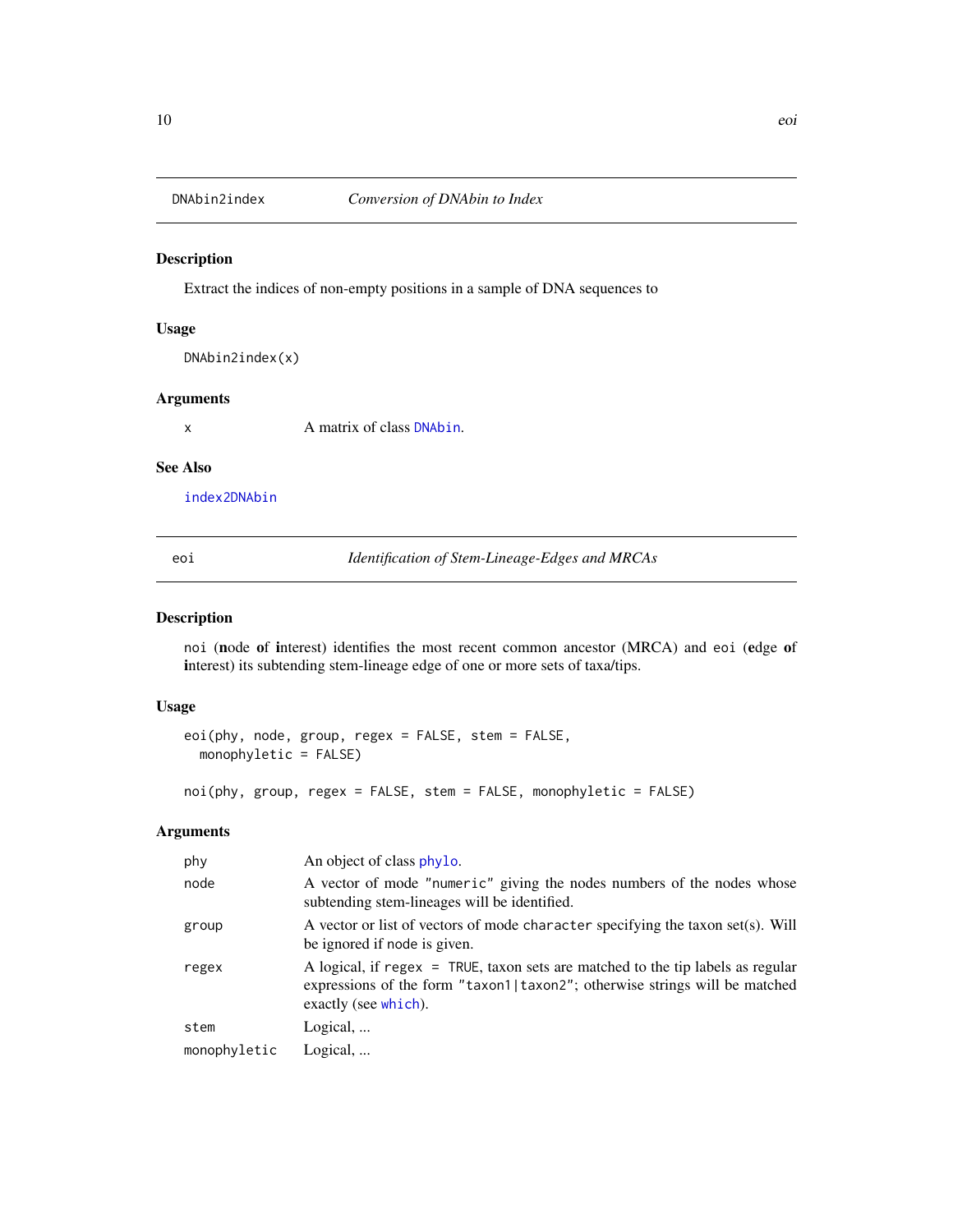# <span id="page-10-0"></span>Value

A vector of mode "numeric" containing node numbers.

# See Also

[mrca](#page-0-0); [descendants](#page-8-1) for the contrary operation to noi.

# Examples

```
# molecular phylogeny of Ips bark beetles
# ---------------------------------------
data(ips.tree)
ips.tree <- ladderize(ips.tree)
ips.tree <- fixNodes(ips.tree)
clade1 <- descendants(ips.tree, 44, labels = TRUE)
mrca <- noi(ips.tree, clade1)
stem_lineage <- eoi(ips.tree, mrca)
ecol <- rep("black", Nedge(ips.tree))
ecol[stem_lineage] <- "red"
plot(ips.tree, no.margin = TRUE, edge.color = ecol)
nodelabels(node = mrea, pch = 22, col = "blue")#gen <- sapply(viperidae$tip.label, function(x) unlist(strsplit(x, "_"))[1])
#tax <- data.frame(genus = gen, species = viperidae$tip.label, row.names = NULL)
# group can be a list
# -------------------
#myclades <- split(tax$species, tax$genus)
#nds <- noi(viperidae, myclades)
#plot(viperidae)
#nodeInfo(nds)
# group might contain tip numbers
# -------------------------------
#group <- list(c(17, 22), c(13, 1))
#plot(viperidae)
#append2tips(phy, tips = unlist(group), pch = 19)
#nds <- noi(viperidae, myclades)
#nodeInfo(nds)
# the 'group' argument can also take regular expressions
# ------------------------------------------------------
#rex <- "aspis"
#node <- noi(viperidae, rex, regex = TRUE)
#plot.phylo(viperidae, tip.color = 0, edge.color = 0)
#box.clades(viperidae, nodes = node, col = "#D2A6A7", align = "all")
#plot.phylo.upon(viperidae)
#nodelabels(node = node, pch = 21, cex = 1.2, col = "red", bg = "#D2A6A7")
# if the 'group' argument is a list of elements of length 2,
# n = length(group) nodes of interest will be returned
# ----------------------------------------------------
#group <- list(
```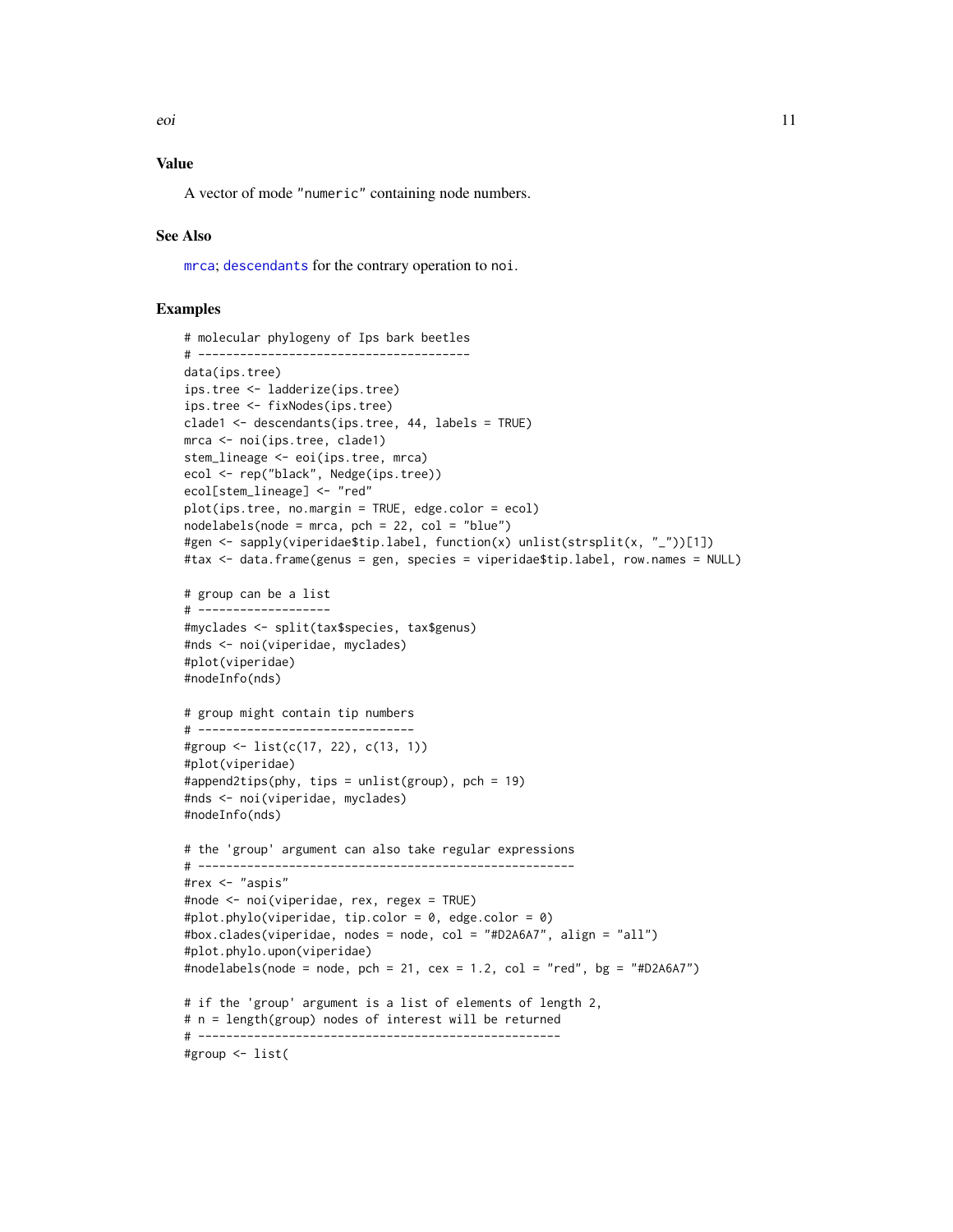```
# c("Vipera_berus", "Vipera_ursinii"),
# c("Vipera_aspis_ssp._aspis", "Vipera_latastei"),
# c("Vipera_ammodytes_ssp._ammodytes",
# "Vipera_ammodytes_ssp._montandoni"),
# c("Macrovipera_lebetina", "Vipera_wagneri")
#)
#clades <- noi(viperidae, group)
#plot.phylo(viperidae, tip.color = 0, edge.color = 0)
#box.clades(viperidae, nodes = clades, col = c("#FFFFA5", "#D2A6A7",
# "#A7D2A5", "#A5A6D2"), align = "all")
#plot.phylo.upon(viperidae)
```
fixNodes *Standard Node Numbering in Phylo Objects*

#### **Description**

The function (re-)establishes the standard numbering of terminal and internal nodes in phylogenies represented as objects of class [phylo](#page-0-0).

# Usage

fixNodes(phy)

#### Arguments

phy An object of class [phylo](#page-0-0).

#### Details

When reading phylogenetic trees from a NEXUS file that contains a translate section, it can happen that the terminal nodes (tips, leaves) of the corresponding phylo object are not numbered consecutively, which can be a problem in some downstream applications. You can use fixNodes to get the correct order of terminal node numbers.

fixNodes is also intended to re-establish the standard numbering of internal nodes and reorder all node value elements (e.g. node.label, posterior, ...) if a [phylo](#page-0-0) object has been modified by either [root](#page-0-0), [ladderize](#page-0-0), or [rotate](#page-0-0).

#### Value

```
An object of class phylo.
```
# Note

fixNodes has been completely rewritten for ips version 1.0-0. It should now run absolutely stable and is much quicker. Nevertheless, I recommend checking carefully the results of fixNodes, until the function has been tested by a number of users. Then this comment will be removed.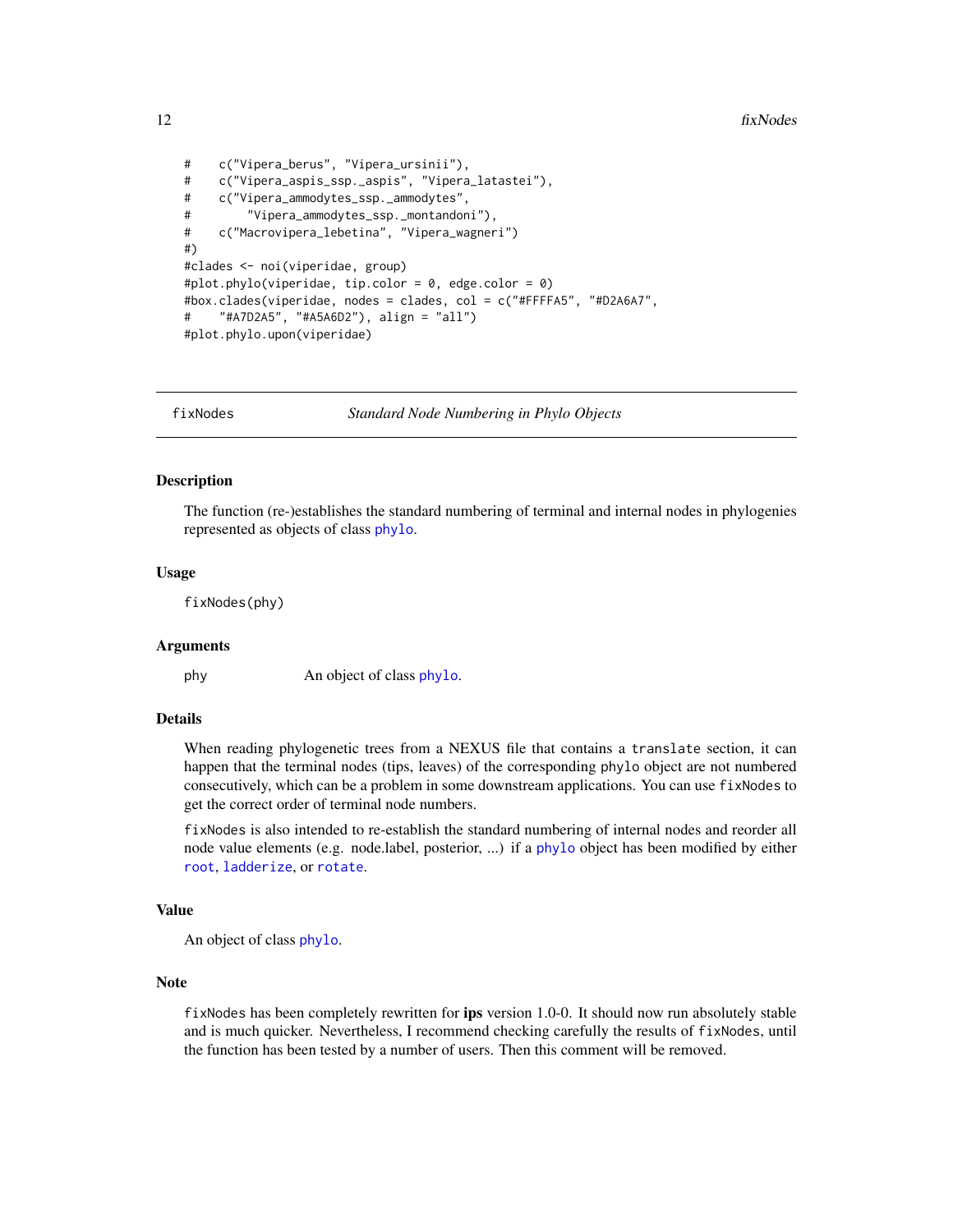# <span id="page-12-0"></span>forceEqualTipHeights 13

#### Author(s)

Christoph Heibl

# See Also

[read.tree](#page-0-0), [read.nexus](#page-0-0), [read.beast](#page-40-1) for reading trees in NEWICK and NEXUS format; [ladderize](#page-0-0) and [rotate](#page-0-0) for tree manipulation; node. support for plotting node support values has been moved to package viper.

forceEqualTipHeights *Equal Tip Heights*

# Description

Modify terminal edge lengths to create "exactly" (see Details) equal tip heights (sum of edge lengths from root to tip)

# Usage

```
forceEqualTipHeights(phy, baseline = "mean")
```
#### Arguments

| phy      | An object of class phylo.                                                                                  |
|----------|------------------------------------------------------------------------------------------------------------|
| baseline | A character string giving a function to calculate the baseline tip height, e.g.<br>"min", "max" or "mean". |

# Details

What is "exactly" equal depends on the precision of the system (. Machine); in any case the resulting phylogeny will pass [is.ultrametric](#page-0-0) with default arguments.

# Value

An object of class [phylo](#page-0-0) with changed terminal edge lengths.

#### Note

forceEqualTipHeights is only intended to correct small rounding errors in edge lengths, not to make an additive phylogeny ultrametric. For the latter, see e.g. [chronos](#page-0-0).

# See Also

[tipHeights](#page-44-1)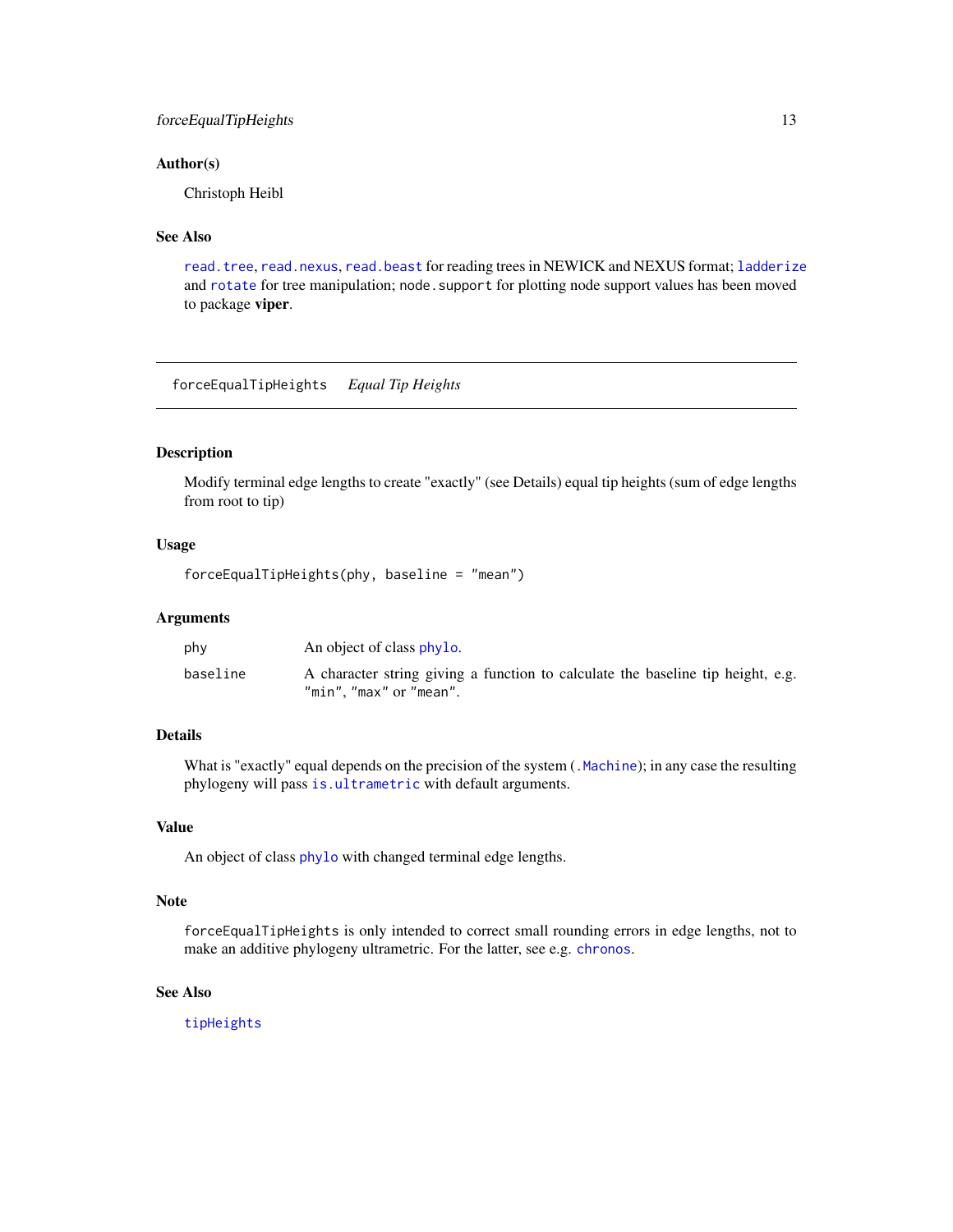# <span id="page-13-1"></span><span id="page-13-0"></span>Description

Provides a wrapper to Gblocks, a computer program written in ANSI C language that eliminates poorly aligned positions and divergent regions of an alignment of DNA or protein sequences. Gblocks selects conserved blocks from a multiple alignment according to a set of features of the alignment positions.

#### Usage

```
gblocks(x, b1 = 0.5, b2 = b1, b3 = ncol(x), b4 = 2, b5 = "a",target = "alignment", exec)
```
# Arguments

| x              | A matrix of DNA sequences of classes DNAbin.                                                                                                                                                                                                                                                                                                                                                                                                                                                                                                                                                                                                                                                                                                     |
|----------------|--------------------------------------------------------------------------------------------------------------------------------------------------------------------------------------------------------------------------------------------------------------------------------------------------------------------------------------------------------------------------------------------------------------------------------------------------------------------------------------------------------------------------------------------------------------------------------------------------------------------------------------------------------------------------------------------------------------------------------------------------|
| b <sub>1</sub> | A real number, the minimum number of sequences for a conserved position<br>given as a fraction. Values between 0.5 and 1.0 are allowed. Larger values will<br>decrease the number of selected positions, i.e. are more conservative. Defaults<br>to $0.5$                                                                                                                                                                                                                                                                                                                                                                                                                                                                                        |
| b <sub>2</sub> | A real number, the minimum number of sequences for a flank position given<br>as a fraction. Values must be equal or larger than b1. Larger values will decrease<br>the number of selected positions, i.e. are more conservative. Defaults to 0.5                                                                                                                                                                                                                                                                                                                                                                                                                                                                                                 |
| b3             | An integer, the maximum number of contiguous nonconserved positions; any<br>integer is allowed. Larger values will increase the number of selected position,<br>i.e. are less conservative. Defaults to the number of positions in the alignment.                                                                                                                                                                                                                                                                                                                                                                                                                                                                                                |
| b4             | An integer, the <b>minimum length of a block</b> , any integer equal to or bigger than<br>2 is allowed. <i>Larger</i> values will <i>decrease</i> the number of selected positions, i.e.<br>are more conservative. Defaults to 2.                                                                                                                                                                                                                                                                                                                                                                                                                                                                                                                |
| b <sub>5</sub> | A character string indicating the <b>treatment of gap positions</b> . Three choices<br>are possible. 1. "n": No gap positions are allowed in the final alignment. All<br>positions with a single gap or more are treated as a gap position for the block<br>selection procedure, and they and the adjacent nonconserved positions are elim-<br>inated. 2. "h": Only positions where 50% or more of the sequences have a gap<br>are treated as a gap position. Thus, positions with a gap in less than 50% of the<br>sequences can be selected in the final alignment if they are within an appropri-<br>ate block. 3. "a": All gap positions can be selected. Positions with gaps are not<br>treated differently from other positions (default). |
| target         | A vector of mode "character" giving the output format: "alignment" will<br>return the alignment with only the selected positions, "index" will return the<br>indices of the selected position, and "score" will provide a score for every<br>position in the original alignment (0 for excluded, 1 for included).                                                                                                                                                                                                                                                                                                                                                                                                                                |
| exec           | A character string indicating the path to the GBLOCKS executable.                                                                                                                                                                                                                                                                                                                                                                                                                                                                                                                                                                                                                                                                                |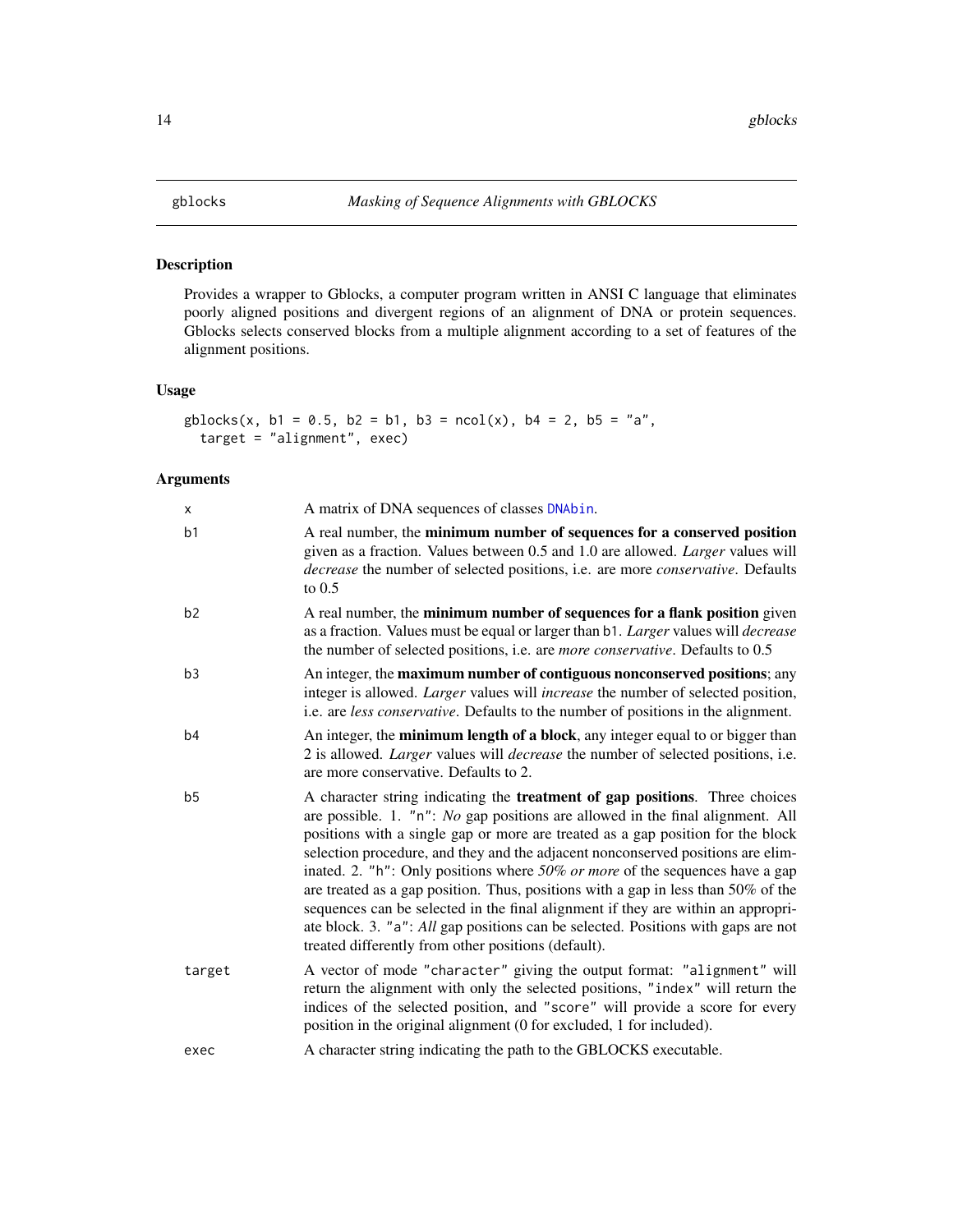#### <span id="page-14-0"></span>gblocks and the state of the state of the state of the state of the state of the state of the state of the state of the state of the state of the state of the state of the state of the state of the state of the state of th

#### Details

Explanation of the routine taken from the Online Documentation: First, the degree of conservation of every positions of the multiple alignment is evaluated and classified as *nonconserved*, *conserved*, or *highly conserved*. All stretches of contiguous nonconserved positions bigger than a certain value (b3) are rejected. In such stretches, alignments are normally ambiguous and, even when in some cases a unique alignment could be given, multiple hidden substitutions make them inadequate for phylogenetic analysis. In the remaining blocks, flanks are examined and positions are removed until blocks are surrounded by highly conserved positions at both flanks. This way, selected blocks are anchored by positions that can be aligned with high confidence. Then, all gap positions -that can be defined in three different ways (b5)- are removed. Furthermore, nonconserved positions adjacent to a gap position are also eliminated until a conserved position is reached, because regions adjacent to a gap are the most difficult to align. Finally, small blocks (falling below the limit of **b4**) remaining after gap cleaning are also removed.

#### Value

A matrix of class "DNAbin"

#### Note

gblocks was last updated and tested to work with Gblocks 0.91b. If you have problems getting the function to work with a newer version of Gblocks, please contact the package maintainer.

#### References

Castresana, J. 2000. Selection of conserved blocks from multiple alignments for their use in phylogenetic analysis. *Molecular Biology and Evolution* 17, 540-552.

Talavera, G., and J. Castresana. 2007. Improvement of phylogenies after removing divergent and ambiguously aligned blocks from protein sequence alignments. *Systematic Biology* 56, 564-577.

Gblocks website: <http://molevol.cmima.csic.es/castresana/Gblocks.html>

#### See Also

[mafft](#page-18-1) and [prank](#page-33-1) for multiple sequence alignment; [aliscore](#page-2-1) for another alignment masking algorithm.

#### Examples

```
data(ips.28S)
## Not run: gblocks(ips.28S)
```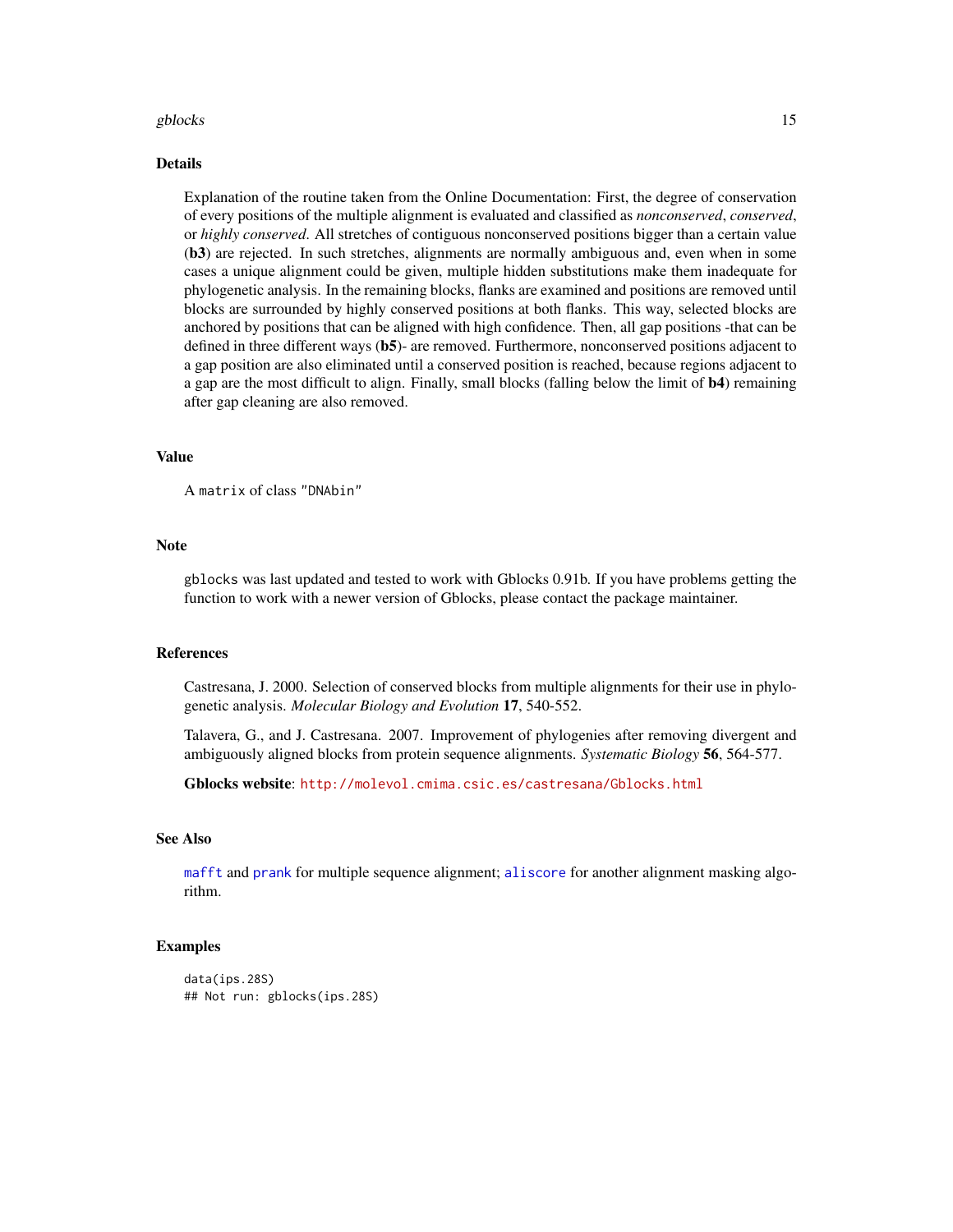<span id="page-15-1"></span><span id="page-15-0"></span>

# Description

Use indices of non-empty positions to convert a list of DNA sequences into a matrix.

#### Usage

```
index2DNAbin(DNAbin, index)
```
# Arguments

| DNAbin | A list of class <b>DNAbin.</b>                               |
|--------|--------------------------------------------------------------|
| index  | A list of integers containing the indices of base positions. |

# See Also

[DNAbin2index](#page-9-2)

ips.16S *Bark Beetle 16S Sequences*

#### Description

This DNA alignment contains 376 positions of 42 sequences of 16S ribosomal DNA of the bark beetle genera *Ips*, *Orthotomicus*, and *Pityogenes* (Scolytinae, Curculionidae, Coleoptera).

#### Usage

data(ips.16S)

# Format

The sequences are stored in binary format (see [DNAbin](#page-0-0)).

# Source

The sequences were downloaded and assembled from the Nucleotide repository at GenBank on February 8, 2014.

#### References

The nucleotide database on the NCBI website: <http://www.ncbi.nlm.nih.gov/nuccore>

#### Examples

data(ips.16S)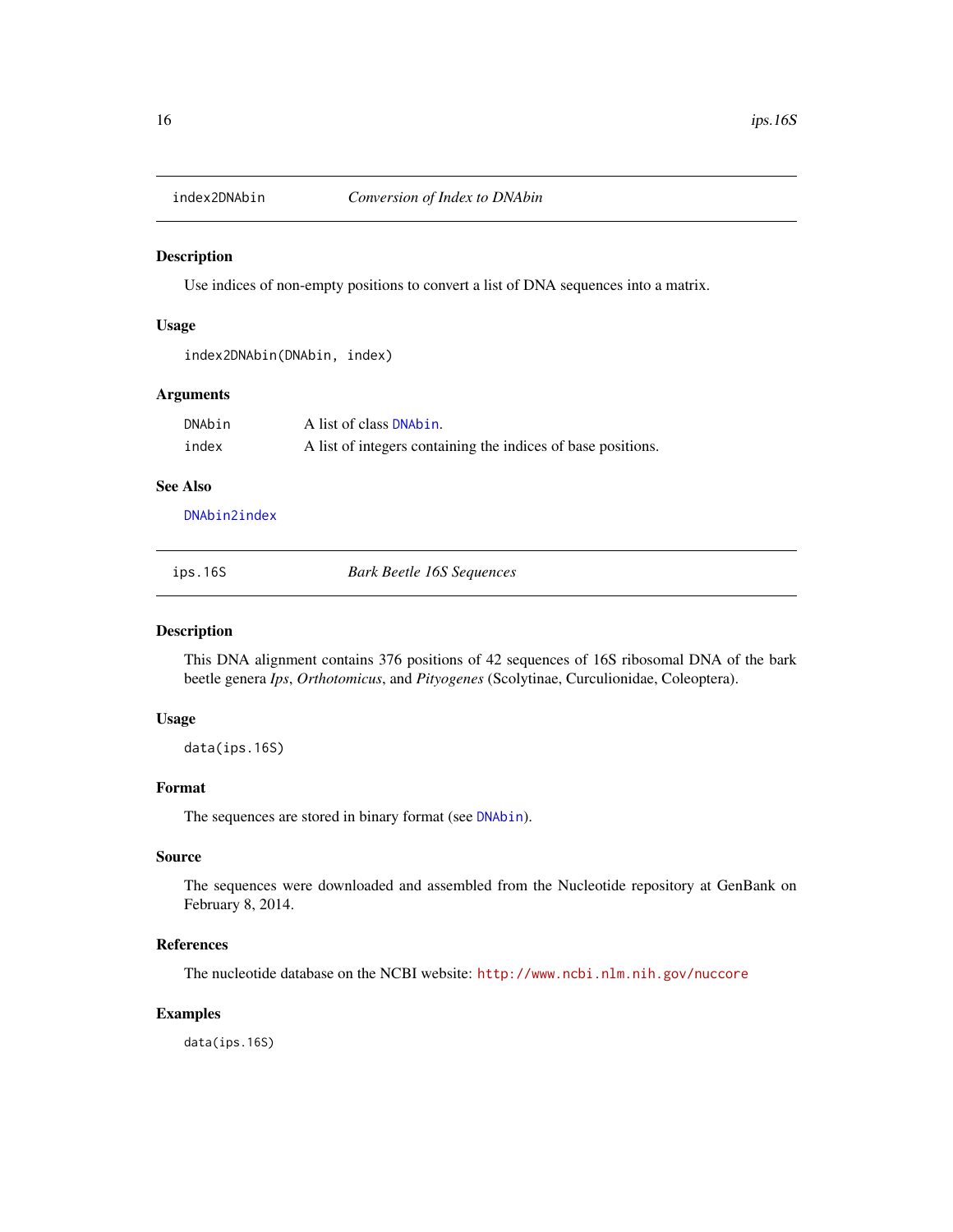<span id="page-16-0"></span>

# Description

This DNA alignment contains 562 positions of 28 sequences of 28S ribosomal DNA of the bark beetle genus *Ips* (Scolytinae, Curculionidae, Coleoptera).

#### Usage

data(ips.28S)

# Format

The sequences are stored in binary format (see [DNAbin](#page-0-0)).

#### Source

The sequences were downloaded and assembled from the Nucleotide repository at GenBank on February 8, 2014.

#### References

The nucleotide database on the NCBI website: <http://www.ncbi.nlm.nih.gov/nuccore>

#### Examples

data(ips.28S)

ips.cox1 *Bark Beetle COX1 Sequences*

# Description

This DNA alignment contains 770 positions of 26 sequences of cox1 of the bark beetle genera *Ips*, *Orthotomicus*, and *Pityogenes* (Scolytinae, Curculionidae, Coleoptera).

#### Usage

data(ips.cox1)

# Format

The sequences are stored in binary format (see [DNAbin](#page-0-0)).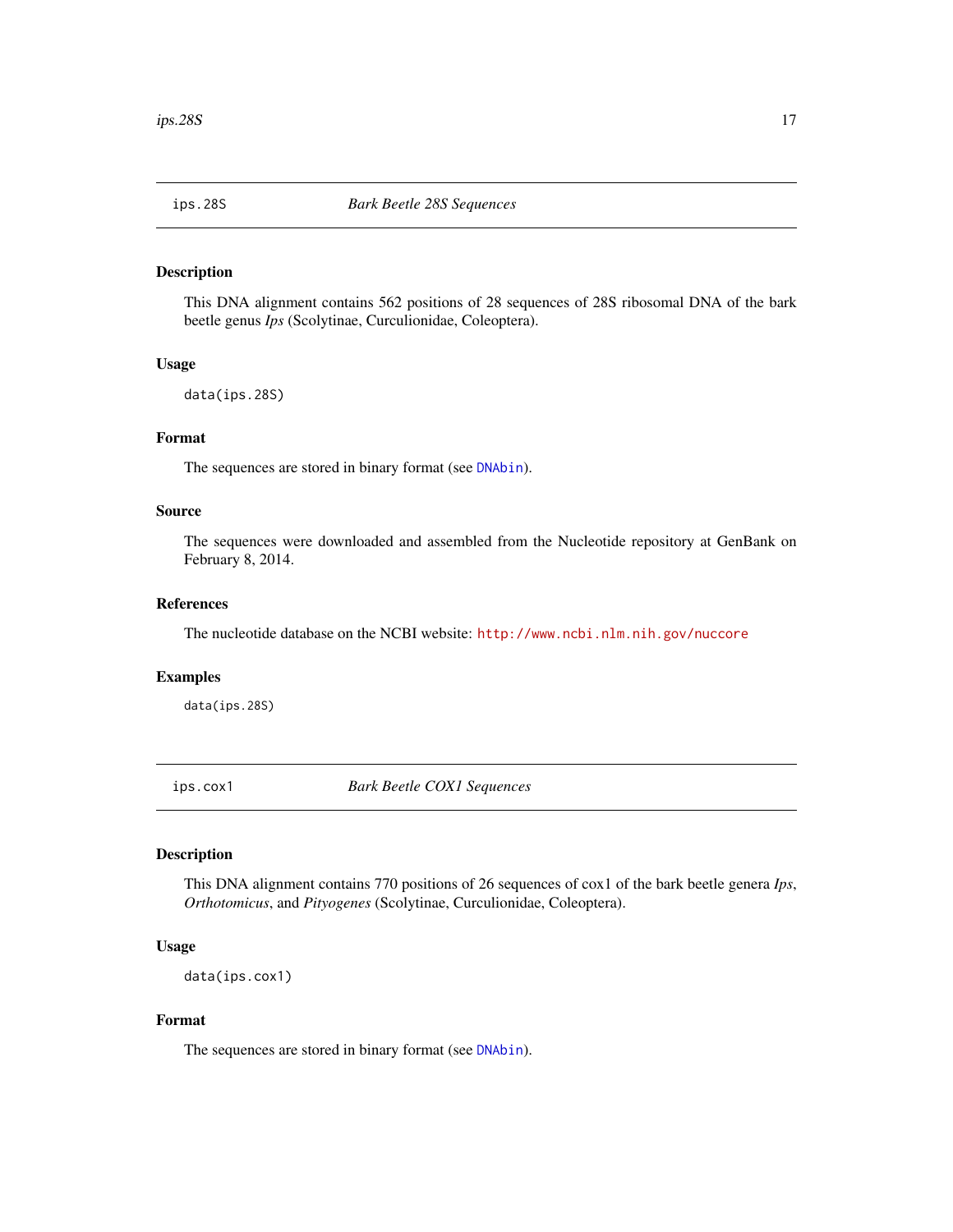# <span id="page-17-0"></span>Source

The sequences were downloaded and assembled from the Nucleotide repository at GenBank on February 8, 2014.

# References

The nucleotide database on the NCBI website: <http://www.ncbi.nlm.nih.gov/nuccore>

#### Examples

data(ips.cox1)

ips.tree *Ips Phylogeny*

# Description

Phylogentic tree of bark beetles (genus *Ips*).

# Usage

data(ips.tree)

#### Format

The format is: List of 5 \$ edge : int [1:72, 1:2] 38 39 39 40 41 42 42 43 44 45 ... \$ Nnode : int 36 \$ tip.label : chr [1:37] "Ips\_acuminatus" "Ips\_duplicatus" "Ips\_integer" "Ips\_plastographus" ... \$ edge.length: num [1:72] 0.2806 0.0727 0.0295 0.0097 0.021 ... \$ node.label : chr [1:36] "" "100" "21" "12" ... - attr(\*, "class")= chr "phylo" - attr(\*, "order")= chr "cladewise"

# Examples

data(ips.tree) plot(ips.tree)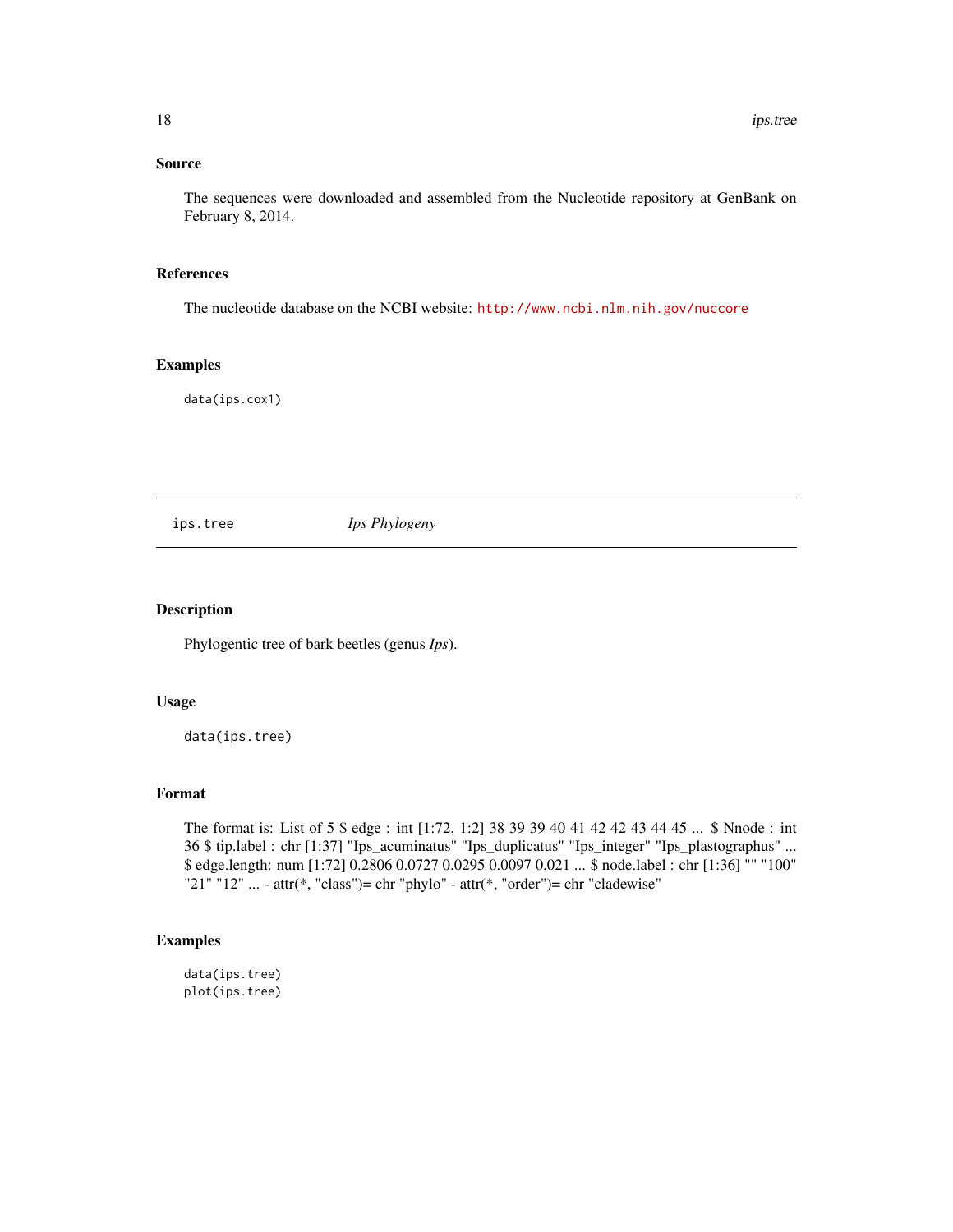<span id="page-18-1"></span><span id="page-18-0"></span>

# Description

This function is a wrapper for MAFFT and can be used for (profile) aligning of DNA and amino acid sequences.

#### Usage

```
mafft(x, y, add, method = "auto", maxiterate = 0, op = 1.53,
 ep = 0, gt, options, thread = -1, exec, quiet, file)
```
# Arguments

| X          | An object of class DNAbin or AAbin.                                                                                                                                                                                                                                                                                     |
|------------|-------------------------------------------------------------------------------------------------------------------------------------------------------------------------------------------------------------------------------------------------------------------------------------------------------------------------|
| У          | An object of class DNAbin or AAbin, if given both x and y are preserved and<br>aligned to each other ("profile alignment").                                                                                                                                                                                             |
| add        | A character string giving the method used for adding y to x: "add", "addprofile"<br>(default), or any unambiguous abbreviation of these.                                                                                                                                                                                |
| method     | A character string giving the alignment method. Available accuracy-oriented<br>methods for less than 200 sequences are "localpair", "globalpair", and<br>"genafpair"; "retree 1" and "retree 2" are for speed-oriented alignment.<br>The default is "auto", which lets MAFFT choose an appropriate alignment<br>method. |
| maxiterate | An integer giving the number of cycles of iterative refinement to perform. Pos-<br>sible choices are 0: progressive method, no iterative refinement (default); 2: two<br>cycles of iterative refinement; 1000: at most 1000 cycles of iterative refinement.                                                             |
| op         | A numeric giving the gap opening penalty at group-to-group alignment; de-<br>fault 1.53.                                                                                                                                                                                                                                |
| ep         | A numeric giving the offset value, which works like gap extension penalty,<br>for group-to-group alignment; default 0.0, but 0.123 is recommended if no long<br>indels are expected.                                                                                                                                    |
| gt         | An object of class phylo that is to be used as a guide tree during alignment.                                                                                                                                                                                                                                           |
| options    | A vector of mode character specifying additional arguments to MAFFT, that are<br>not included in mafft such as, e.g., --adjustdirection.                                                                                                                                                                                |
| thread     | Integer giving the number of physical cores MAFFT should use; with thread $= -1$<br>the number of cores is determined automatically.                                                                                                                                                                                    |
| exec       | A character string giving the path to the MAFFT executable including its name,<br>e.g. something like /user/local/bin/mafft under UNIX-alikes.                                                                                                                                                                          |
| quiet      | Logical, if set to TRUE, mafft progress is printed out on the screen.                                                                                                                                                                                                                                                   |
| file       | A character string indicating the filename of the output FASTA file; if this is<br>missing the the alignment will be returned as matrix of class DNAbin or AAbin.                                                                                                                                                       |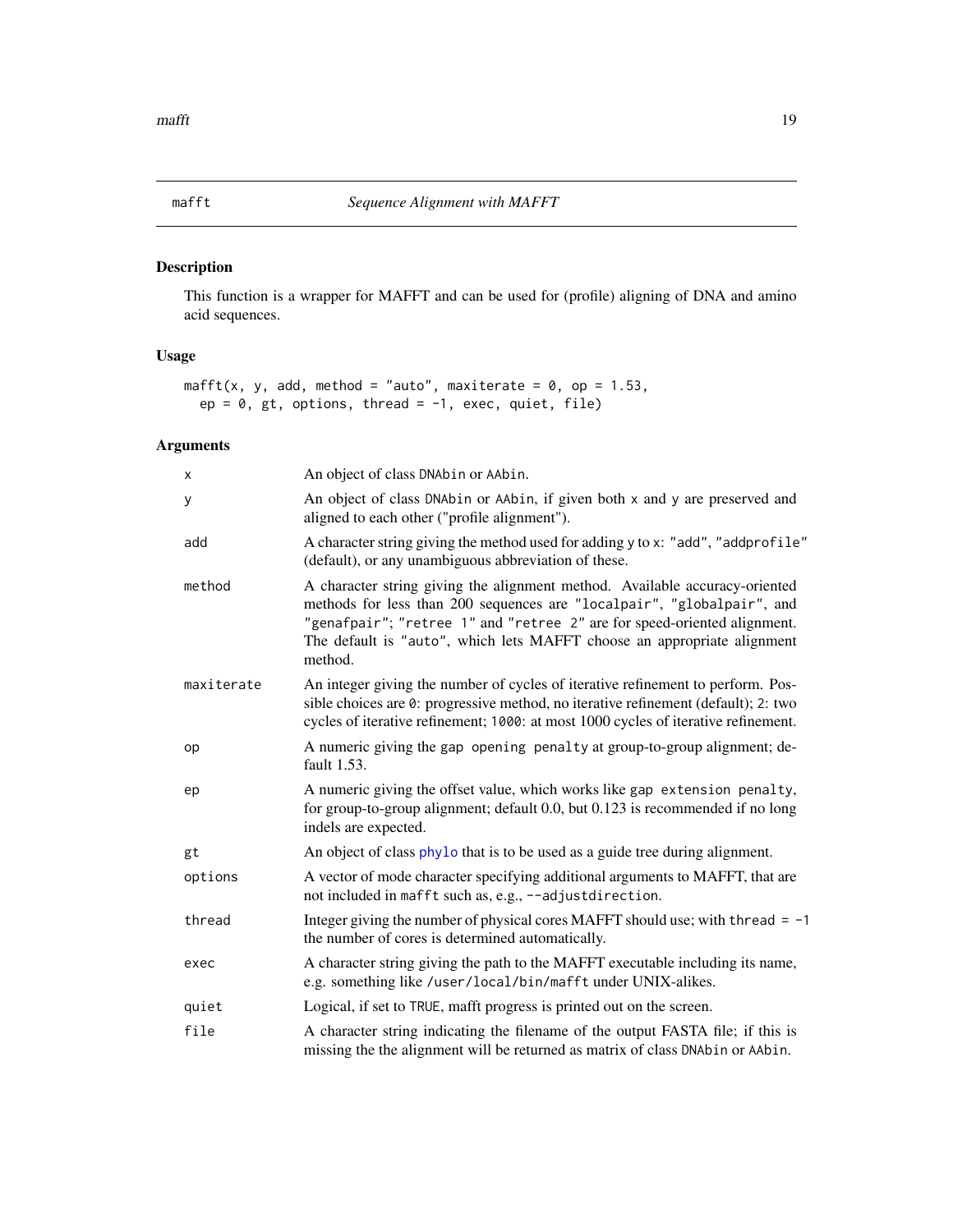# <span id="page-19-0"></span>Details

"localpair" selects the L-INS-i algorithm, probably most accurate; recommended for  $\langle 200 \rangle$  sequences; iterative refinement method incorporating local pairwise alignment information.

"globalpair" selects the G-INS-i algorithm suitable for sequences of similar lengths; recommended for <200 sequences; iterative refinement method incorporating global pairwise alignment information.

"genafpair" selects the E-INS-i algorithm suitable for sequences containing large unalignable regions; recommended for <200 sequences.

"retree 1" selects the FFT-NS-1 algorithm, the simplest progressive option in MAFFT; recommended for >200 sequences.

"retree 2" selects the FFT-NS-2 algorithm that uses a second iteration of alignment based on a guide tree computed from an FFT-NS-1 alignment; this is the default in MAFFT; recommended for >200 sequences.

# Value

A matrix of class "DNAbin" or "AAbin".

#### Note

mafft was last updated and tested to work with MAFFT 7.205. If you have problems getting the function to work with a newer version of MAFFT, please contact the package maintainer.

# References

Katoh, K. and H. Toh. 2008. Recent developments in the MAFFT multiple sequence alignment program. *Briefings in Bioinformatics* 9: 286-298.

Katoh, K., K.-i. Kuma, H. Toh, and T. Miyata. 2005. Mafft version 5: improvement in accuracy of multiple sequence alignment. *Nucleic Acids Research* 33: 511–518.

Katoh, K., K. Misawa, K.-i. Kuma, and T. Miyata. 2002. Mafft: a novel method for rapid multiple sequence alignment based on fast Fourier transform. *Nucleid Acids Research* 30: 3059–3066.

<http://mafft.cbrc.jp/alignment/software/index.html>

#### See Also

[read.fas](#page-39-1) to import DNA sequences; [prank](#page-33-1) for another alignment algorithm; [gblocks](#page-13-1) and [aliscore](#page-2-1) for alignment cleaning.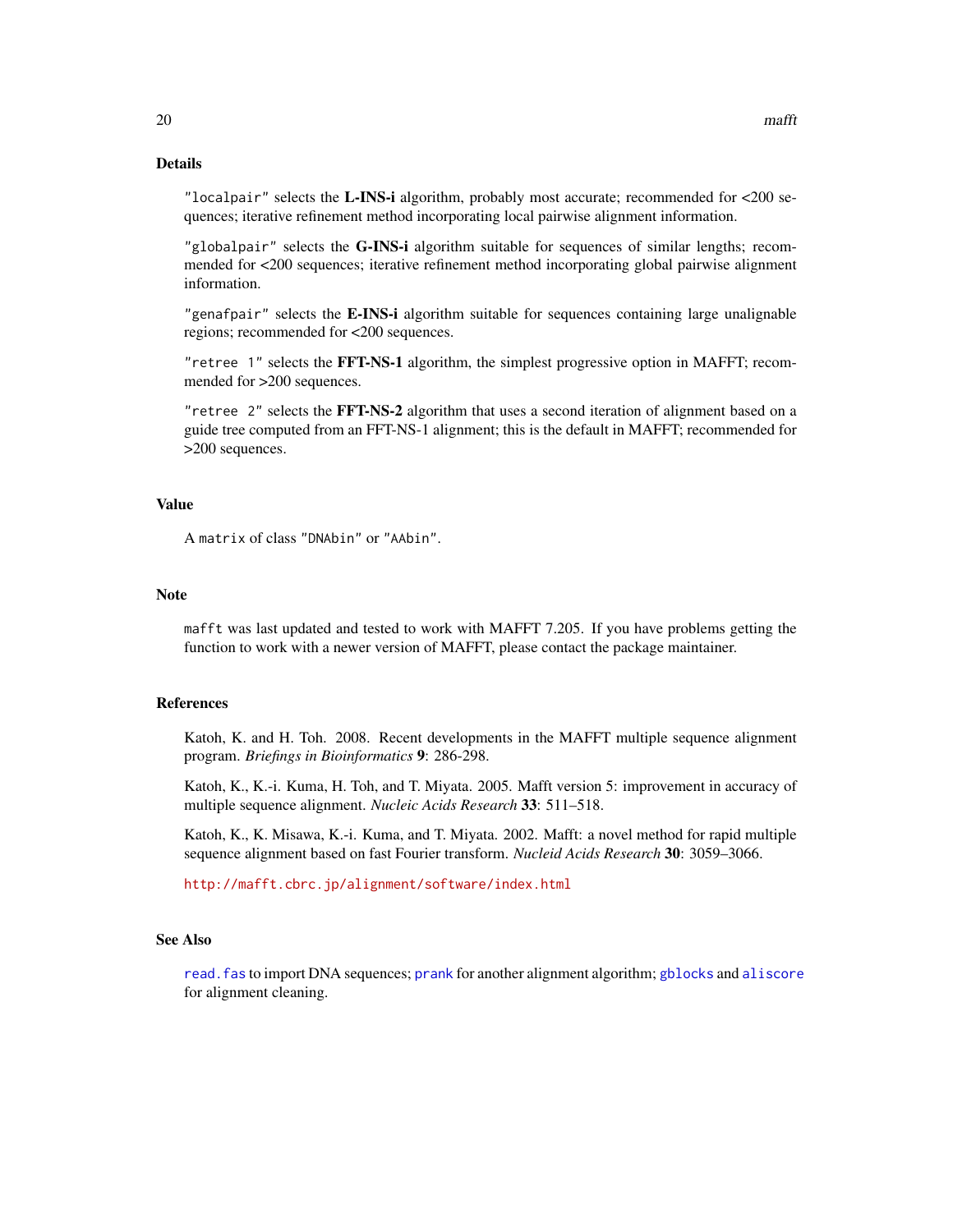<span id="page-20-0"></span>

# Description

Merge two or more DNA or amino acid sequence alignments by profile alignment with MAFFT.

# Usage

```
mafft.merge(subMSA, method = "auto", gt, thread = -1, exec,
 quiet = TRUE)
```
#### Arguments

| subMSA | A list of objects of class "DNAbin" or "AAbin".                                                                                                                                                                                                                                                                         |
|--------|-------------------------------------------------------------------------------------------------------------------------------------------------------------------------------------------------------------------------------------------------------------------------------------------------------------------------|
| method | A character string giving the alignment method. Available accuracy-oriented<br>methods for less than 200 sequences are "localpair", "globalpair", and<br>"genafpair"; "retree 1" and "retree 2" are for speed-oriented alignment.<br>The default is "auto", which lets MAFFT choose an appropriate alignment<br>method. |
| gt     | An object of class phylo that is to be used as a guide tree during alignment.                                                                                                                                                                                                                                           |
| thread | Integer giving the number of physical cores MAFFT should use; with thread $= -1$<br>the number of cores is determined automatically.                                                                                                                                                                                    |
| exec   | A character string giving the path to the MAFFT executable including its name,<br>e.g. something like /user/local/bin/mafft under UNIX-alikes.                                                                                                                                                                          |
| quiet  | Logical, if set to TRUE, mafft progress is printed out on the screen.                                                                                                                                                                                                                                                   |
|        |                                                                                                                                                                                                                                                                                                                         |

# Value

An object of class ["DNAbin"](#page-0-0) or ["AAbin"](#page-0-0).

<span id="page-20-1"></span>mrbayes *Bayesian MCMC Tree Search with MrBayes*

# Description

Provides a wrapper for Bayesian phylogenetic tree search through MrBayes (Huelsenbeck & Ronquist, 2001; Ronquist & Huelsenbeck, 2003).

# Usage

```
mrbayes(x, file = "", lset, prset, mcmc, unlink, constraint,
       burnin = 10, contype = "allcompat", exec, run = FALSE)
```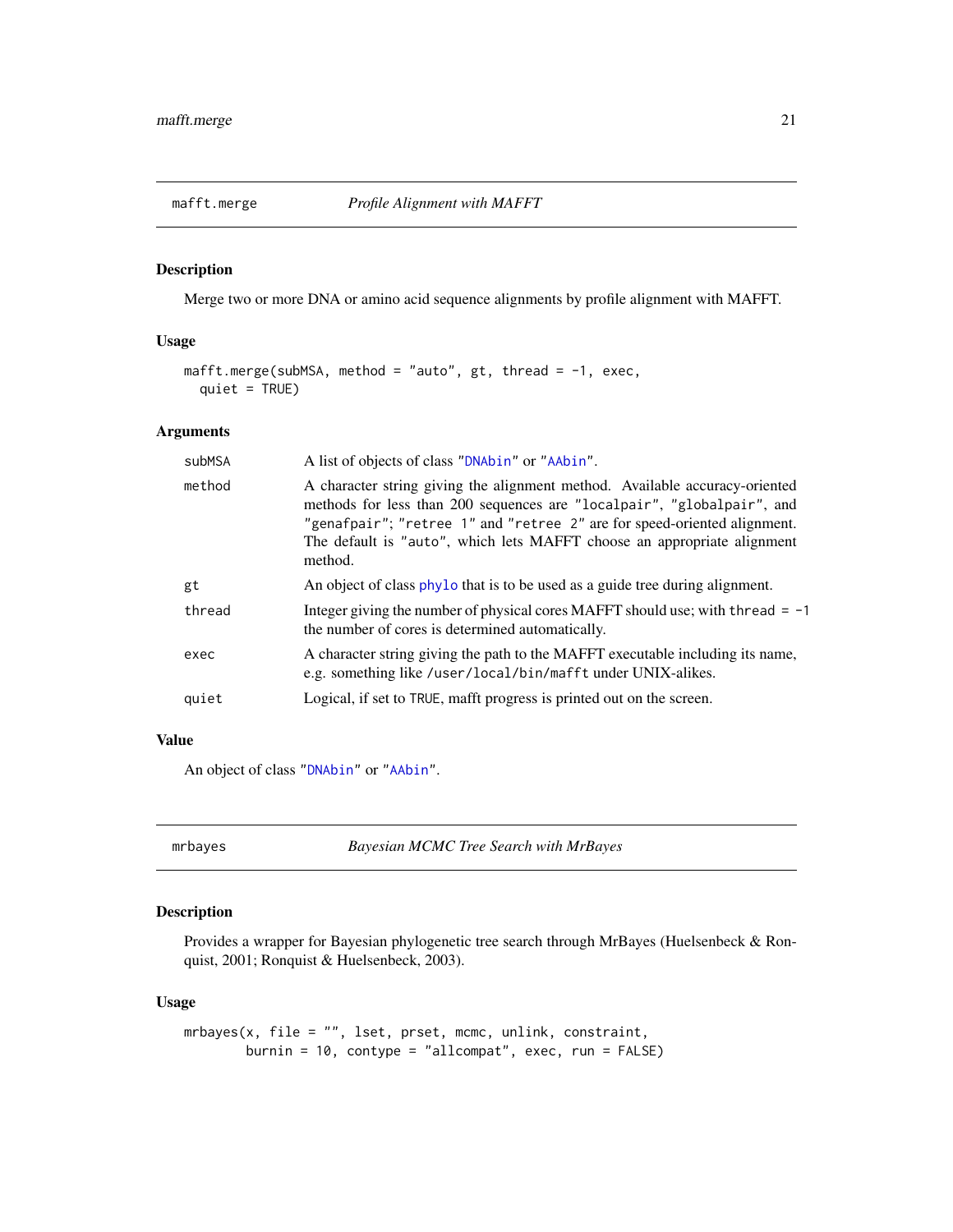#### <span id="page-21-0"></span>Arguments

| X          | An object of class DNAbin in the case of mrbayes.                                                                                                                                                    |
|------------|------------------------------------------------------------------------------------------------------------------------------------------------------------------------------------------------------|
| file       | A character string, giving the name of the MrBayes input file.                                                                                                                                       |
| lset       | A list as returned by mrbayes. I set containing the parameter settings of the<br>model of molecular evolution.                                                                                       |
| prset      | A list as returned by <i>mrbayes</i> prset containing the parameter setting for the<br>prior distributions.                                                                                          |
| $m$ cmc    | A list as returned by <i>mrbayes</i> . mcmc containing the parameter setting for the<br>Markov chain Monte Carlo (MCMC).                                                                             |
| unlink     |                                                                                                                                                                                                      |
| constraint |                                                                                                                                                                                                      |
| burnin     | An integer; the number of samples from the MCMC to be discarded prior to<br>further analysis.                                                                                                        |
| contype    | A character string; the type of consensus tree calculated from the posterior<br>distribution of trees: either "halfcompat" (majority-rule consensus tree) or<br>"allcombat" (strict consensus tree). |
| exec       | A character string giving the full path of the MrBayes program.                                                                                                                                      |
| run        | Logical; run = FALSE will only print the NEXUS file, run = TRUE will also<br>start the MCMC runs, if exec is correctly specified.                                                                    |

#### Details

mrbayes was last updated and tested with MrBayes v3.2.2 under R 3.1.0 on a x86\_64-appledarwin10.8.0 (64-bit) platform. It is intended to offer a simply parameterized building block for larger scripts.

#### Value

None; a NEXUS file with MrBayes block is written to a file and, if run = TRUE, the MCMC runs in MrBayes are started.

# Author(s)

Christoph Heibl

# References

J. P. Huelsenbeck & Ronquist F. 2001. MrBayes: Bayesian inference of phylogenetic trees. *Bioinformatics* 17: 754-755.

Ronquist F. & J. P. Huelsenbeck. 2003. MrBayes 3: Bayesian phylogenetic inference under mixed models. *Biometrics* 19: 1572-1574.

MrBayes website: <http://mrbayes.sourceforge.net/>.

# See Also

[mafft](#page-18-1) and [prank](#page-33-1) for sequence alignment; [raxml](#page-34-1) for maximum likelihood tree search.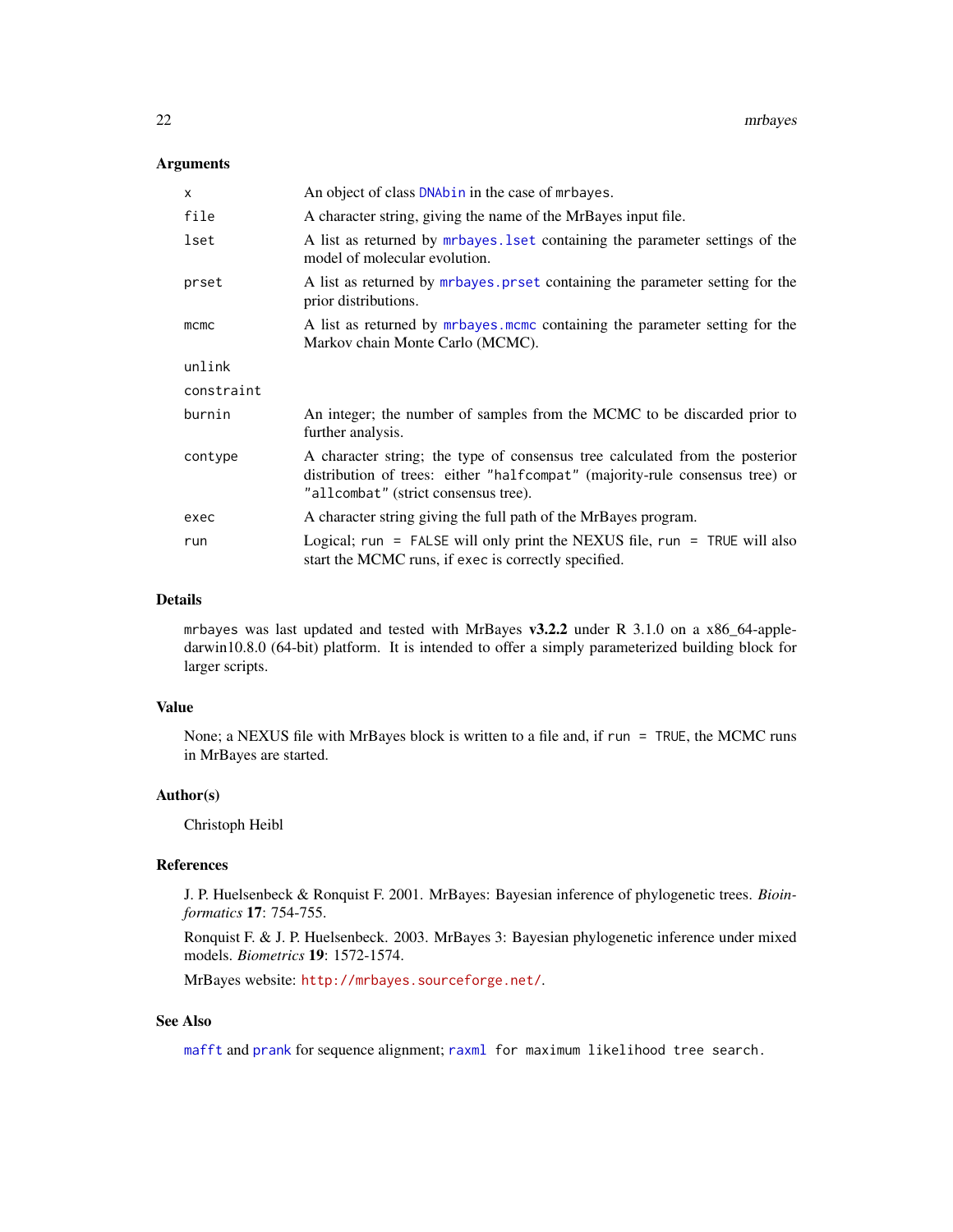# <span id="page-22-0"></span>mrbayes.lset 23

#### Examples

```
data(ips.cox1)
x \le - ips.cox1[, 100:140] # tiny alignment
mrbayes(x, file = ", mcmc = mrbayes.mcmc(ngen = 100), run = FALSE)
## Not run:
library(phangorn)
tree <- rtree(10)
Y1 \leftarrow \text{simSeq}(\text{tree}, 1 = 20)Y2 <- simSeq(tree, l = 20, type = "USER", levels=c("0", "1"))
Y <- cbind(as.character(Y1), as.character(Y2))
mrbayes(Y, file = "", run = FALSE)## End(Not run)
```
<span id="page-22-1"></span>mrbayes.lset *Model Settings for MrBayes*

#### **Description**

Set model parameters for [mrbayes](#page-20-1).

#### Usage

```
mrbayes.lset(..., partition)
```
#### Arguments

... arguments in tag = value form, or a list of tagged values. The tags must come from the names of model parameters described in the 'Model Parameters' section.

partition

# Value

a list containing a subset (including the empty and the full set) of model parameters.

# Model Parameters

nucmodel "4by4", "doublet", "codon", or "protein". nst 1, 2, 6, or "mixed". code "universal", "vertmt", "mycoplasma", "yeast", "ciliates", or "metmt". ploidy "haploid", "diploid", or "zlinked". rates "equal", "gamma", "propinv","invgamma", or "adgamma".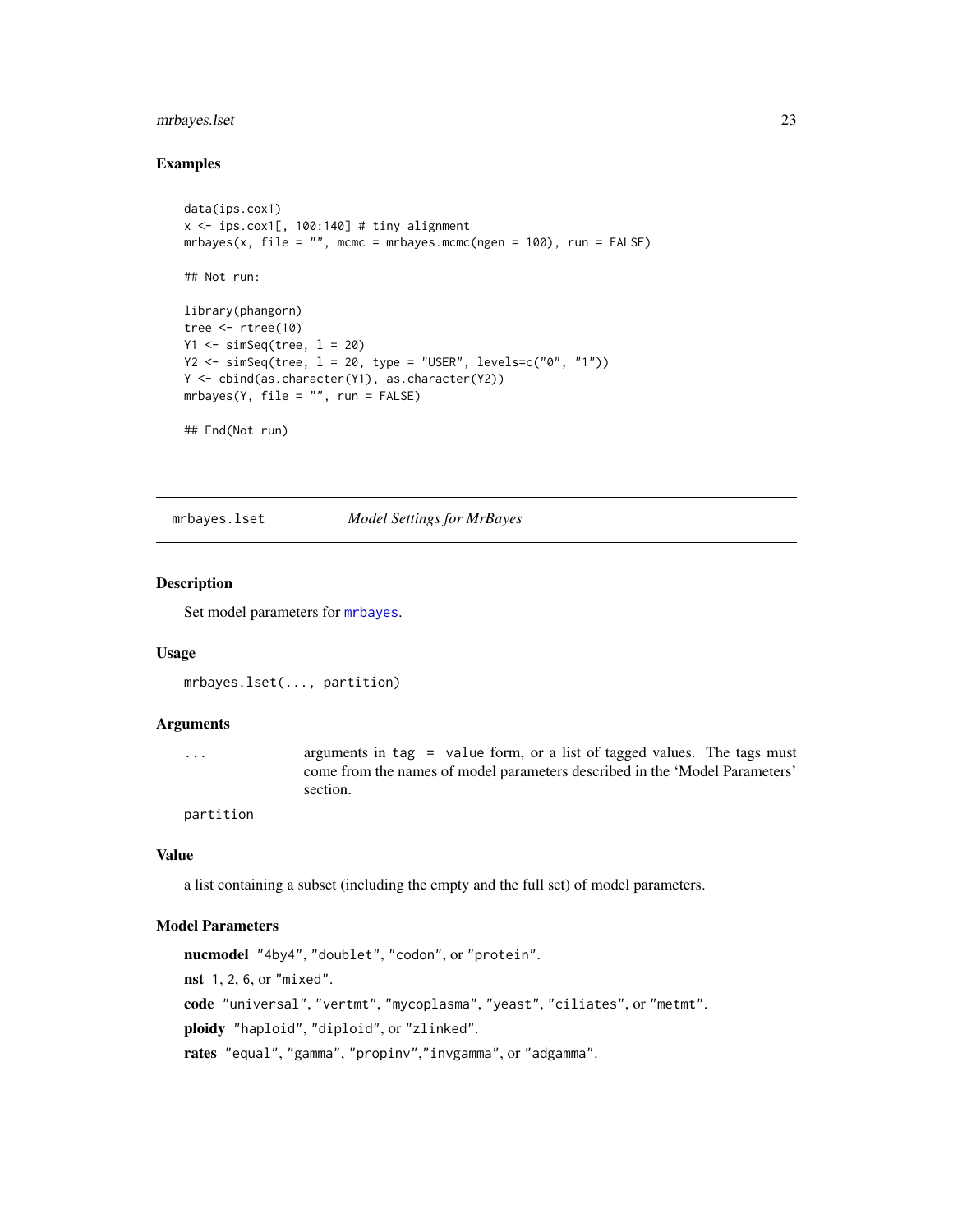```
ngammacat 1-24
nbetacat 1-24
omegavar "equal", "ny98", or "m3".
covarion "no" or "yes".
coding "all", "variable", "noabsencesites", or "nopresencesites".
parsmodel "no" or "yes".
```
#### Author(s)

Christoph Heibl

#### References

J.P. Huelsenbeck & Ronquist F. 2001. MrBayes: Bayesian inference of phylogenetic trees. *Bioinformatics* 17: 754-755.

Ronquist F. & J.P. Huelsenbeck. 2003. MrBayes 3: Bayesian phylogenetic inference under mixed models. *Biometrics* 19: 1572-1574.

MrBayes website: <http://mrbayes.sourceforge.net/>.

# See Also

[mrbayes.prset](#page-25-1) to set prior distributions, [mrbayes.mcmc](#page-23-1) to set parameters of the Markov chain Monte Carlo (MCMC), and [mrbayes](#page-20-1) to run MrBayes locally or prepare input files for a computer cluster.

#### Examples

```
## F81
mrbayes.lset(nst = 2)
## GTR + Gamma
mrbayes.lset(nst = 6, rates = "gamma")
## GTR + Gamma + I
mrbayes.lset(nst = 6, rates = "invgamma")
```
<span id="page-23-1"></span>mrbayes.mcmc *MCMC Settings for MrBayes*

# Description

Set Markov chain Monte Carlo (MCMC) parameters for [mrbayes](#page-20-1).

#### Usage

mrbayes.mcmc(...)

<span id="page-23-0"></span>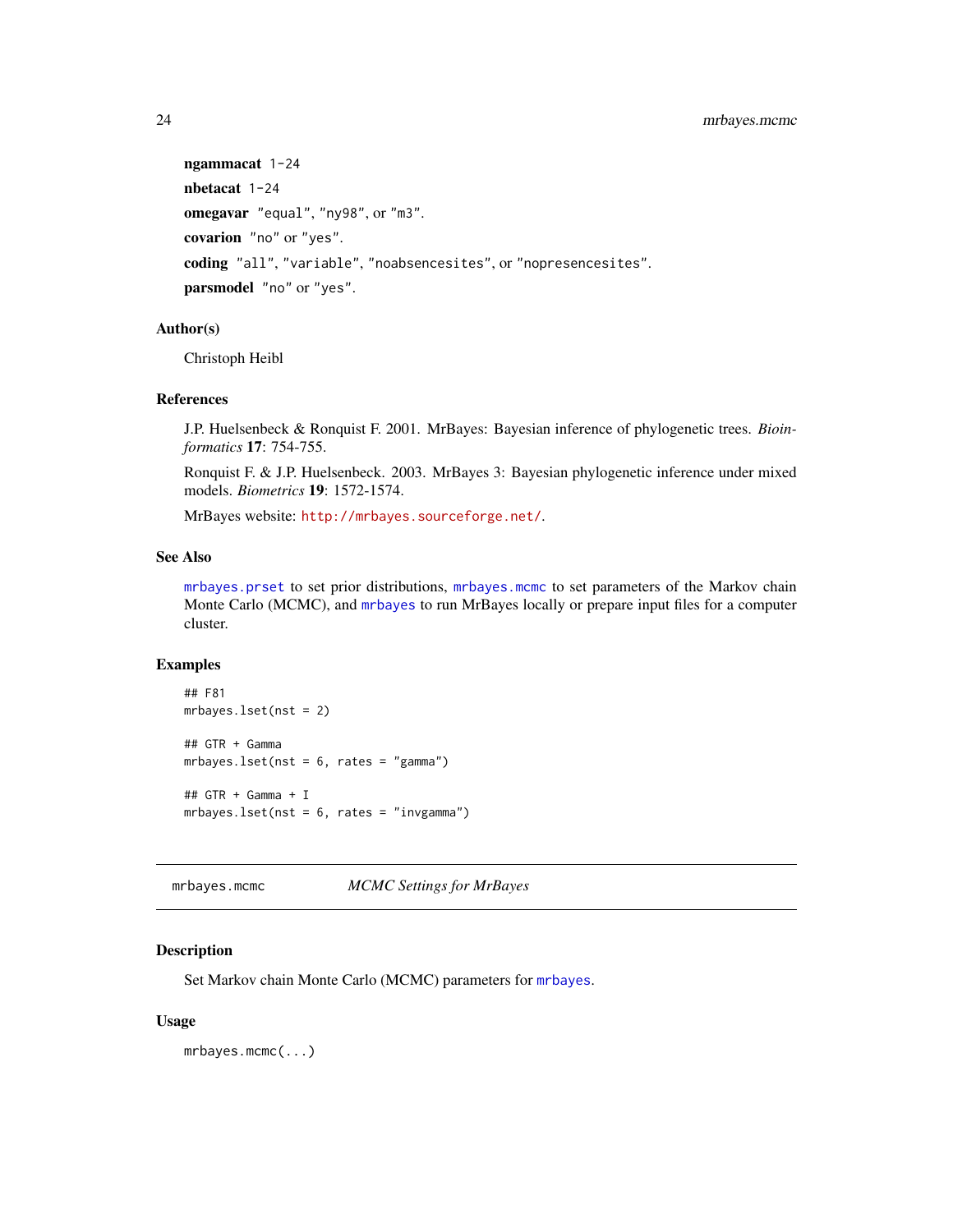# mrbayes.mcmc 25

#### **Arguments**

... arguments in tag = value form, or a list of tagged values. The tags must come from the names of MCMC parameters described in the 'MCMC Parameters' section.

#### Value

a list containing a subset (including the empty and the full set) of model parameters.

#### MCMC Parameters

ngen "NUMERIC" nruns "NUMERIC" nchains "NUMERIC" temp "NUMERIC" swapfreq "NUMERIC" nswaps "NUMERIC" samplefreq "NUMERIC" printfreq "NUMERIC" printall "yes" or "no" printmax "NUMERIC" mcmcdiagn "yes" or "no" diagnfreq "NUMERIC" diagnstat "avgstddev" or "maxstddev" minpartfreq "NUMERIC" allchains "yes" or "no" allcomps "yes" or "no" relburnin "yes" or "no" burnin "NUMERIC" burninfrac "NUMERIC" stoprule "yes" or "no" stopval "NUMERIC" savetrees "yes" or "no" checkpoint "yes" or "no" checkfreq "NUMERIC" startparams "current" or "reset" starttree "current", "random", or "parsimony" nperts "NUMERIC" data "yes" or "no" ordertaxa "yes" or "no" append "yes" or "no" autotune "yes" or "no" tunefreq "NUMERIC"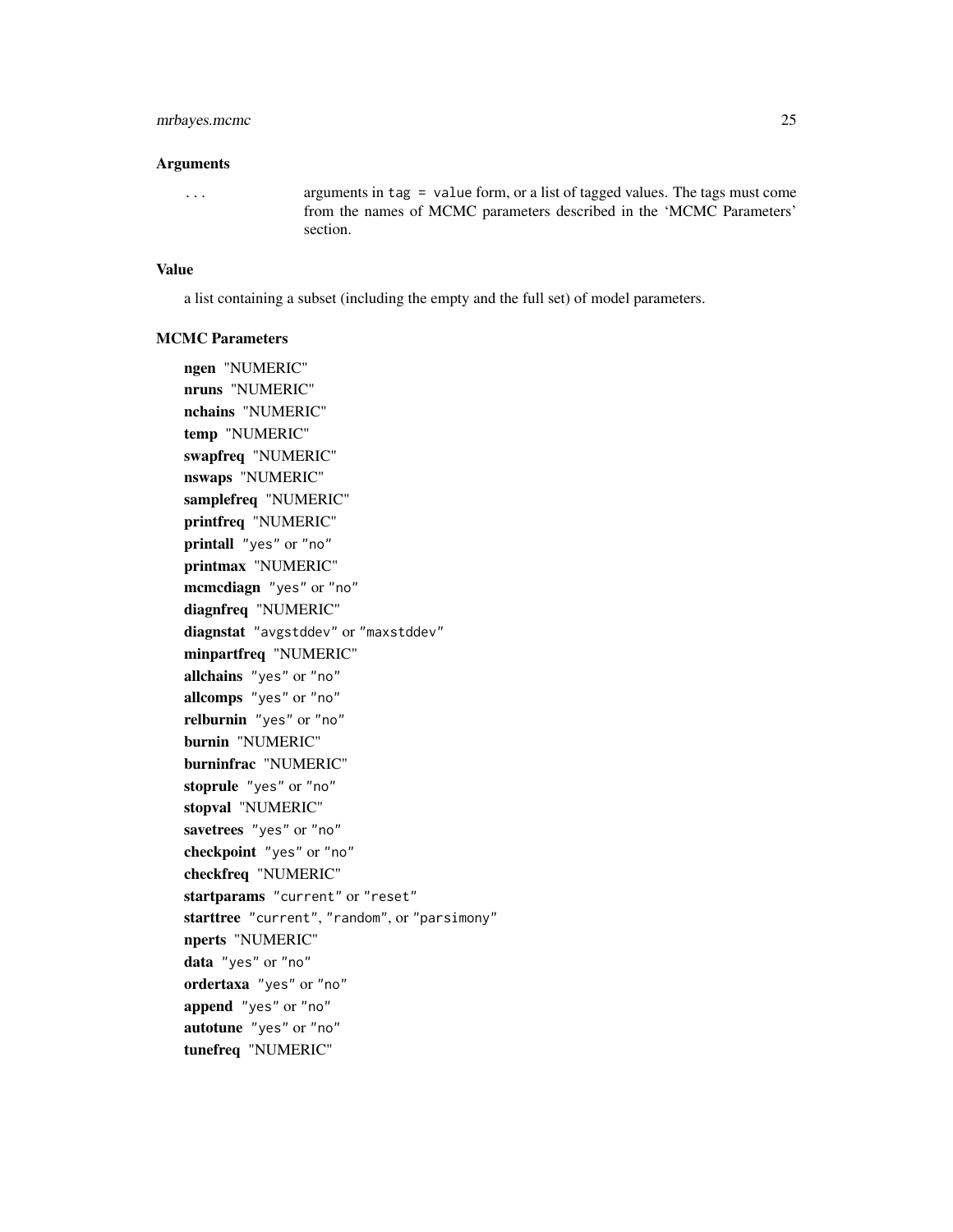# <span id="page-25-0"></span>Note

The parameters reweight and filename cannot be set via mrbayes.mcmc.

# Author(s)

Christoph Heibl

# References

J.P. Huelsenbeck & Ronquist F. 2001. MrBayes: Bayesian inference of phylogenetic trees. *Bioinformatics* 17: 754-755.

Ronquist F. & J.P. Huelsenbeck. 2003. MrBayes 3: Bayesian phylogenetic inference under mixed models. *Biometrics* 19: 1572-1574.

MrBayes website: <http://mrbayes.sourceforge.net/>.

# See Also

[mrbayes.lset](#page-22-1) to set model parameters, [mrbayes.prset](#page-25-1) to set prior distributions, and [mrbayes](#page-20-1) to run MrBayes locally or prepare input files for a computer cluster.

# Examples

mrbayes.mcmc()

<span id="page-25-1"></span>mrbayes.prset *Set Priors for MrBayes*

# Description

Set prior distributions for [mrbayes](#page-20-1).

# Usage

```
mrbayes.prset(...)
```
#### Arguments

... arguments in tag = value form, or a list of tagged values. The tags must come from the names of prior distribution parameters described in the 'Prior Distribution Parameters' section.

# Value

a list of length zero (see 'Note')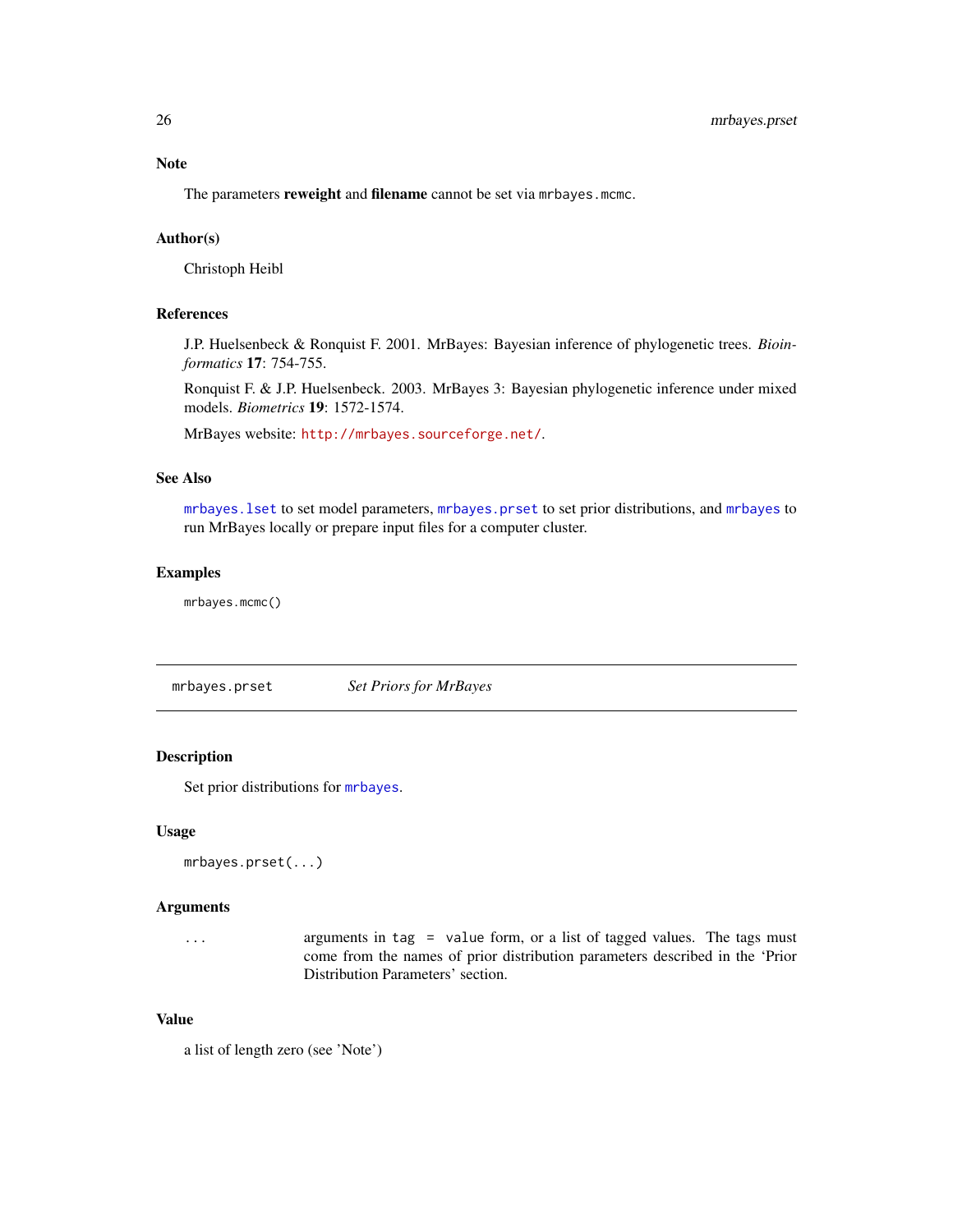# <span id="page-26-0"></span>mrbayes.prset 27

#### Prior Distribution Parameters

traitiopr

revmatpr

aamodelpr

aarevmatpr

omegapr

ny98omega1pr ny98omega3pr

m3omegapr

codoncatfreqs

statefreqpr

shapepr

ratecorrpr

pinvarpr covswitchpr

symdirihyperpr

topologypr

brlenspr

clockvarpr

igrvarpr

# Note

This function currently returns an empty set of prior distribution parameters, i.e., you cannot change the MrBayes default parameters.

# Author(s)

Christoph Heibl

# References

J.P. Huelsenbeck & Ronquist F. 2001. MrBayes: Bayesian inference of phylogenetic trees. *Bioinformatics* 17: 754-755.

Ronquist F. & J.P. Huelsenbeck. 2003. MrBayes 3: Bayesian phylogenetic inference under mixed models. *Biometrics* 19: 1572-1574.

MrBayes website: <http://mrbayes.sourceforge.net/>.

#### See Also

[mrbayes.lset](#page-22-1) to set model parameters, [mrbayes.mcmc](#page-23-1) to set parameters of the Markov chain Monte Carlo (MCMC), and [mrbayes](#page-20-1) to run MrBayes locally or prepare input files for a computer cluster.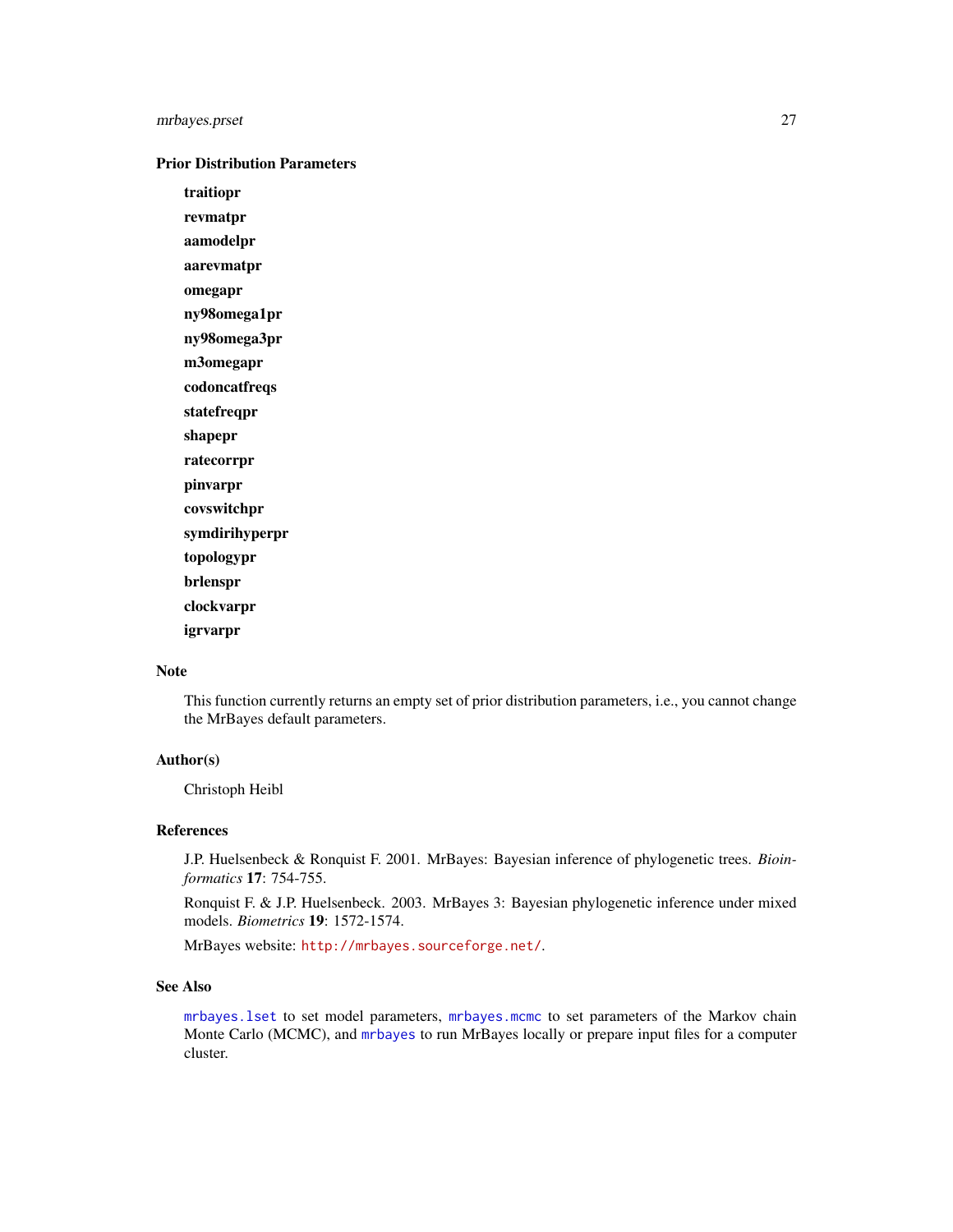# Examples

mrbayes.prset()

multistate *MULTISTATE*

# <span id="page-27-1"></span>Description

These functions provide wrappers to BayesMultiState in the BayesTraits package written by Mark Pagel and Andrew Meade.

#### Usage

```
multistateML(phy, traits, model = "ARD", anc.states = TRUE,
 path = "/Applications/BayesTraits", dir = NULL)
multistateMCMC(phy, traits, model = "ARD", anc.states = TRUE,
    rd = 2, rjhp = NULL, fixNodes = NULL, it = 1e+05, bi = 10000,
```
sa = 1000, path = "/Applications/BayesTraits", dir = NULL)

# Arguments

| phy        | an object of class phylo.                                                                                                                                                                                                                                                                                                                                                                                                                                                                                                                                                                               |
|------------|---------------------------------------------------------------------------------------------------------------------------------------------------------------------------------------------------------------------------------------------------------------------------------------------------------------------------------------------------------------------------------------------------------------------------------------------------------------------------------------------------------------------------------------------------------------------------------------------------------|
| traits     | a data. frame with two columns. The first column contains the taxon labels, the<br>second column contains the character states.                                                                                                                                                                                                                                                                                                                                                                                                                                                                         |
| model      |                                                                                                                                                                                                                                                                                                                                                                                                                                                                                                                                                                                                         |
| anc.states | either logical or a list, the latter containing the tip labels of those internal<br>nodes, for which the likelihood of ancestral character states should be estimated.                                                                                                                                                                                                                                                                                                                                                                                                                                  |
| rd         | a real number, giving the RateDev parameter, i.e., the deviation of the normal<br>distribution, that changes to the rates are drawn from. Should be set such that<br>acceptance of the rate parameters is about 0.2.                                                                                                                                                                                                                                                                                                                                                                                    |
| rjhp       | a character string giving the details of priors and hyperpriors for the reversible<br>jump MCMC (rjMCMC). If left NULL, a conventional MCMC is used. In order to<br>use the rjMCMC, you must specify the distribution of the prior and the interval<br>of the uniform hyperprior distribution that seeds it. For example, exp 0 30<br>specifies an exponential distribution seeded from a uniform distribution on the<br>interval 0 to 30, and gamma $\theta$ 10 $\theta$ 10 specifies a gamma prior with its mean<br>and standard deviation seeded from uniform distributions on the interval 0 to 10. |
| fixNodes   | a list giving fixed character states of certain internal nodes. This argument cor-<br>responds to the fossil command in the MultiState manual.                                                                                                                                                                                                                                                                                                                                                                                                                                                          |
| it         | numeric, sets the number of iterations to run the MCMC for.                                                                                                                                                                                                                                                                                                                                                                                                                                                                                                                                             |
| bi         | numeric, sets the number of iterations of the MCMC that will be discarded as<br>burn-in.                                                                                                                                                                                                                                                                                                                                                                                                                                                                                                                |
| sa         | numeric, sets the the sample period in the MCMC.                                                                                                                                                                                                                                                                                                                                                                                                                                                                                                                                                        |

<span id="page-27-0"></span>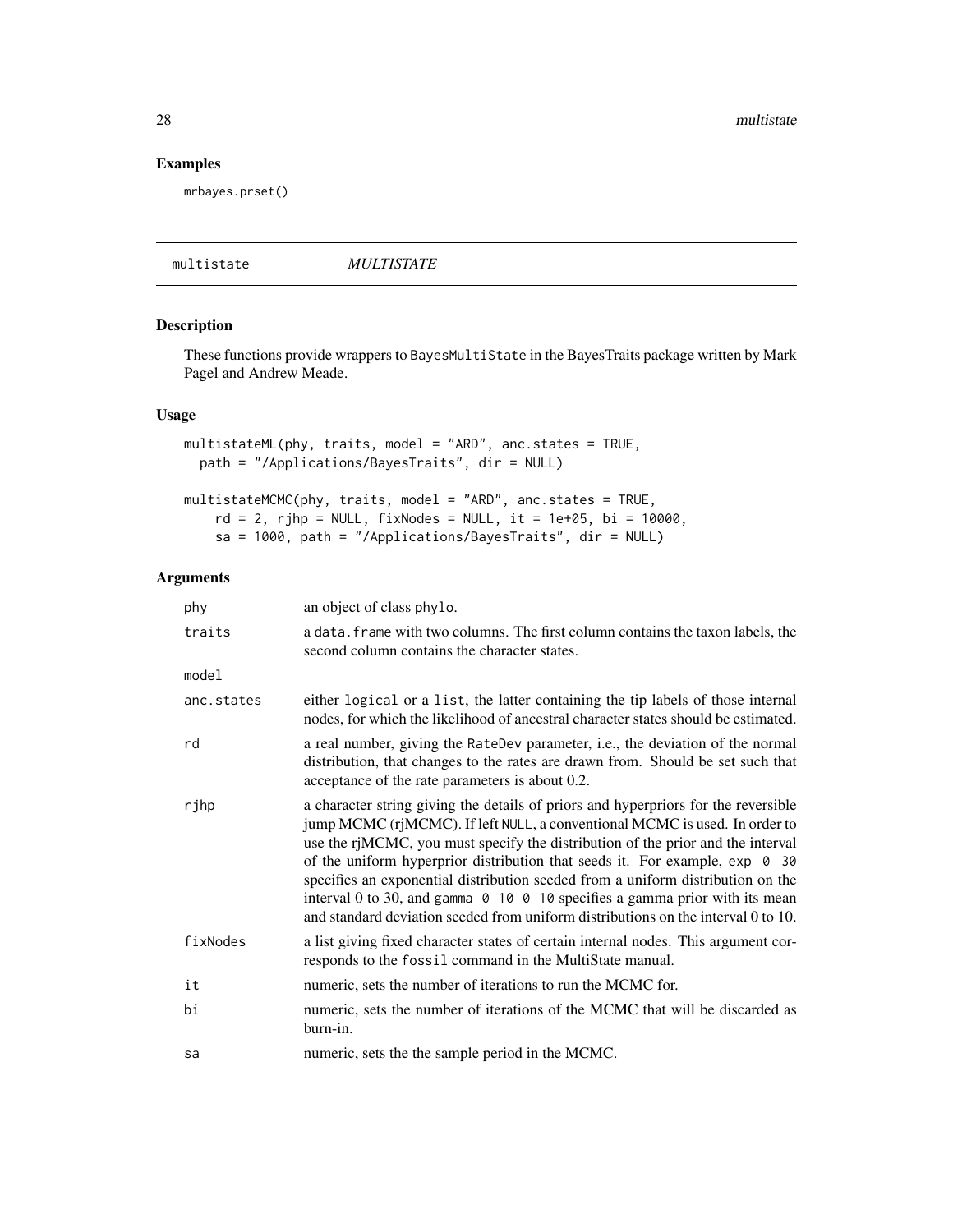# <span id="page-28-0"></span>neighboringPairs 29

| path | a character string giving the path to executables in the Bayes Traits package.                                                                                                                                                                                                                                      |
|------|---------------------------------------------------------------------------------------------------------------------------------------------------------------------------------------------------------------------------------------------------------------------------------------------------------------------|
| dir  | a character string giving a directory name where the input and output files will<br>be stored. The directory will be created by multistate ML and must not exist<br>already. If $\text{dir} = \text{NULL}$ (default) input and output is written to the working<br>directory (thereby overwriting existing output). |

# Author(s)

Christoph Heibl

#### References

The BayesTraits manual: [http://www.evolution.rdg.ac.uk/Files/BayesTraits-V1.0-Manua](http://www.evolution.rdg.ac.uk/Files/BayesTraits-V1.0-Manual.pdf)l. [pdf](http://www.evolution.rdg.ac.uk/Files/BayesTraits-V1.0-Manual.pdf).

Pagel, M., A. Meade, and D. Barker. 2004. Bayesian estiamation of ancestral character states on phylogenies. *Syst. Biol.* 53: 673-684.

Pagel, M. and A. Meade. 2006. Bayesian analysis of correlated evolution of discrete characters by reversible-jump Markov chain Monte Carlo. *Am. Nat.* 167: 808-825.

# See Also

[ace](#page-0-0)

neighboringPairs *Neighboring Nodes in a Minimum Spanning Tree*

# Description

Finds all pairs of adjacent nodes, i.e. nodes separated by only one edge, in a minimum spanning tree

# Usage

neighboringPairs(mst)

# Arguments

[mst](#page-0-0) An object of class mst.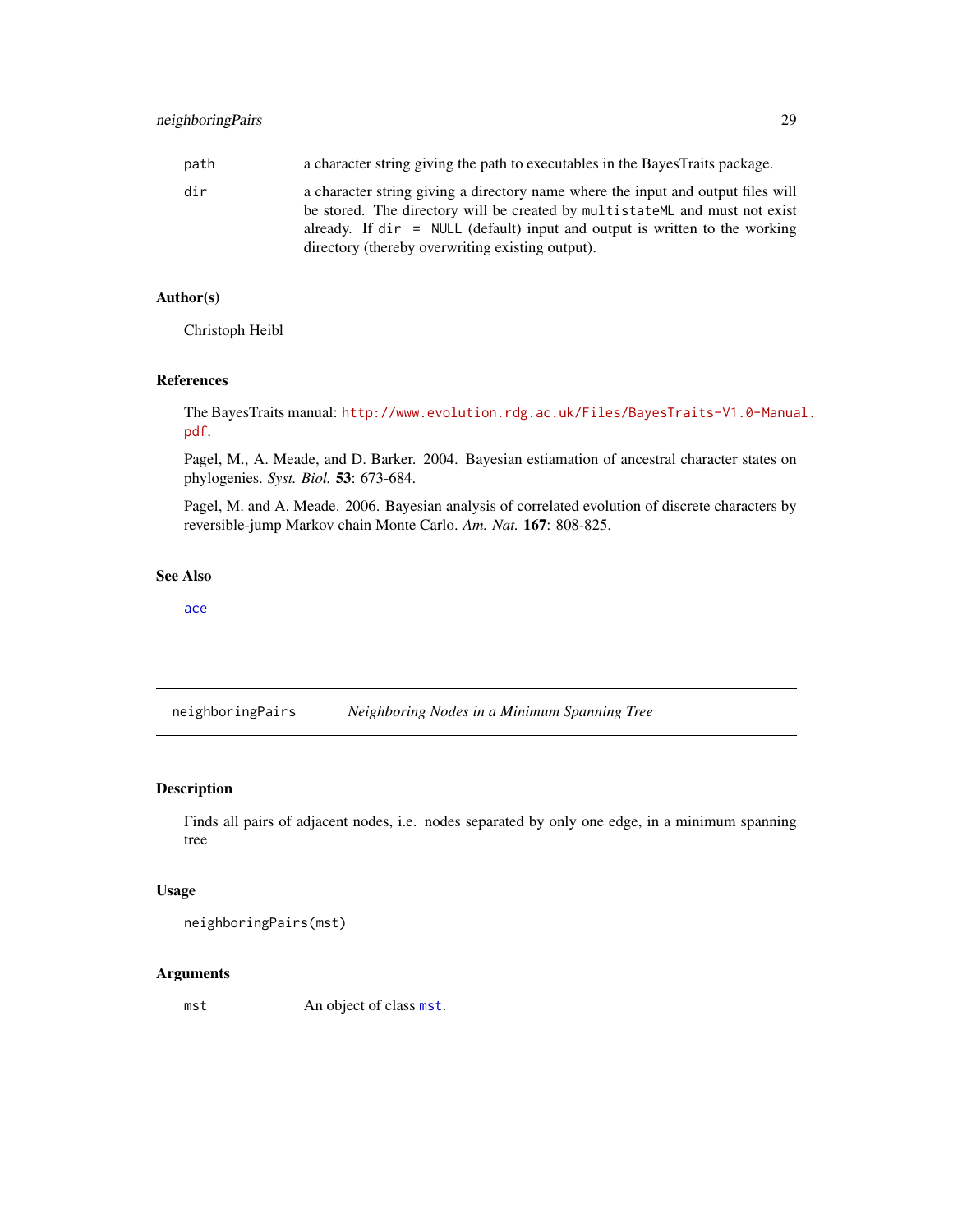<span id="page-29-0"></span>

# Description

Counts the number of tips of a given clade of a phylogenetic tree.

# Usage

ntip(phy, node)

# Arguments

| phy  | An object of class phylo.                        |
|------|--------------------------------------------------|
| node | An integer given the number of an internal node. |

# Value

An integer giving the number of tips.

# Examples

```
set.seed(1234)
tr < -rtree(12)plot(tr); nodelabels()
ntip(tr, 16)
```
partitionfinder *PartitionFinder*

# Description

Provides a wrapper to the PartitionFinder software.

#### Usage

```
partitionfinder(alignment, user.tree, branchlengths = "linked",
 models = "all", model.selection = "BIC", search = "greedy",
 exec = "/Applications/PartitionFinderV1.1.1_Mac/PartitionFinder.py")
```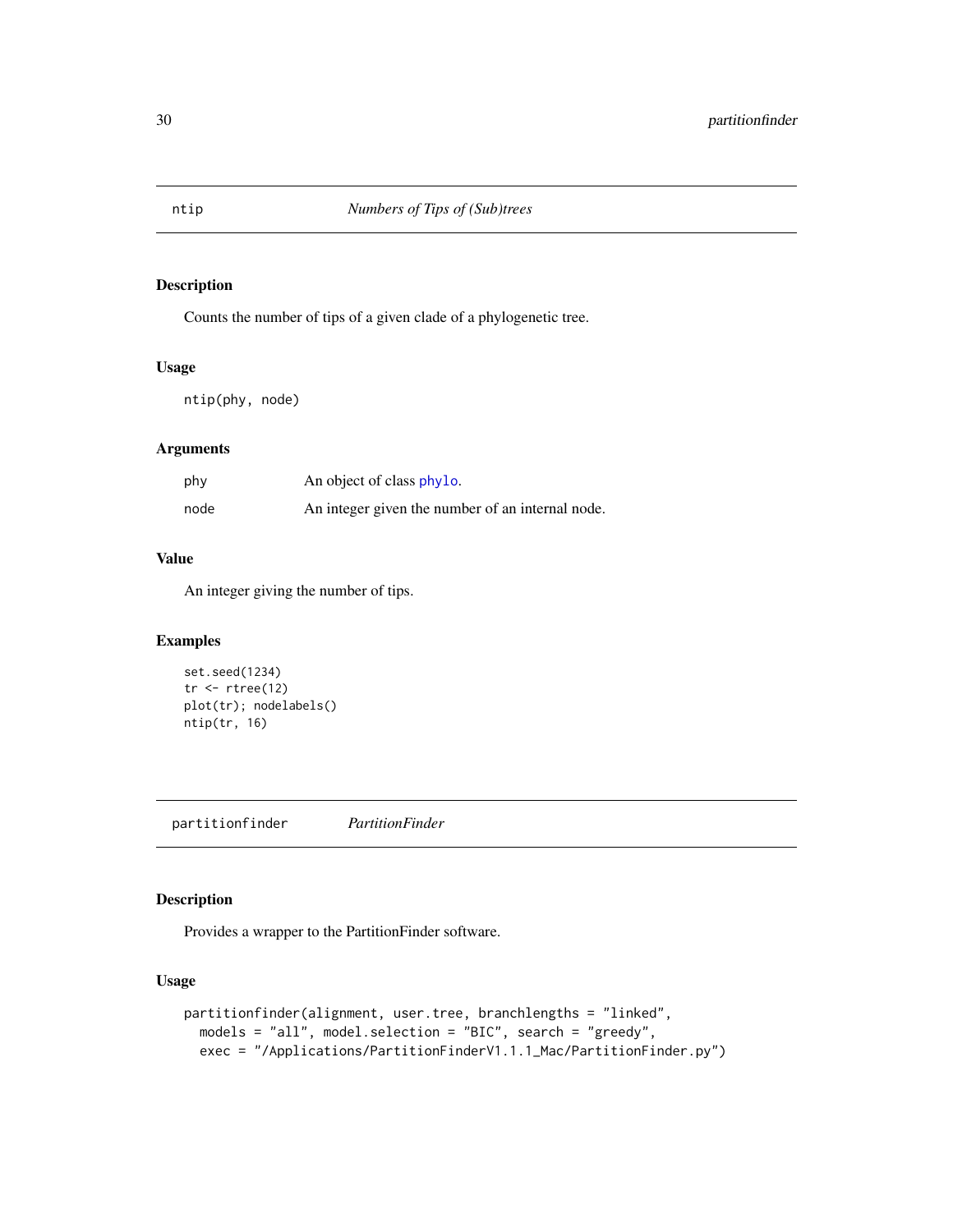#### <span id="page-30-0"></span>pathd8 31

# Arguments

| alignment                 | A                                                                     |
|---------------------------|-----------------------------------------------------------------------|
| user.tree                 | A                                                                     |
| branchlengths A           |                                                                       |
| models<br>model.selection | A                                                                     |
|                           | A                                                                     |
| search                    | A                                                                     |
| exec                      | A character string giving the path to the executable (python script). |

# References

Lanfear, R., B. Calcott, S.Y.W. Ho, and S. Guindon. 2012. PartitionFinder: combined selection of partitioning schemes and substitution models for phylogenetic analyses. *Molecular Biology and Evolution* 29: 1695-1701.

Lanfear, R., B. Calcott, K. David, C. Mayer, and A. Stamatakis. 2014. Selecting optimal partitioning schemes for phylogenomic datasets. *BMC Evolutionary Biology* 14: 82.

pathd8 *PATHd8*

#### Description

This function is a wrapper for PATHd8 and can be used for phylogenetic dating, especially of large trees

#### Usage

```
pathd8(phy, exec = "/Applications/PATHd8/PATHd8", seql, calibration)
```
# Arguments

| phy         | An object of class phylo.                                                                                                                          |
|-------------|----------------------------------------------------------------------------------------------------------------------------------------------------|
| exec        | A character string giving the path to the PATHd8 program.                                                                                          |
| segl        | sequence length of alignment                                                                                                                       |
| calibration | A data frame with 4 columns and as many rows as calibration points. Columns<br>are: taxon 1; taxon 2; one of c("minage", "maxage", "fixage"); age. |

# Value

tree list of ultrametric trees returned from PATHd8 of class [phylo](#page-0-0). First tree is PATHd8 chronogram, which is a calibrated ultrametric tree. Second is a PATH tree, which is a ultrametric tree without calibration.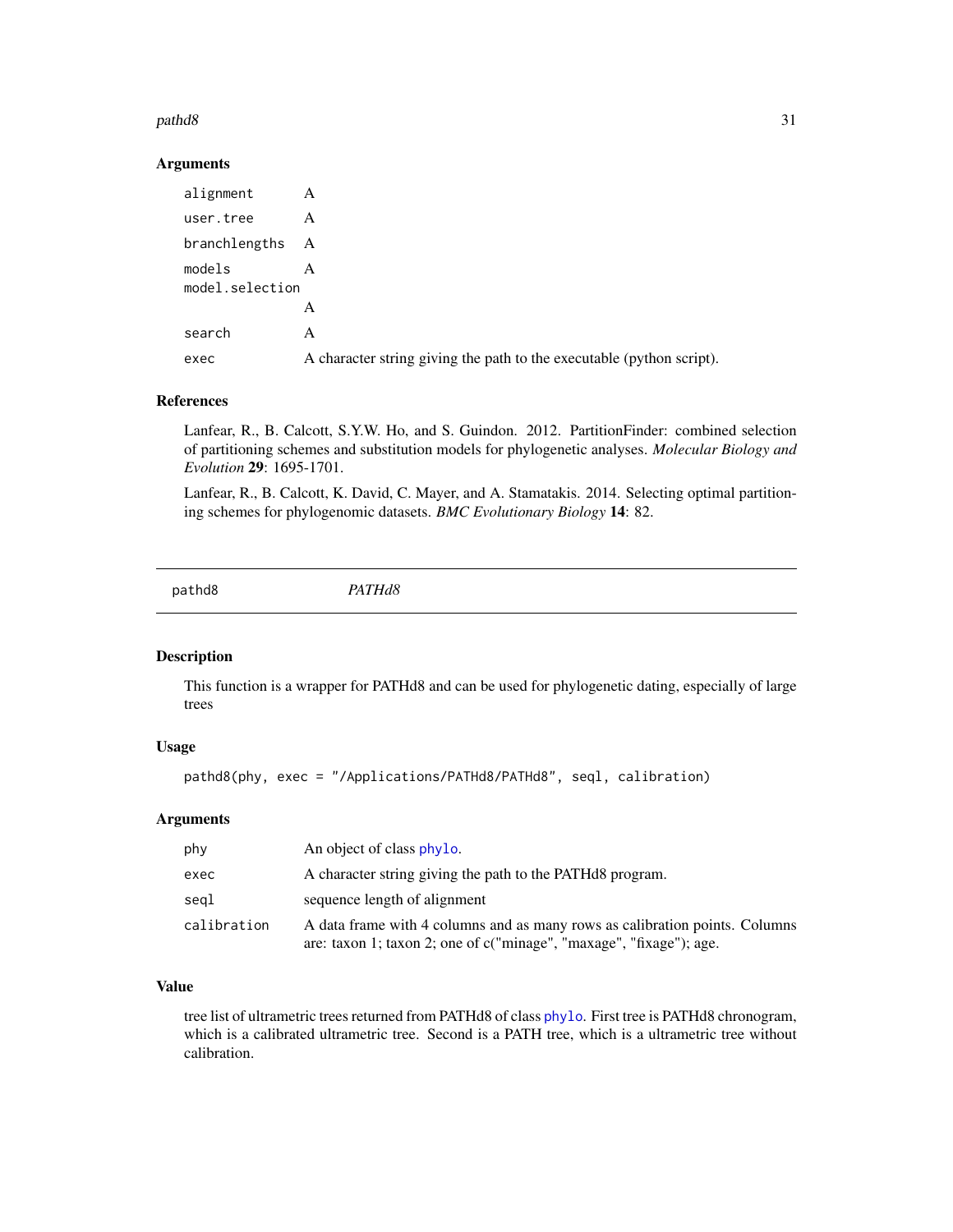#### <span id="page-31-0"></span>Author(s)

Franz-Sebastian Krah

#### References

Britton et al (2006). PATHd8—a new method for estimating divergence times in large phylogenetic trees without a molecular clock. Available from the authors (www.math.su.se/PATHd8)

Britton et al. (2007). Estimating divergence times in large phylogenetic trees. Systematic biology. 56:741–752

#### Examples

```
## Not run:
## This example is taken from the PATHD8 manual
cal \le- rbind(cal1 = c("Rat", "Ostrich", "minage", 260),
cal2 = c("Human", "Platypus", "fixage", 125),
cal3 = c("Alligator", "Ostrich", "minage", 150))
\text{columns}(\text{cal}) = \text{c("tax1", "tax2", "age_type", "age")}phy <- read.tree(text = paste0("((((Rat:0.007148,Human:0.001808):0.024345,",
                                "Platypus:0.016588):0.012920,(Ostrich:0.018119,",
                                "Alligator:0. 006232):0.004708):0.028037,Frog:0);")
seql <- 1823
pathd8(phy, exec = "/Applications/PATHd8/PATHd8", seql = seql, calibration = cal)
## End(Not run)
```
phylo2mafft *Convert Trees for MAFFT*

# Description

Converts a phylogenetic tree of class "phylo" to a format usable as a guide tree by MAFFT. This function is called internally by [mafft](#page-18-1).

#### Usage

```
phylo2mafft(phy, file)
```
#### **Arguments**

| phy  | A phylogenetic tree of class phylo.                                             |
|------|---------------------------------------------------------------------------------|
| file | A character string giving a filename. May be missing, in which case the results |
|      | are only printed on the screen.                                                 |

# Value

A matrix coding the MAFFT-formatted tree, as a side effect the same matrix is written to file.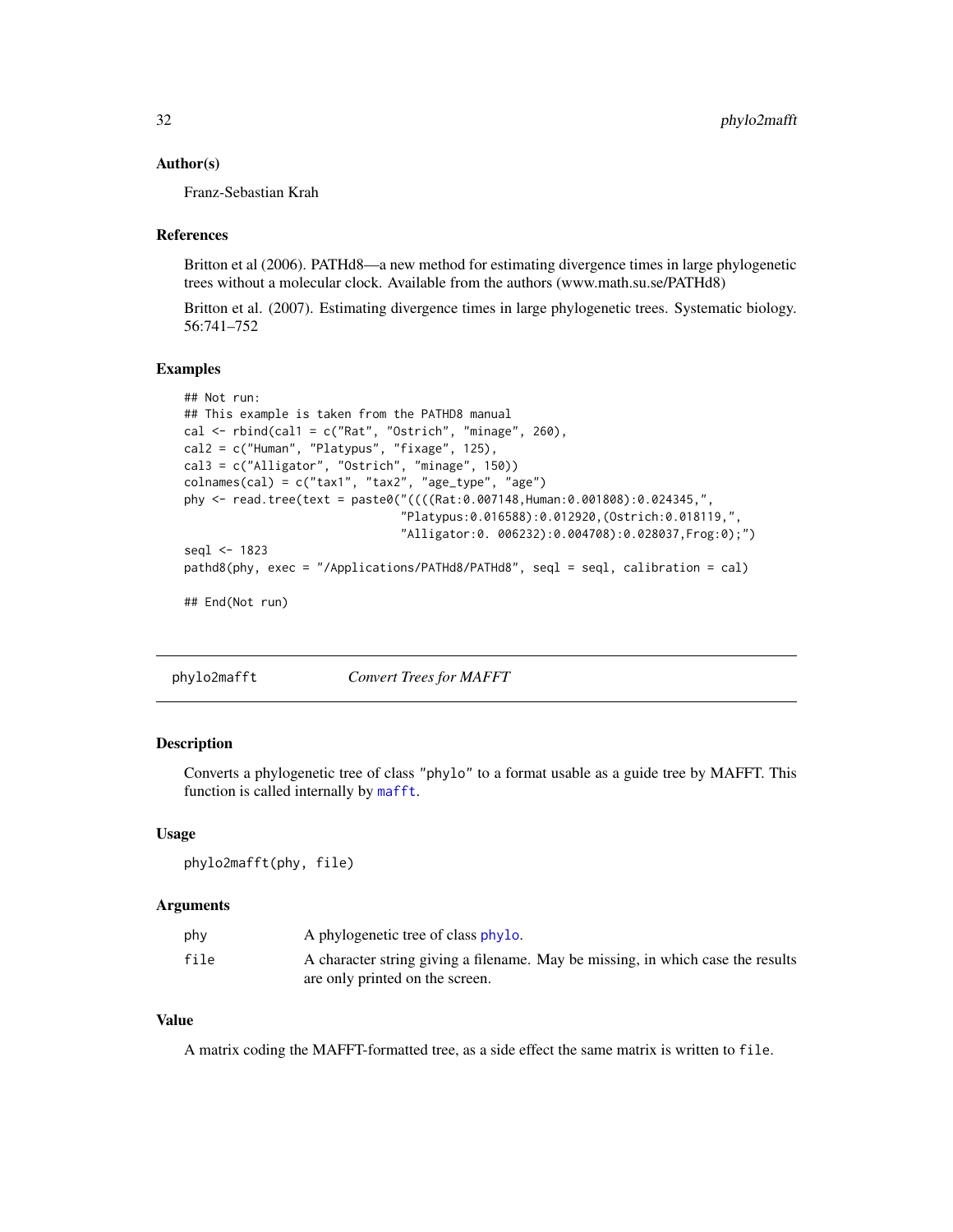# <span id="page-32-0"></span>phylo2mst 33

#### References

The MAFFT website: <http://mafft.cbrc.jp/alignment/software/index.html>

# See Also

[mafft](#page-18-1) for an interface to MAFFT.

phylo2mst *Conversion from PHYLO to MST Object*

#### Description

Converts a phylogenetic tree (class phylo) into a minimum spanning tree (class mst).

# Usage

phylo2mst(phy)

#### Arguments

phy An object of class [phylo](#page-0-0).

#### Details

The current version of phylo2mst does not handle polytomies and does not incorporate branch length information. Note that topological information is lost during the conversion.

# Examples

```
phy <- rtree(12)
plot(phy)
mst <- phylo2mst(phy)
plot(mst)
```
pis *Number of Potentially-Informative Sites*

#### Description

This function returns the number or positions of potentially-informative (parsimony-informative, phylogenetically-informative) sites in DNA sequence alignment.

#### Usage

 $pis(x, what = "fraction", use. ambiguities = FALSE)$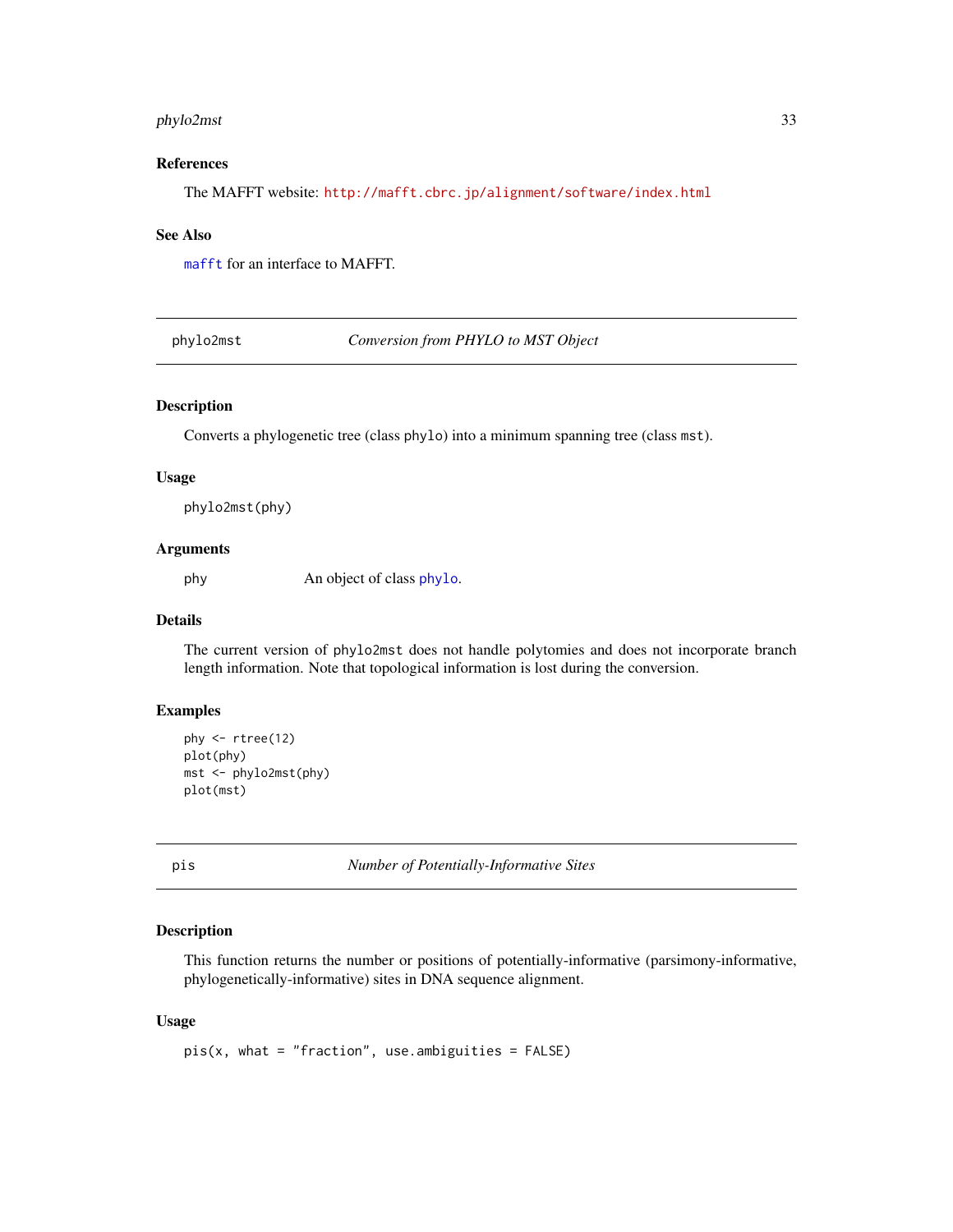<span id="page-33-0"></span>34 prank

#### Arguments

|                 | An object of class DNAbin.                                                                                                                                       |
|-----------------|------------------------------------------------------------------------------------------------------------------------------------------------------------------|
| what            | Either of "absolute", "fraction", or "index", which will return the absolute<br>number, the relative number or the indeces of the potentially-informative sites. |
| use.ambiguities |                                                                                                                                                                  |
|                 | Not yet available.                                                                                                                                               |

# Value

Numeric (depending on what, the number, fraction, or indices of potentially-informative nucleotide sites).

#### Author(s)

Christoph Heibl

### Examples

```
# example data:
# -------------
data(ips.16S)
# number of potentially-informative sites:
# ----------------------------------------
pis(ips.16S, what = "abs")
# proportion of potentially-informative sites:
# --------------------------------------------
pis(ips.16S, what = "frac")
# indeces of potentially-informative sites:
# --------------------------------------------
pis(ips.16S, what = "ind")
```
# <span id="page-33-1"></span>prank *PRANK*

# Description

DNA sequence Alignment Using the program PRANK.

# Usage

```
prank(x, outfile, guidetree = NULL, gaprate = 0.025,
    gapext = 0.75, path)
```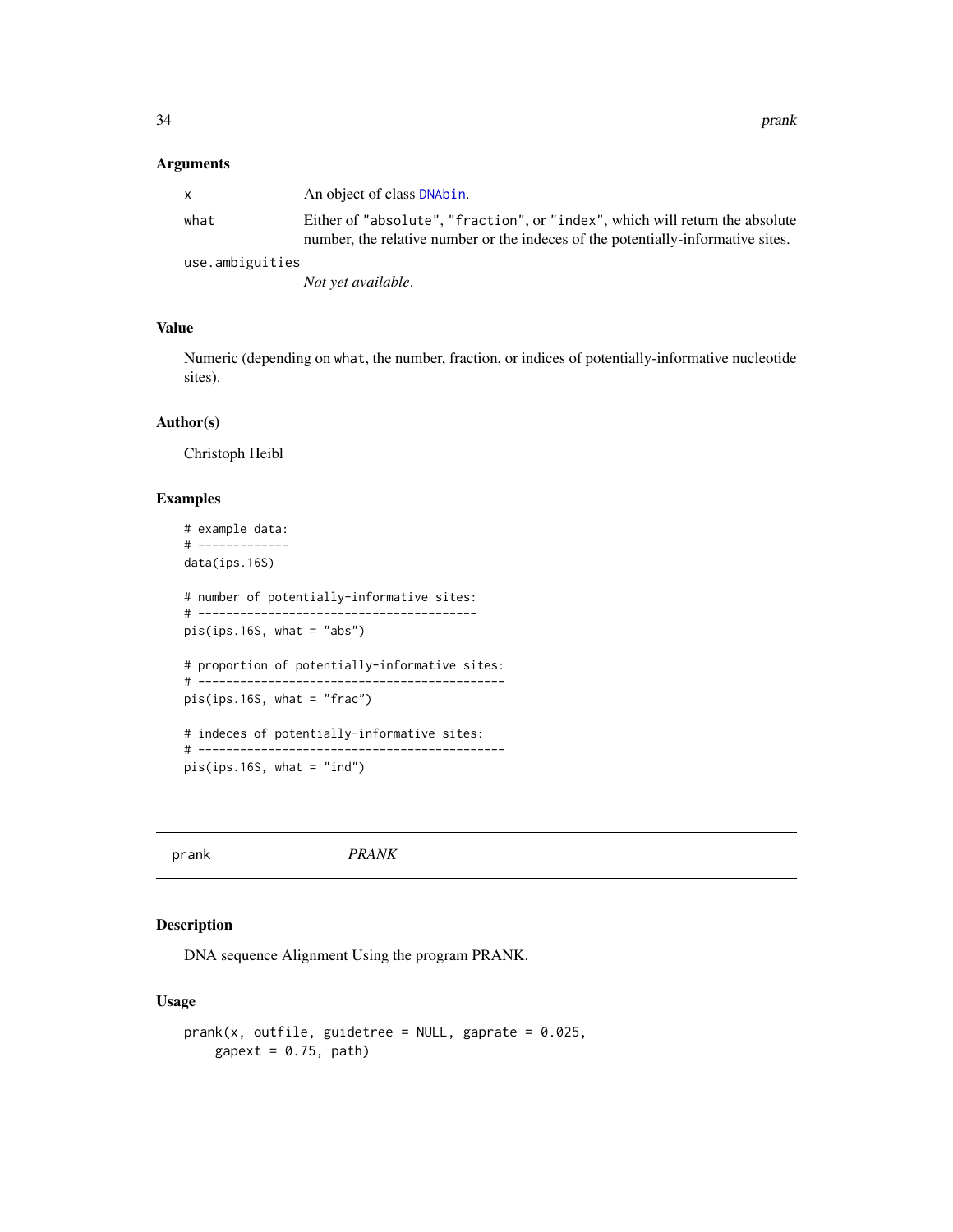#### <span id="page-34-0"></span>raxml 35

#### **Arguments**

| $\mathsf{x}$ | an object of class DNAbin.                                      |
|--------------|-----------------------------------------------------------------|
| outfile      | a character string giving a name for the output file.           |
| guidetree    | an object of class phylo to be used as guidetree in alignment.  |
| gaprate      | numeric giving the gap opening rate; defaults to 0.025.         |
| gapext       | numeric giving the gap extension penalty; defaults to 0.75.     |
| path         | a character string indicating the path to the PRANK executable. |

#### Value

matrix of class "DNAbin"

#### Note

prank was last updated and tested to work with PRANK v. 120814 on Windows XP. If you have problems getting the function to work with a newer version of PRANK, contact the package maintainer.

# References

<https://www.ebi.ac.uk/research/goldman/software/prank>

#### See Also

[read.fas](#page-39-1) to import DNA sequences; [mafft](#page-18-1) for another alignment algorithm; [gblocks](#page-13-1) and [aliscore](#page-2-1) for alignment cleaning.

<span id="page-34-1"></span>raxml *Maximum Likelihood Tree Estimation with RAxML*

#### Description

Provides an interface to the C program RAxML (see Reference section) for maximum likelihood estimation of tree topology and/or branch lengths, rapid and conventional non-parametric bootstrapping, mapping splits onto individual topologies, and a lot more. See the RAxML manual for details, especially if you are a new user of RAxML.

# Usage

```
raxml(DNAbin, m = "GTRCAT", f, N, p, b, x, k, weights, partitions,
 outgroup, backbone = NULL, file = paste0("fromR_", Sys.Date()), exec,
  threads)
```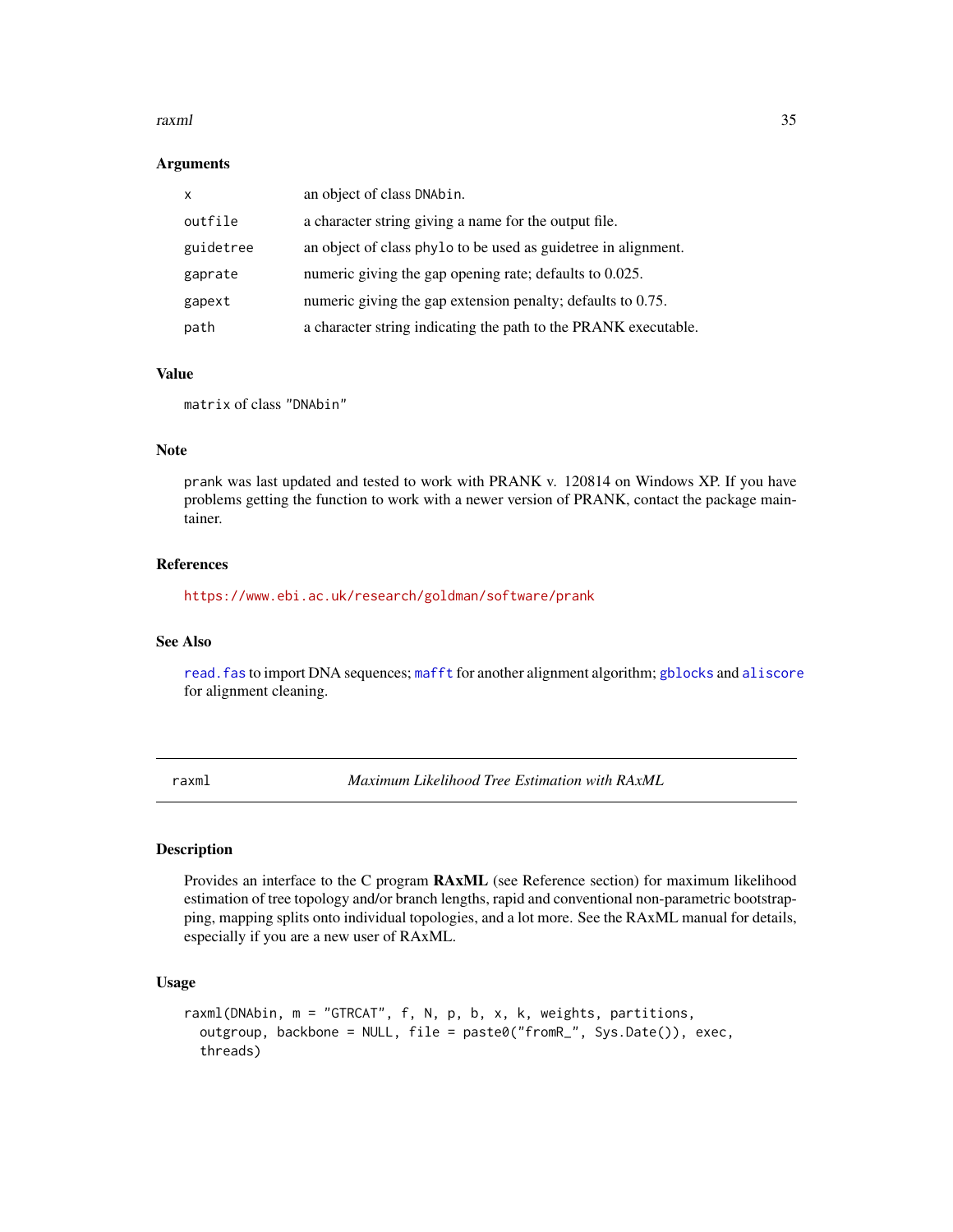#### <span id="page-35-0"></span>Arguments

| DNAbin       | A matrix of DNA sequences of class DNAbin.                                                                                                                                                                                                                                         |
|--------------|------------------------------------------------------------------------------------------------------------------------------------------------------------------------------------------------------------------------------------------------------------------------------------|
| m            | A vector of mode "character" defining a model of molecular evolution; cur-<br>rently only GTR model available.                                                                                                                                                                     |
| $\mathsf{f}$ | A vector of mode "character" selecting an RAxML algorithm analogous to<br>the -f flag (see Detail section and RAxML manual).                                                                                                                                                       |
| N            | Either of mode "integer" or "character". Integers give the number of inde-<br>pendent searches on different starting tree or replicates in bootstrapping. Alter-<br>natively, one of four bootstopping criteria can be chosen: "autoFC", "autoMR",<br>"autoMRE", or "autoMRE_IGN". |
| p            | Integer, setting a random seed for the parsimony starting trees.                                                                                                                                                                                                                   |
| b            | Integer, setting a random seed for bootstrapping.                                                                                                                                                                                                                                  |
| x            | Integer, setting a random seed for rapid bootstrapping.                                                                                                                                                                                                                            |
| k            | Logical, if TRUE, the branch lengths of bootstrapped trees are recorded.                                                                                                                                                                                                           |
| weights      | A vector of mode "numeric" giving integers to assign individual weights to<br>each column of the alignment. (-a)                                                                                                                                                                   |
| partitions   | A data frame giving the partitions of the alignment.                                                                                                                                                                                                                               |
| outgroup     | A vector of mode "character" containing the names of the outgroup taxa.                                                                                                                                                                                                            |
| backbone     | A phylo object representing a backbone tree.                                                                                                                                                                                                                                       |
| file         | A vector of mode "character" giving a name for the output files.                                                                                                                                                                                                                   |
| exec         | A vector of mode "character" giving the path to the directory containing the<br>RAxML executable. The default value will work on Mac OS X if the folder<br>containing the executable is renamed to "RAxML-8.0.3".                                                                  |
| threads      | Integer, giving the number of parallel threads to use (PTHREADS only).                                                                                                                                                                                                             |

### Details

There are some limitations of this wrapper compared to RAxML run directly from the command line.

- 1. Only DNA is allowed as data type.
- 2. Option f can only take a limited number of values (d, a).

RAxML needs the specification of random seeds for parsimony estimation of starting trees and for bootstrap resampling. The corresponding argument names in raxml are identical to the flags used by RAxML (-p, -b, and -x). If you choose not to give any values, raxml will generate a (different) value for each required random seed every time it is called. Be aware that [set.seed](#page-0-0) will work only for p, but not for b or x.

# Value

A list with a variable number of elements, depending on the analysis chosen:

| "info"     | RAXML log file as character string |
|------------|------------------------------------|
| "bestTree" | MLE of tree                        |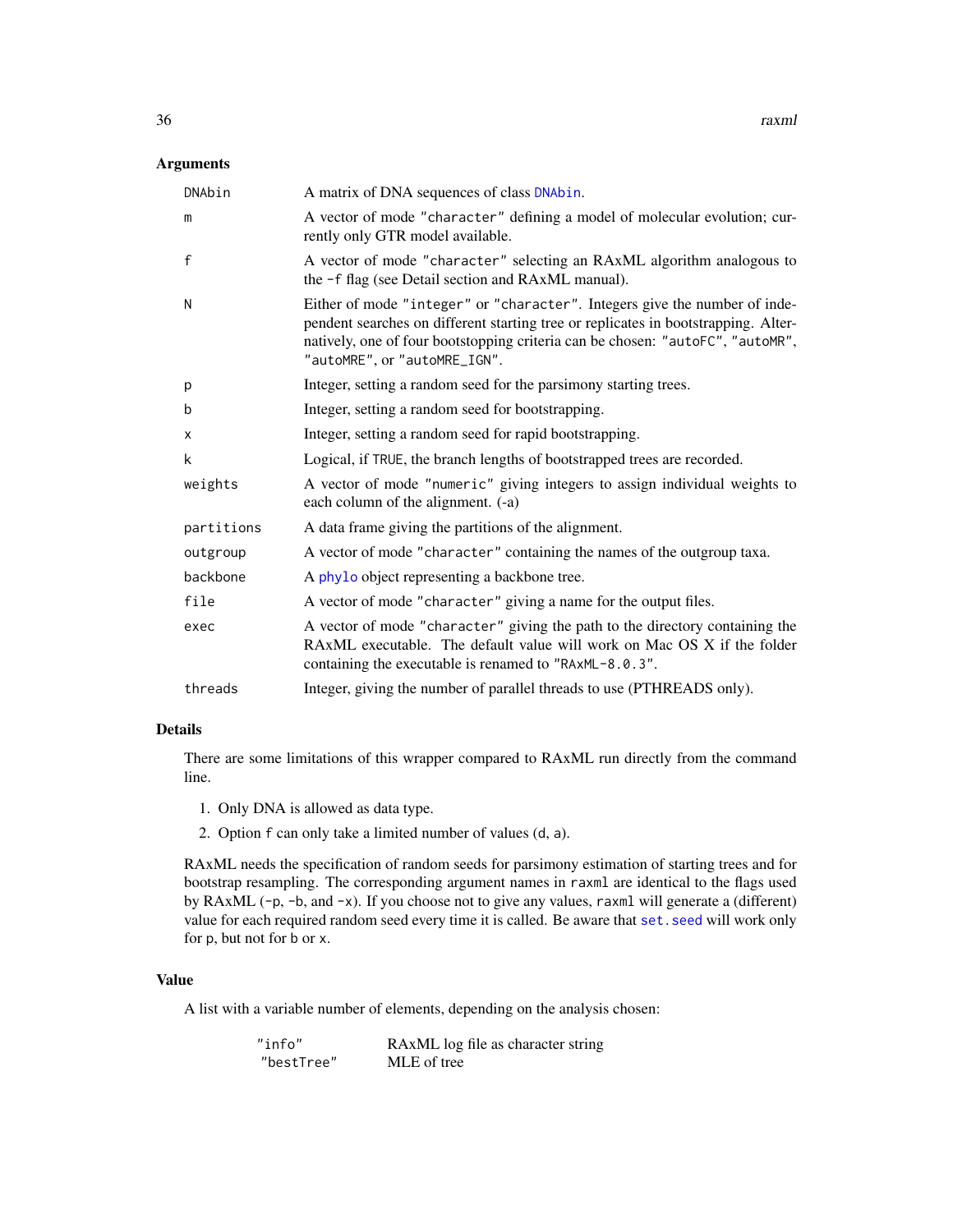<span id="page-36-0"></span>raxml 37

```
"bipartitions" MLE of tree annotated with bootstrap proportions
"bootstrap" bootstrapped trees
```
# **Note**

RAxML is a C program and the source code is not contained in this package. This means that in order to run this function you will need to install RAxML yourself. See [http://sco.h-its.org/](http://sco.h-its.org/exelixis/web/software/raxml/) [exelixis/web/software/raxml/](http://sco.h-its.org/exelixis/web/software/raxml/) for the most recent documentation and source code of RAxML. Depending on where you chose to install RAxML, you need to adjust the exec argument.

raxml was last tested and running fine on Mac OS X with RAxML 8.0.29. Please be aware that calling third-party software from within R is a platform-specific process and I cannot guarantee that raxml will behave properly on any system.

#### References

(in chronolocigal order)

Stamatakis, A., T. Ludwig and H. Meier. 2004. RAxML-III: A fast program for maximum likelihoodbased inference of large phylogenetic trees. *Bioinformatics* 1: 1–8.

Stamatakis, A. 2006. RAxML-VI-HPC: Maximum likelihood-based phylogenetic analyses with thousands of taxa and mixed models. *Bioinformatics* 22: 2688–2690.

Stamatakis, A., P. Hoover, and J. Rougemont. 2008. A rapid bootstrap algorithm for the RAxML web-servers. *Syst. Biol.* 75: 758–771.

Pattengale, N. D., M. Alipour, O. R. P. Bininda-Emonds, B. M. E. Moret, and A. Stamatakis. 2010. How many bootstrap replicates are necessary? *Journal of Computational Biology* 17: 337-354.

Stamatakis, A. 2014. RAxML Version 8: A tool for phylogenetic analysis and post-analysis of large phylogenies. *Bioinformatics* Advance Access.

#### See Also

[raxml.partitions](#page-37-1) to store partitioning information in a data frame suitable for input as partitions argument in raxml.

#### Examples

```
## bark beetle sequences
data(ips.cox1)
data(ips.16S)
data(ips.28S)
ips <- cbind(ips.cox1, ips.16S, ips.28S,
            fill.with.gaps = TRUE)
exec <- "/Applications/RAxML-code/standard-RAxML/raxmlHPC-PTHREADS-AVX"
w \leq - sample(1:5, ncol(ips.cox1), replace = TRUE)
## Not run:
```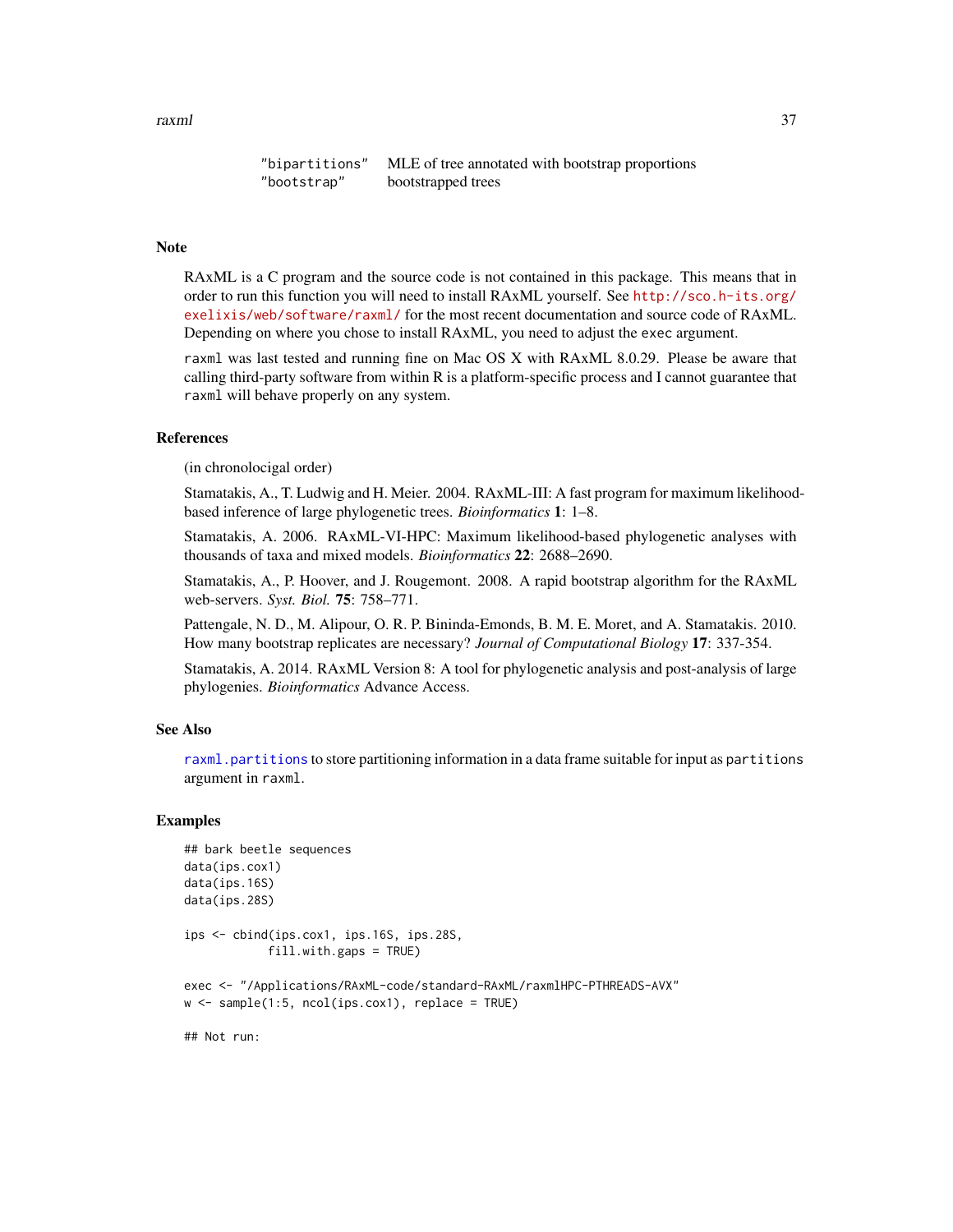```
# Simple tree search with GTRCAT and GTRGAMMA
tr < -r \, \text{axml}(ips.cox1, f = "d", N = 2, p = 1234,exec = exec) # -1743.528461
tr \le raxml(ips.cox1, m = "GTRGAMMA", f = "d", N = 2, p = 1234,
           exec = exec)# Applying weights to columns
tr < -r \, \text{axml}(ips.cox1, f = "d", N = 2, p = 1234,weights = w, exec = exec) # -1743.528461
# Rapid bootstrap
tr <- raxml(ips.cox1, m = "GTRGAMMA",
           f = "a", N = 10, p = 1234, x = 1234,exec = exec)# Rapid bootstrap with automatic halt
tr <- raxml(ips.cox1, m = "GTRGAMMA",
           f = "a", N = "autoMRE", p = 1234, x = 1234,
           exec = exec)## End(Not run)
```
<span id="page-37-1"></span>raxml.partitions *Partition scheme for RAxML*

#### Description

Given a set of DNA sequence alignments, raxml.partitions creates a data frame with partition bounderies that can be input into [raxml](#page-34-1).

#### Usage

```
raxml.partitions(...)
```
#### Arguments

... Two or more DNA sequence alignments of class [DNAbin](#page-0-0).

#### Details

For raxml.partitions to make sense, the DNA sequence alignments must be given exactly in the same order in which they are concatenated into a supermatrix (see Examples section). Without any testing, the type of sequences is supposed to be DNA.

#### Value

A data frame with four columns (type, locus, begin, and end) and number of rows corresponding to the number of partitions.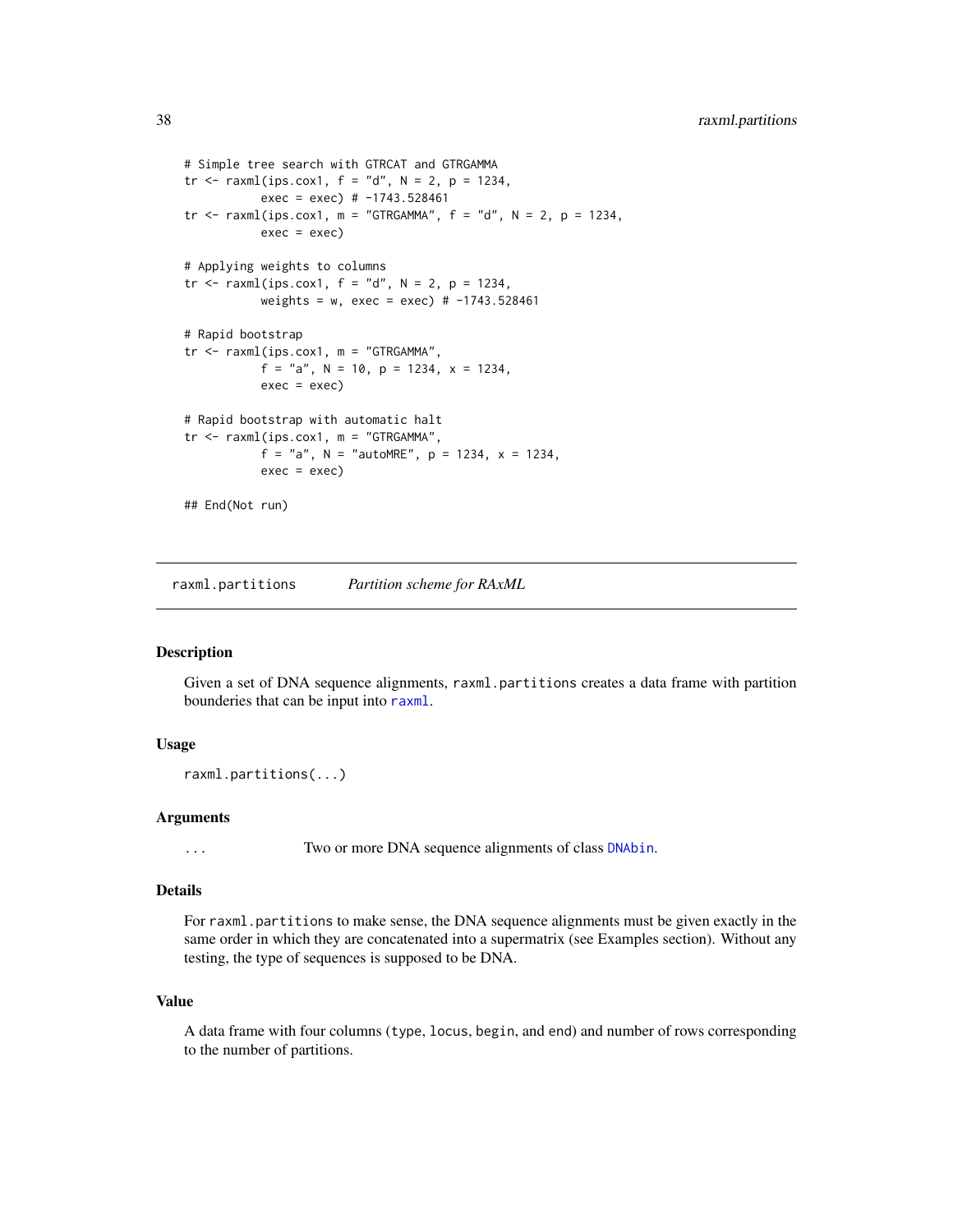#### <span id="page-38-0"></span>rbeauti and the state of the state of the state of the state of the state of the state of the state of the state of the state of the state of the state of the state of the state of the state of the state of the state of th

#### See Also

[cbind.DNAbin](#page-0-0) to concatenate multiple alignments; [raxml](#page-34-1) for an interface to RAxML.

#### Examples

```
## bark beetle sequences
data(ips.cox1)
data(ips.16S)
data(ips.28S)
## Note the same order of individual
## alignments in both functions:
## ----------------------------
raxml.partitions(cox1 = ips.cox1,
                 r16S = ips.16S,
                 r28S = ips.28S)
cbind(ips.cox1, ips.16S, ips.28S,
 fill.with.gaps = TRUE)
```
<span id="page-38-1"></span>rbeauti *XML Input Files for BEAST*

#### Description

This function is intended to prepare XML files for BEAST with R. BEAST uses an MCMC approach to estimate rooted phylogenies from molecular data (Drummond & Rambaut, 2007).

#### Usage

 $rbeauti(..., file, template = "standard", taxonset)$ 

#### Arguments

| $\cdot$ $\cdot$ $\cdot$ | one or more object(s) of class <b>DNAbin.</b>                                                                                                |
|-------------------------|----------------------------------------------------------------------------------------------------------------------------------------------|
| file                    | A connection, or a character string naming the file to write to. If left empty the<br>XML tree will be printed to the screen (see Examples). |
| template                | Currently unused.                                                                                                                            |
| taxonset                | A list containing one or more taxon sets.                                                                                                    |

#### Details

rbeauti has been completely rewritten to work with **BEAST 2**. Currently rbeauti offers few options, because the idea is not to create ready-to-use XML file. That can be done conveniently with **BEAUti** (the BEAST package's genuine XML generator). Instead, rbeauti is intended to make the definition of large numbers of taxon sets easy. The creation of taxon sets can be done via R scripts and the resulting XML files can be further modified with BEAUti.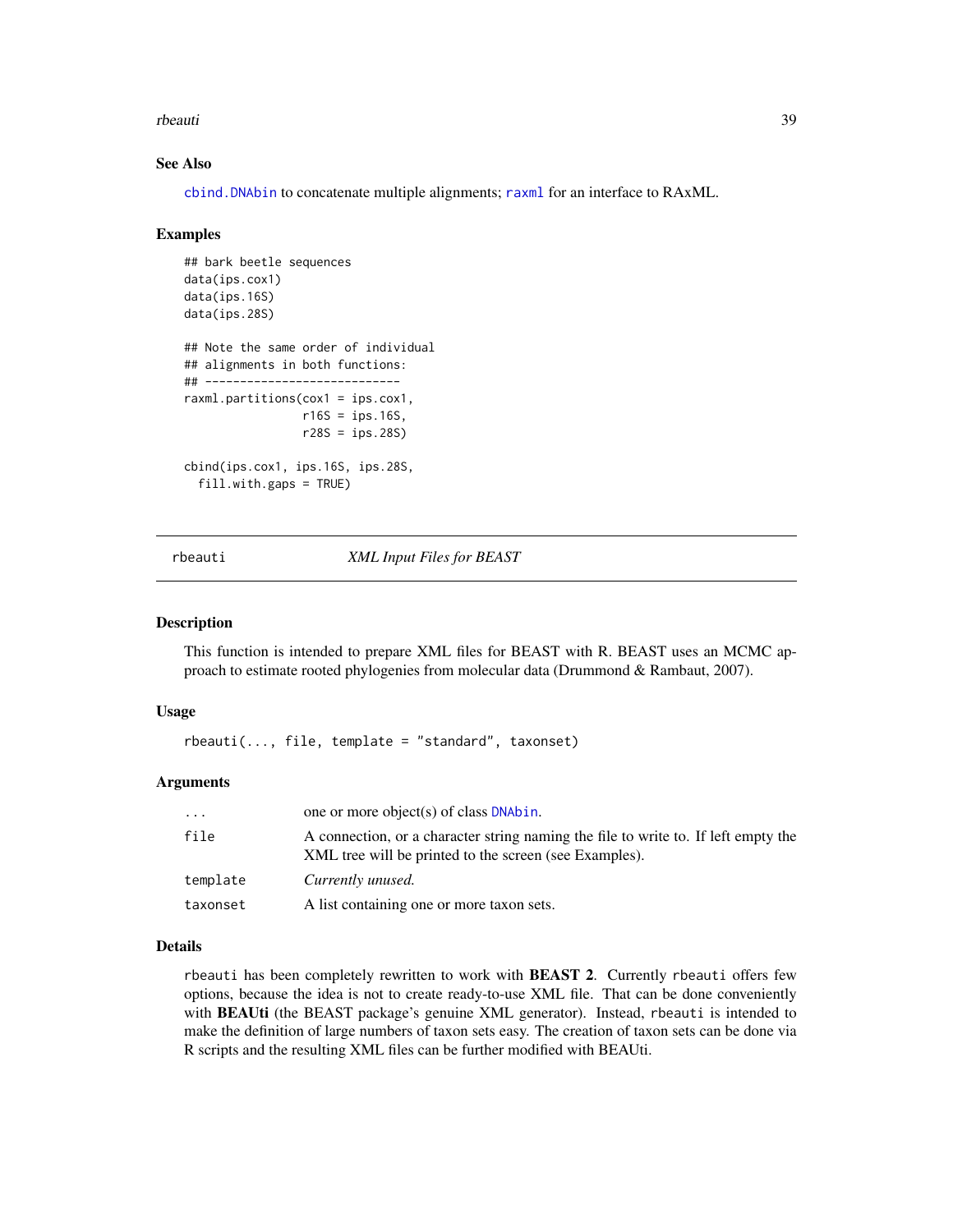# <span id="page-39-0"></span>Author(s)

Christoph Heibl

# References

The BEAST 2 website: [http://beast.bio.ed.ac.uk/BEAST\\_v1.5.x\\_XML\\_Reference](http://beast.bio.ed.ac.uk/BEAST_v1.5.x_XML_Reference)

Drummond, A.J. & A. Rambaut. 2007. BEAST: Bayesian evolutionary analysis by sampling trees. *BMC Evolutionary Biology* 7: 240.

# See Also

[read.beast](#page-40-1), [read.beast.table](#page-41-1)

# Examples

```
data(ips.16S)
```

```
## define taxon sets
spec <- rownames(ips.16S)
ingroup <- spec[grep("Ips|Orthomotomicus", spec)]
outgroup <- spec[grep("Pityogenes", spec)]
ts \leftarrow list(list(id = "ingroup", taxon = ingroup),
           list(id = "outgroup", taxon = outgroup))
## print XML file to screen
```

```
rbeauti(ips.16S, taxonset = ts)
```
read *Reading Sequence Files*

# <span id="page-39-1"></span>Description

Read DNA and amino acid sequences from FASTA, PHILIP, and NEXUS formatted files.

# Usage

```
read.fas(x, text)
read.nex(x)
read.phy(x)
```
# Arguments

| $\boldsymbol{\mathsf{x}}$ | A character string, giving the file name. |
|---------------------------|-------------------------------------------|
| text                      | A character string in FASTA format.       |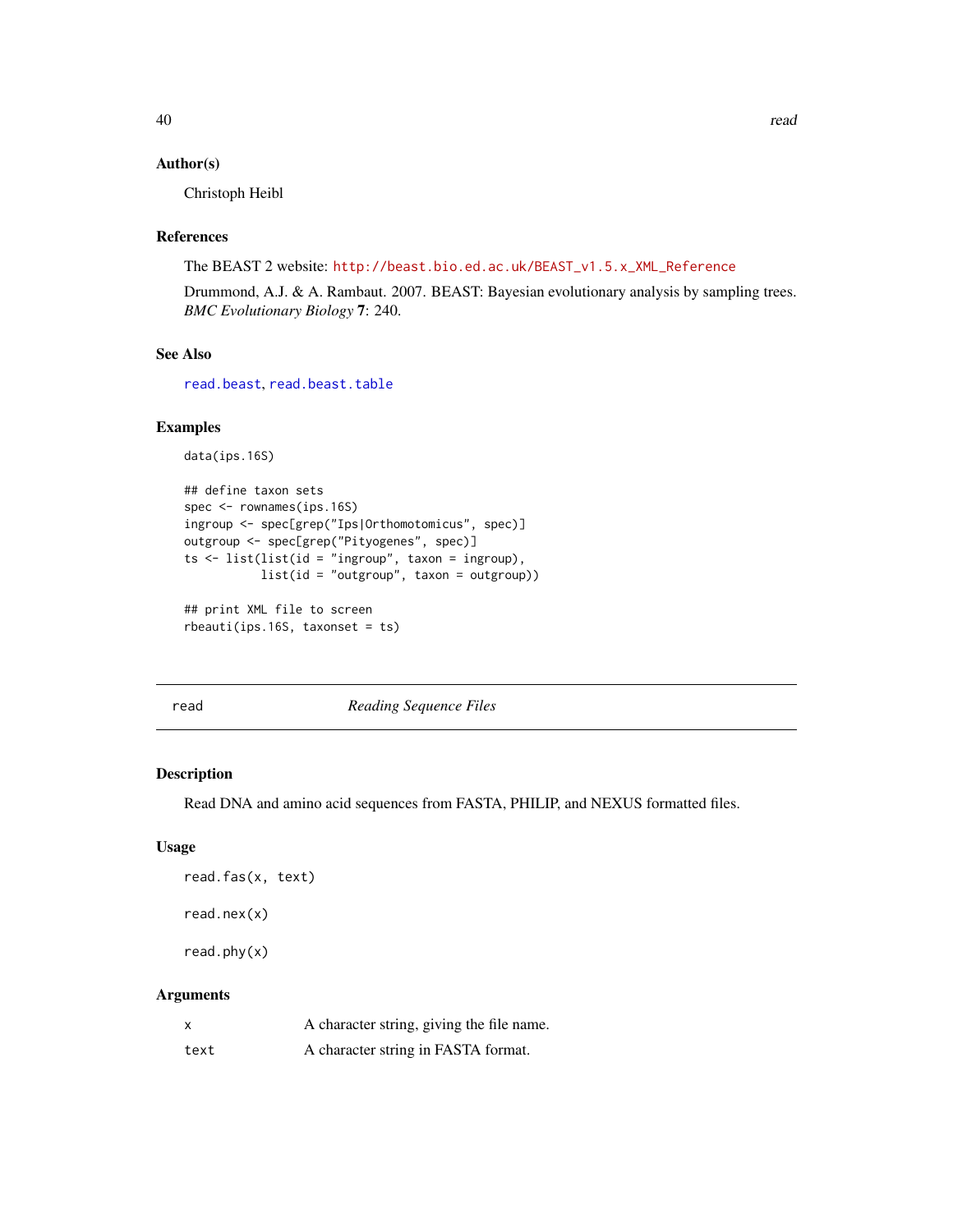#### <span id="page-40-0"></span>read.beast 41

# Value

An matrix (aligned sequences) or list (unaligned sequences) of class DNAbin or AAbin.

#### References

Maddison, D.R., D.L. Swofford, and W.P. Maddison. 1997. NEXUS: an extensible file format for systematic information. *Syst. Biol.* 46: 590-621.

#### See Also

[mafft](#page-18-1) and [prank](#page-33-1) for sequence alignment, [gblocks](#page-13-1) and [aliscore](#page-2-1) for quality check and cleaning of sequence alignments, [cbind.DNAbin](#page-0-0) for concatenation of sequence alignments.

# Examples

```
## bark beetle COX1 sequences
data(ips.cox1)
## create temporary file names
format <- c(".fas", ".phy", ".nex")
fn <- sapply(format, tempfile,
             pattern = "ips", tmpdir = tempdir())
## write sequences files
write.fas(ips.cox1, fn[".fas"])
write.phy(ips.cox1, fn[".phy"])
write.nex(ips.cox1, fn[".nex"])
## read sequence files
fas <- read.fas(fn[".fas"])
phy <- read.phy(fn[".phy"])
nex <- read.nex(fn[".nex"])
## remove sequence files
unlink(fn)
```
<span id="page-40-1"></span>read.beast *Read Bayesian Trees*

#### Description

Thess functions parse chronograms in NEXUS format as produced by TreeAnnotator or output by MrBayes.

#### Usage

```
read.mrbayes(file, digits = NULL)
```

```
read.beast(file, digits = NULL)
```
read.starbeast(file)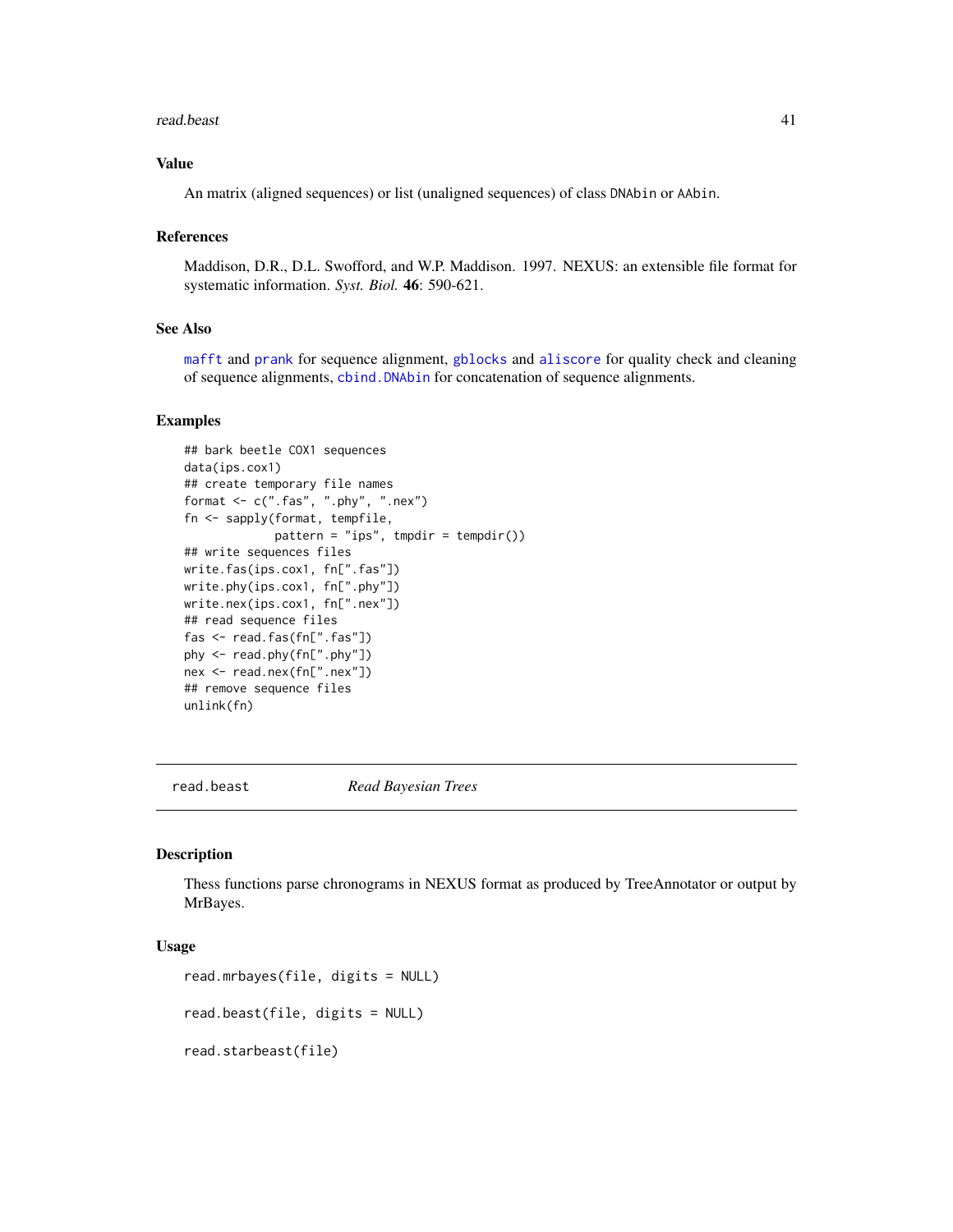#### <span id="page-41-0"></span>**Arguments**

| file   | A character string giving the input file, which must be a TreeAnnotator-generated<br>chronogram in NEXUS format. |
|--------|------------------------------------------------------------------------------------------------------------------|
| digits | NULL or integer, if ! is. null (digits) values are rounded to the given integer.                                 |

# Value

An object of class phylo

# Note

read. starbeast currently parses only skalars and ranges; node statistics with more than two values will be deleted and a warning message will be issued. Future version of read.starbeast will hopefully be able to append list or data frames to phylo objects. If you have any opinion or wishes regarding the question of how this exactly should be managed, send me a message.

#### Author(s)

Christoph Heibl

# References

TreeAnnotator: <http://beast.bio.ed.ac.uk/TreeAnnotator> Metacomments in NEXUS: <http://code.google.com/p/beast-mcmc/wiki/NexusMetacommentFormat>

#### See Also

[read.beast.table](#page-41-1) to extract internal node data from NEXUS file, [rbeauti](#page-38-1) to create XML input for BEAST. HPDbars for plotting highest posterior densities on phylogenies has been moved to package viper.

<span id="page-41-1"></span>read.beast.table *Extract node data from BEAST chronogram*

#### Description

This function reads a BEAST chronogram such as produced by TreeAnnotator and extracts time, rate, and support values for internal and external nodes. Nodes in the resulting data frame are ordered exactly like in the NEXUS file.

#### Usage

```
read.beast.table(file, digits = 2)
```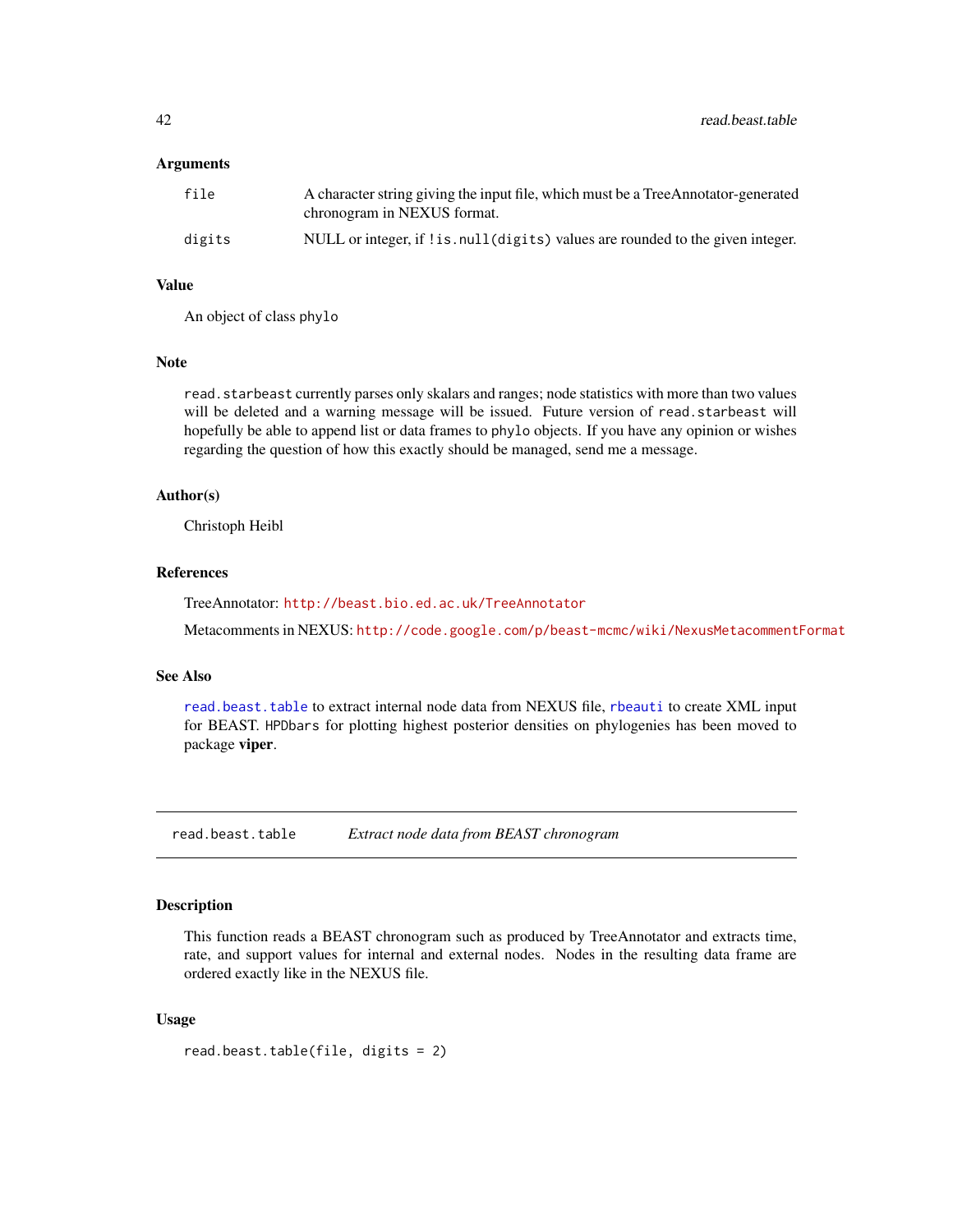#### <span id="page-42-0"></span>sister and the state of the state of the state of the state of the state of the state of the state of the state of the state of the state of the state of the state of the state of the state of the state of the state of the

#### Arguments

| file   | character string giving the input file, which must be a TreeAnnotaror-generated<br>chronogram in NEXUS format |
|--------|---------------------------------------------------------------------------------------------------------------|
| digits | NULL or integer, if ! is . null (digits) values are rounded to the given integer                              |

# Value

A matrix; each row corresponds to an internal node, the (ape!)number of which is given in the first column; the remaining columns list the node values extracted from the chronogram.

#### Author(s)

Christoph Heibl

# See Also

[read.beast](#page-40-1) to parse TreeAnnotator output, [rbeauti](#page-38-1) to create XML input for BEAST. HPDbars for plotting highest posterior densities on phylogenies has been moved to package viper.

<span id="page-42-1"></span>sister *Identification of Sister Nodes and Clades*

# Description

For any given internal node in a phylogeny, this function returns the sister clade.

#### Usage

```
sister(phy, node, type = "terminal", label = FALSE)
```
# Arguments

| phy   | An object of class phylo.                                                                                                                                                            |
|-------|--------------------------------------------------------------------------------------------------------------------------------------------------------------------------------------|
| node  | A vector of mode "numeric" or "character" giving the number(s) or name(s)<br>of the tiplabel(s); these must be monophyletic.                                                         |
| type  | A character string, may be "terminal", "internal", "daughter", "all", or<br>any unambiguous abbreviation of these; "daughter" will return the MRCA of<br>the sister clade of "node". |
| label | Logical, determining if tip number or tip labels will be returned.                                                                                                                   |

# Value

A vector of mode "numeric" or "character", containing either tip numbers or labels, respectively.

#### See Also

[descendants](#page-8-1), [noi](#page-9-1).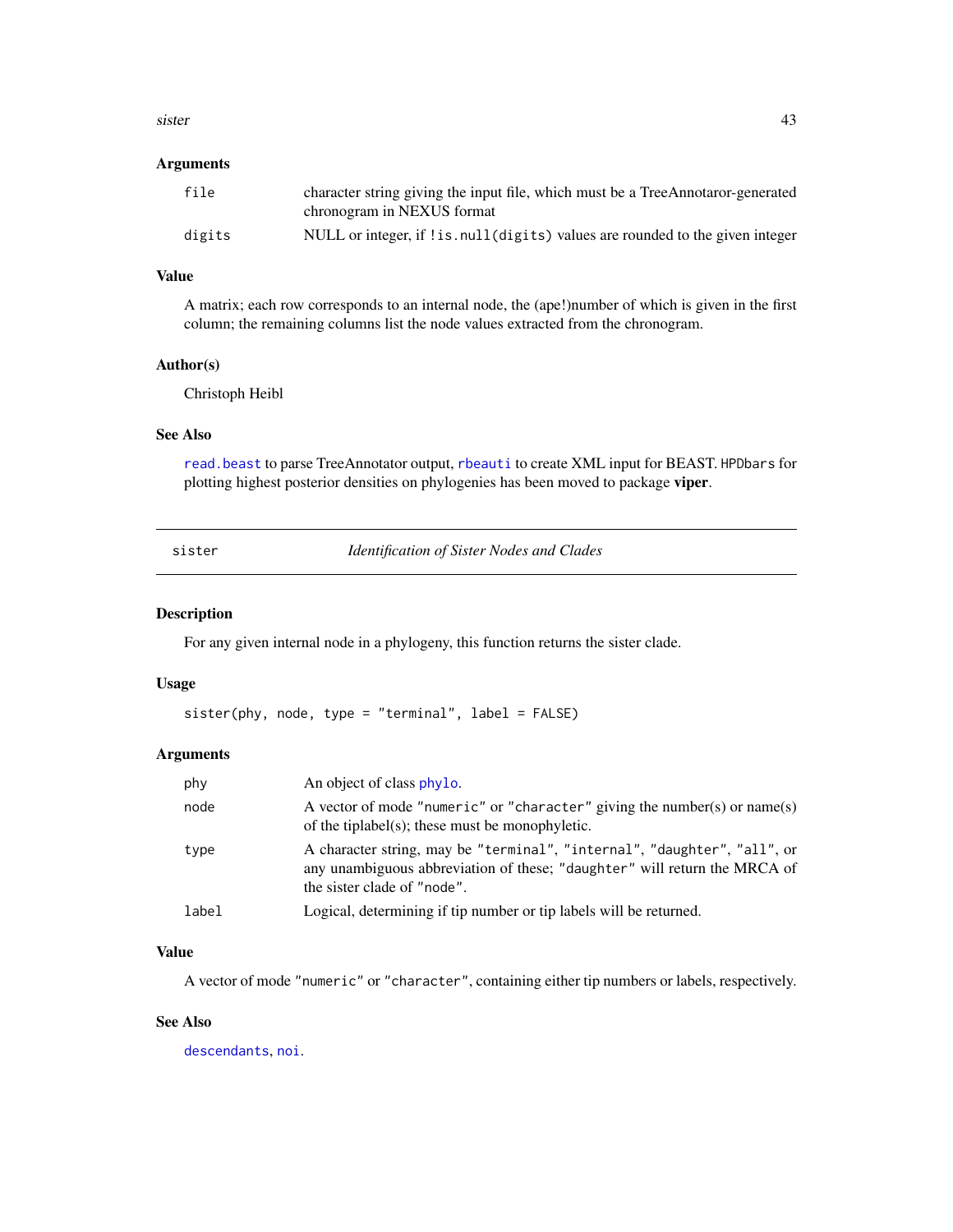# <span id="page-43-0"></span>Examples

```
# A phylogeny of bark beetles ...
data(ips.tree)
tcol <- rep("black", Ntip(ips.tree))
tcol[ips.tree$tip.label %in% c("Ips_typographus", "Ips_nitidus")] <- "blue"
tcol[ips.tree$tip.label %in% c("Ips_duplicatus")] <- "red"
plot(ips.tree, no.margin = TRUE, tip.color = tcol)
# What is the sister species of Ips typographus?
sister(ips.tree, "Ips_typographus", label = TRUE)
# Return the MRCA of the sister clade of Ips duplicatus
x <- sister(ips.tree, "Ips_duplicatus", "daughter")
nodelabels(node = x, pch = 21, bg = "red")
```
splitIntoClades *Find Monophyletic Subsets in Species Lists*

#### Description

Takes a phylogeny and a subset of its tiplabels and splits the list of tiplabels into monophyletic groups (clades).

# Usage

splitIntoClades(phy, tips)

#### Arguments

| phy  | An object of class phylo.                                                   |
|------|-----------------------------------------------------------------------------|
| tips | A vector of mode "character" containing any subset of the tiplabels in phy. |

# Value

A list.

terminalSisters *Find Pairs of Sister Species*

# Description

Finds pairs of sister species in a phylogenetic tree.

#### Usage

terminalSisters(phy, labels = TRUE)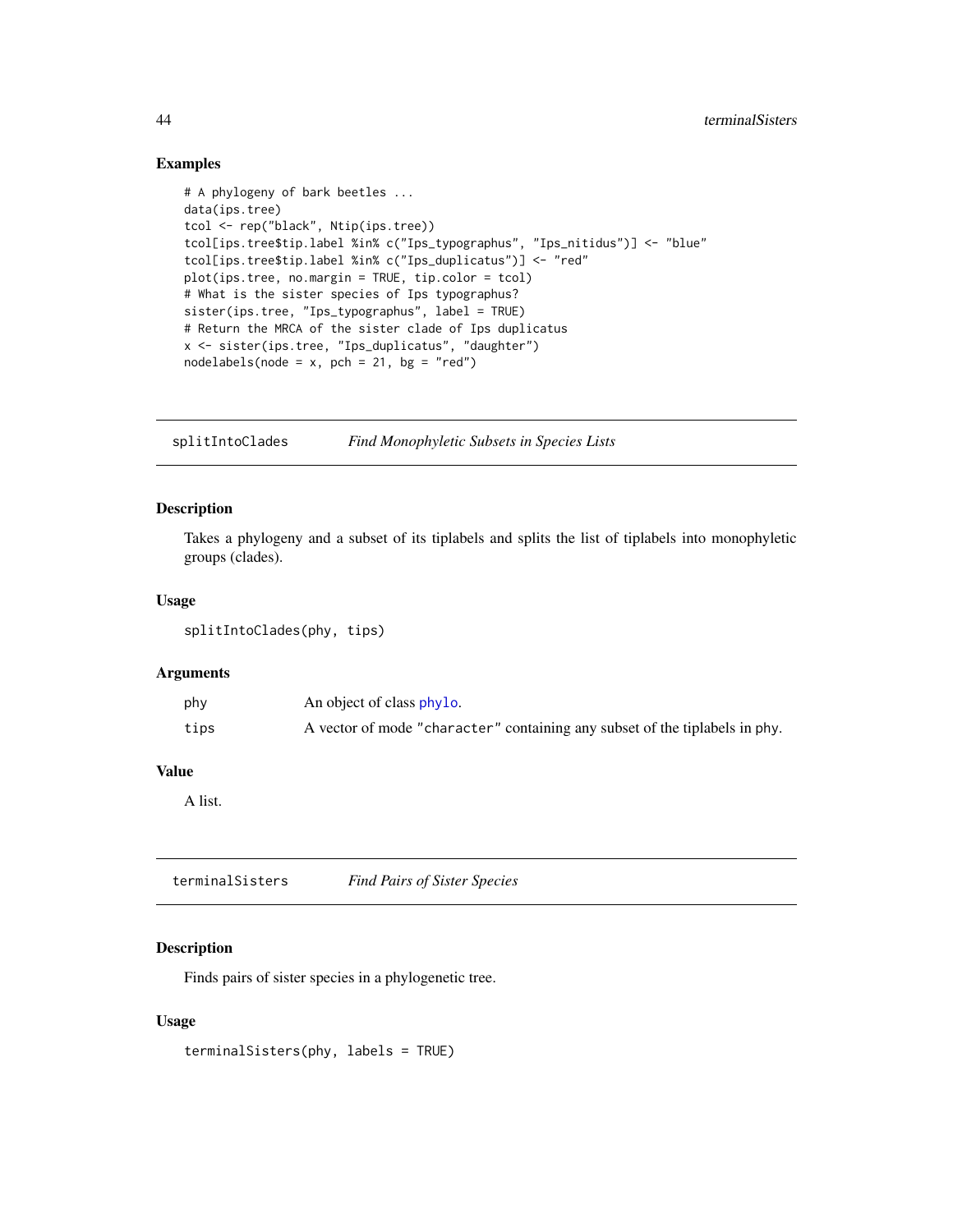# <span id="page-44-0"></span>tipHeights 45

# Arguments

| phy    | An object of class phylo.                                        |
|--------|------------------------------------------------------------------|
| labels | Logical, indicating whether to return tip labels or tip numbers. |

# Value

A list of which each element contains the tip labels of a sister species pair.

# Examples

```
set.seed(1234)
tr < -rtree(12)plot(tr)
terminalSisters(tr)
```
<span id="page-44-1"></span>tipHeights *Tip Heights in a Phylogenetic Tree*

# Description

For each tip (leave, terminal node) in the phylogenetic tree the edge lengths (branch lengths) from root to tip, be it units of time or divergence, is summed up.

# Usage

tipHeights(phy)

# Arguments

phy an object of class [phylo](#page-0-0).

# Value

a numeric vector with distances from root to tip for each tip in the phylogenetic tree.

# Author(s)

Christoph Heibl

# See Also

[branching.times](#page-0-0)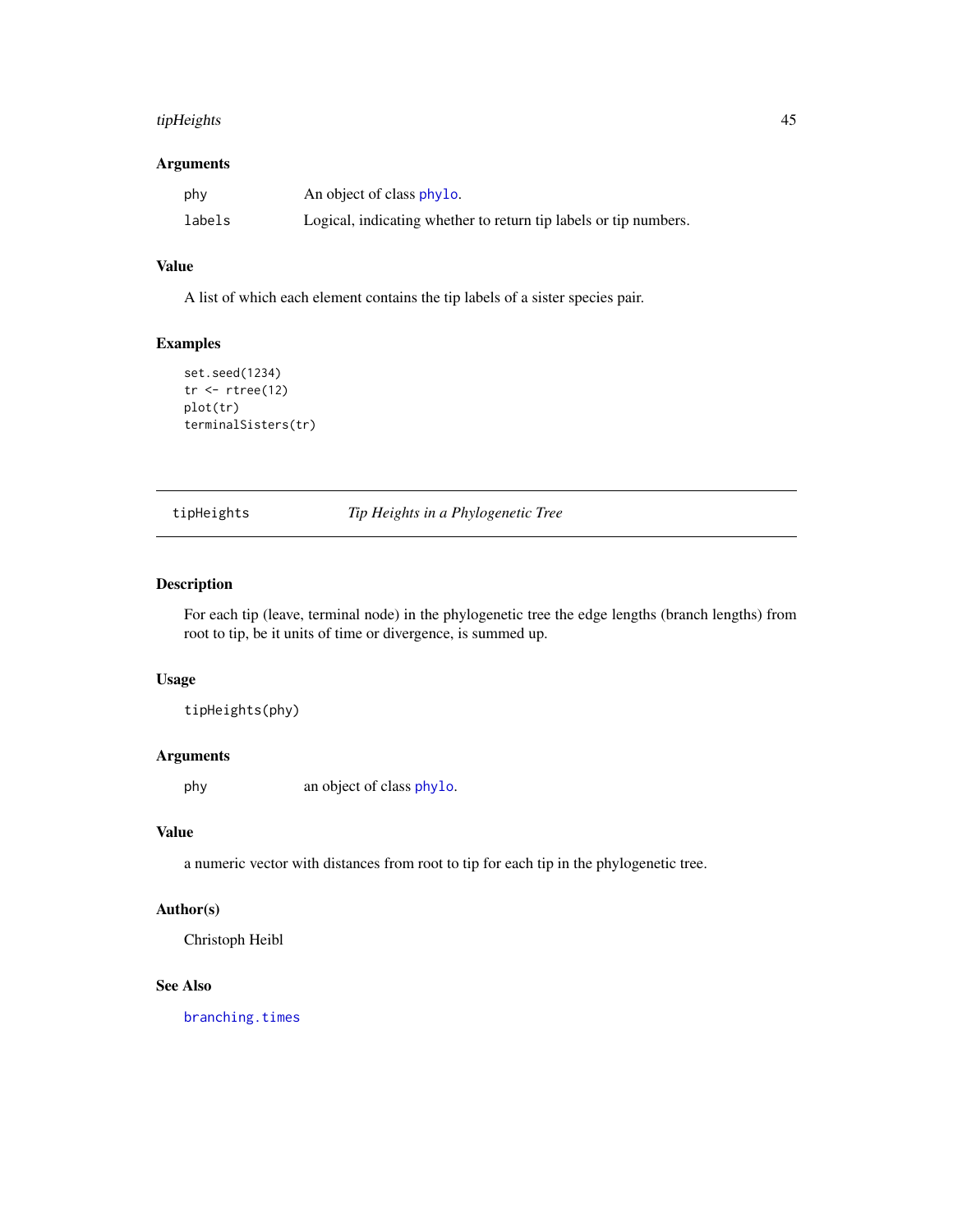# Description

Detection of trait-dependent shifts in the rate of molecular evolution with traitRate (Mayrose & Otto, 2011).

# Usage

```
traitRate(phy, seq, x, mainType = "Optimize_Model",
  n, charModelParam1 = 0.5, charModelParam2 = 1,
  gammaParam = 0.5, seqModelParam1 = 2,
  exec = "/Applications/traitRate-1.1/programs/traitRate")
```
# Arguments

| phy             | a ultrametric phylogenetic tree of class phylo.                                                                                                                                                     |  |
|-----------------|-----------------------------------------------------------------------------------------------------------------------------------------------------------------------------------------------------|--|
| seq             | a multiple sequence alignment of class DNAbin.                                                                                                                                                      |  |
| $\times$        | data frame containing a binary character in the first column.                                                                                                                                       |  |
| mainType        | character string giving the type of analysis; two choices are possible: "Optimize_Model"<br>will produce MLE of parameters and "runTraitBootstrap" will perform a<br>parametric bootstrap analysis. |  |
| n               | numeric, the number of bootstrap replicates. Will be ignored if $mainType = "Optimize_model".$                                                                                                      |  |
| charModelParam1 |                                                                                                                                                                                                     |  |
|                 | numeric, giving an initial value for the rate of transitions of character state 0 to<br>1.                                                                                                          |  |
| charModelParam2 |                                                                                                                                                                                                     |  |
|                 | numeric, giving an initial value for the rate of transitions of character state 1 to<br>0.                                                                                                          |  |
| gammaParam      | numeric, giving an initial value for the <b>alpha</b> parameter of the model of sequence<br>evolution.                                                                                              |  |
| segModelParam1  | numeric, giving an initial value for the <b>kappa</b> parameter of the model of se-<br>quence evolution.                                                                                            |  |
| exec            | character string giving the path to the program directory.                                                                                                                                          |  |
|                 |                                                                                                                                                                                                     |  |

# Value

Currently none, but look for the output files in the 'RESULTS' subdirectory in the current working directory.

#### Note

This function is under development!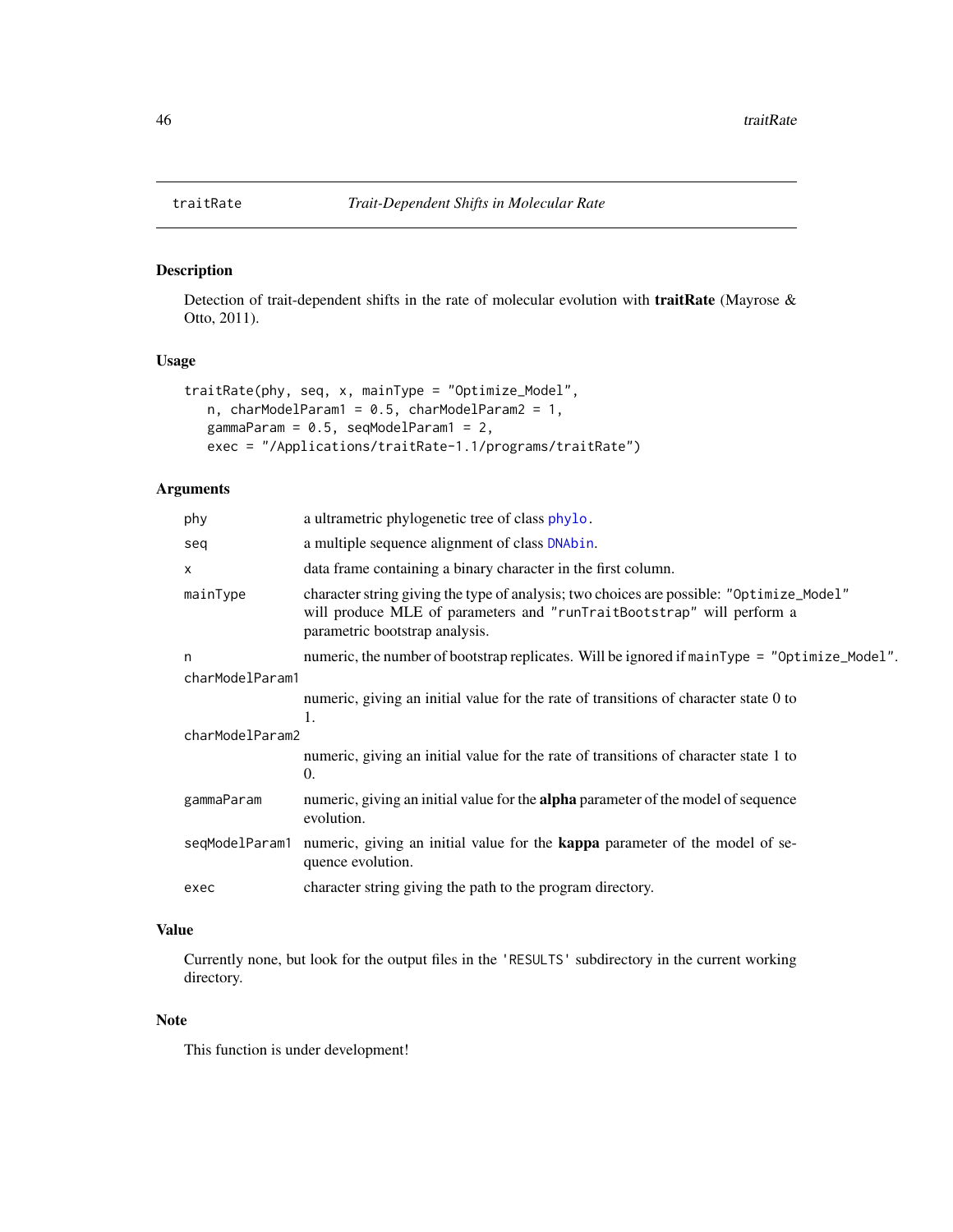#### <span id="page-46-0"></span>trimEnds 47

# Author(s)

Christoph Heibl

# References

Mayrose, I. & S.P. Otto. 2011. A likelihood method for detecting trait-dependent shifts in the rate of molecular evolution. *Mol. Biol. Evol.* 28: 759-770

# See Also

[read.tree](#page-0-0) for reading phylogenetic trees, [read.fas](#page-39-1) for reading multiple sequence alignments in FASTA format.

<span id="page-46-1"></span>trimEnds *Trim Alignment Ends*

#### Description

Trims both ends of a DNA sequence alignment to the first and last alignment positions that contain a minimum number of IUPAC base characters ("a", "c", "g", "t", "r", "y", "s", "w", "k", "m", "b", "d", "h", "v"). In addition, all gap characters ("-") beyond the first and last base characters of each sequence are replaced by the character "n".

# Usage

 $trimEnds(x, min.n.seq = 4)$ 

#### Arguments

| $\mathsf{x}$ | An object of class DNAbin.                                                                                                                                                                                                                                                                                           |
|--------------|----------------------------------------------------------------------------------------------------------------------------------------------------------------------------------------------------------------------------------------------------------------------------------------------------------------------|
| min.n.seq    | A numeric giving the required minimum number of sequences having an non-<br>ambiguous base character (a, c, g, t) in the first and last position of the alignment;<br>defaults to 4, which is the minimum number of sequences needed to produce a<br>non-trivial unrooted topology. Can also be given as a fraction. |

#### Value

An object of class DNAbin.

# See Also

[deleteEmptyCells](#page-6-1), [deleteGaps](#page-7-1)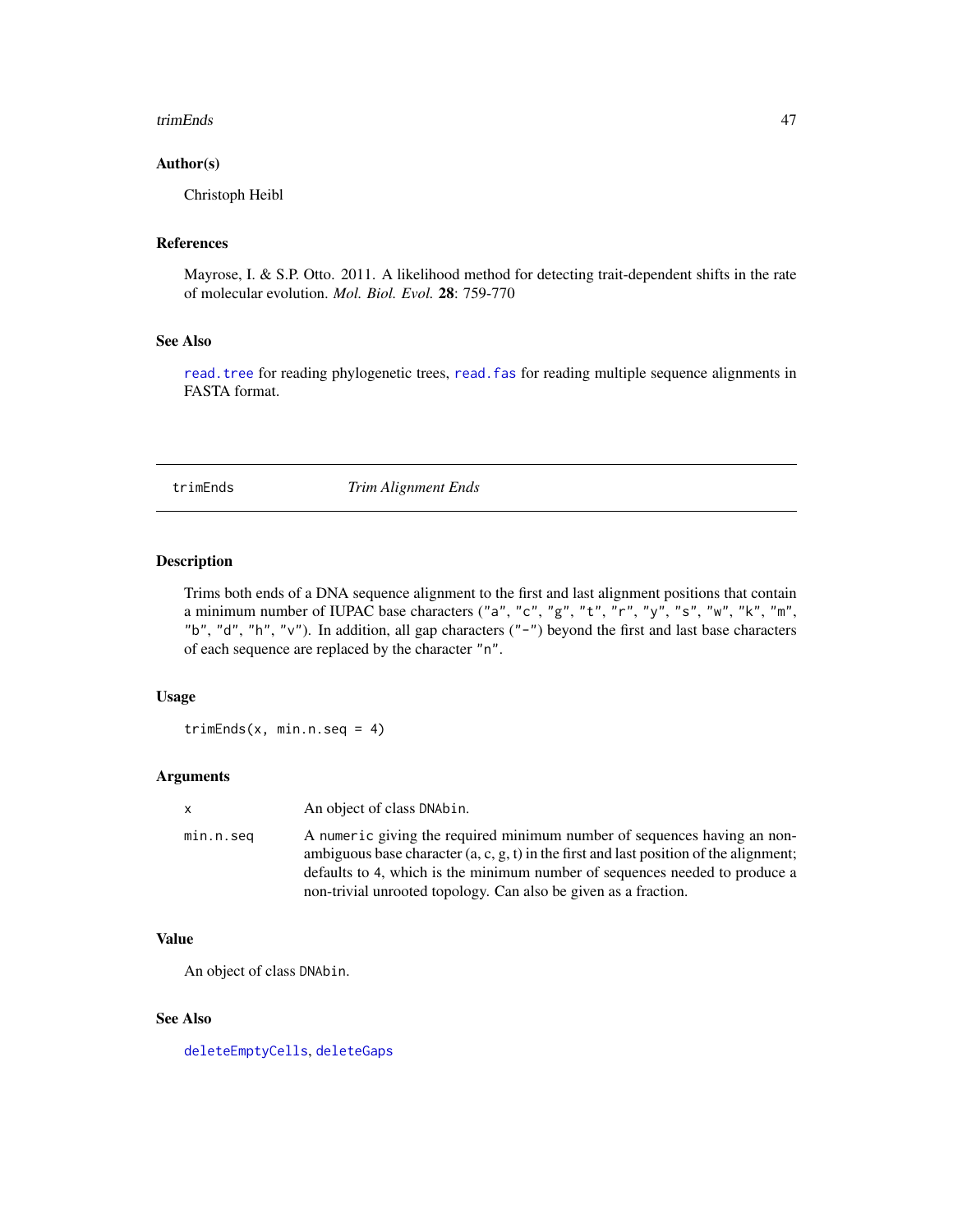# Examples

```
# simple example alignment:
x \le - structure(list(nb = 5, seq = c("acaaggtaca", "-caaggtac-",
"acaaggtaca", "aca--gtaca", "-ccaggta--"), nam = LETTERS[1:5]),
.Names = c("nb", "seq", "nam"), class = "alignment")
# convert to DNAbin:
x \leftarrow as.DNAbin(x)# fill missing nucleotides:
x \le- trimEnds(x)# show results:
as.character(x[2, ])
```
unlistFirstLevel *Unlist To First Level Only*

#### Description

Does the same as unlist, but recurses only one level.

# Usage

```
unlistFirstLevel(z, use.names = TRUE)
```
# Arguments

z A list of lists. use.names Logical, indicating if element names from the element should be preserved.

<span id="page-47-1"></span>write.fas *Write DNA Sequences to File*

#### <span id="page-47-2"></span>Description

Write DNA sequences and morphological data to FASTA, PHYLIP, or NEXUS formatted files.

#### Usage

```
write.fas(x, file, block.width = FALSE,
    truncate = FALSE, append = FALSE)
write. phy(x, file, block.width = FALSE,strict = FALSE)
write.nex(x, file, block.width = 60,
    taxblock = FALSE)
```
<span id="page-47-0"></span>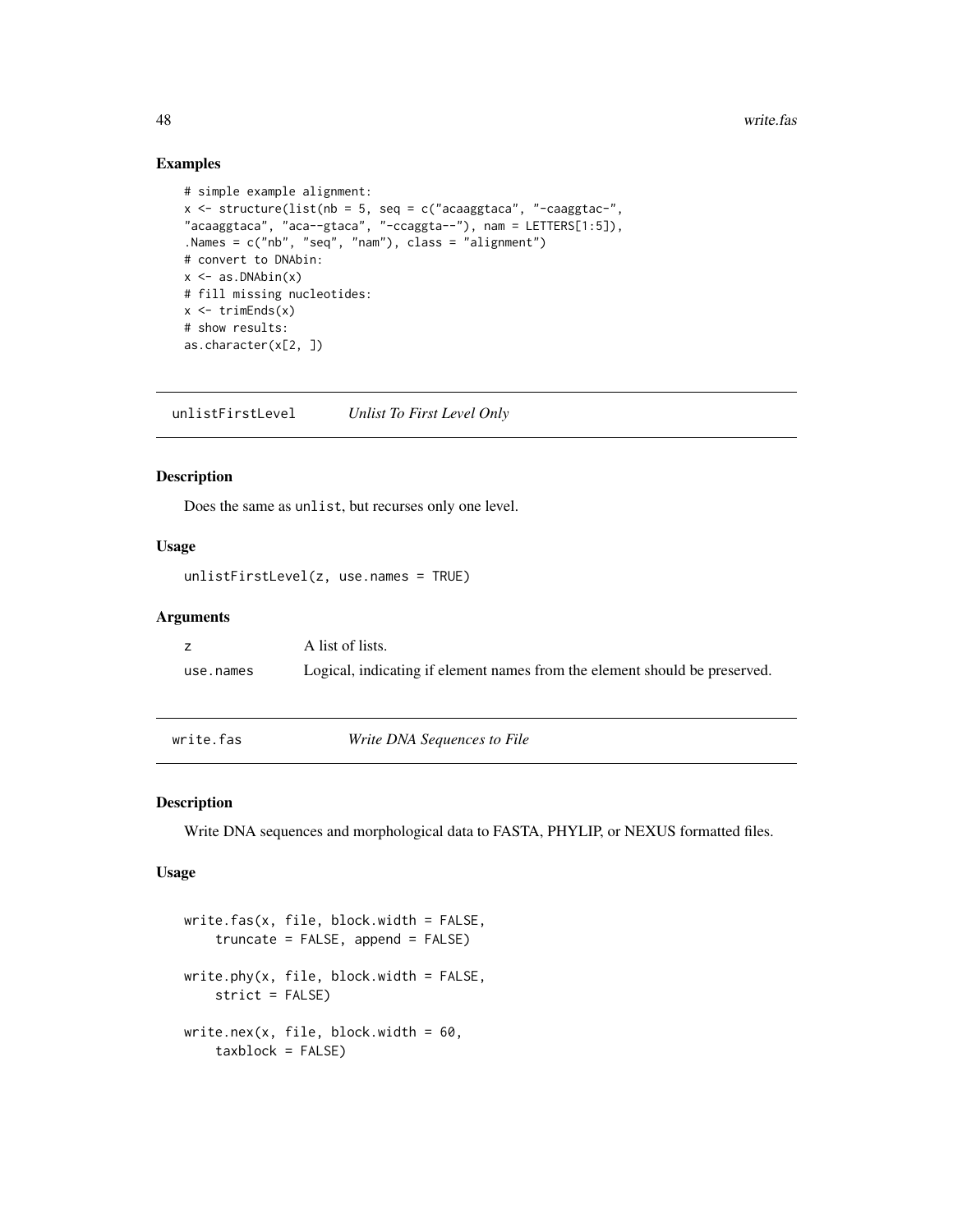#### <span id="page-48-0"></span>write.fas and the set of the set of the set of the set of the set of the set of the set of the set of the set of the set of the set of the set of the set of the set of the set of the set of the set of the set of the set of

#### **Arguments**

| $\mathsf{x}$ | an object of class DNAbin (usually as matrix, but write. fas also accepts lists)<br>or a list of objects of class DNAbin (only write . nex) or a data frame containing<br>standard (morphological, etc.) data (only write.nex).                                                                                                                           |
|--------------|-----------------------------------------------------------------------------------------------------------------------------------------------------------------------------------------------------------------------------------------------------------------------------------------------------------------------------------------------------------|
| file         | a character string giving the filename; a special case is $file = "", which causes$<br>the file content to be written on the standard output connection (i.e. the console).<br>If file is left unspecified (default), the file content is returned as a vector of<br>mode "character" and can be used as a building block for more complex data<br>files. |
| block.width  | an integer, giving the number of characters per line.                                                                                                                                                                                                                                                                                                     |
| truncate     | truncation of taxon names to the number of characters given as a integer, other-<br>wise (default) taxon names will not be changed.                                                                                                                                                                                                                       |
| append       | logical, if TRUE the sequences will be appended to file (if it exists).                                                                                                                                                                                                                                                                                   |
| strict       | logical, if TRUE the names of the sequences will be truncated to 10 strings.                                                                                                                                                                                                                                                                              |
| taxblock     | logical, if TRUE, a tax block will be added to the NEXUS file.                                                                                                                                                                                                                                                                                            |

# Details

write.nex can handle multiple DNA sequence alignments, which are handed over as a list of objects of class DNAbin. Correct matching of the rows in the alignments is cared for automatically, hence the individual alignments can contain different numbers of samples and samples need not be in the same order.

# Value

None, except when called with file left unspecified, which causes the file content to be returned as a vector of mode "character". This is particularly useful for constructing special types of input files, e.g. for MrBayes ([mrbayes](#page-20-1)).

# Author(s)

Christoph Heibl

# References

Maddison, D.R., D.L. Swofford, and W.P. Maddison. 1997. NEXUS: an extensible file format for systematic information. *Syst. Biol.* 46: 590-621.

# See Also

read. fas, [read.phy](#page-39-1), and [read.nex](#page-39-1) for reading of DNA sequence files.

# Examples

data(ips.cox1) data(ips.28S)

## Examples for FASTA files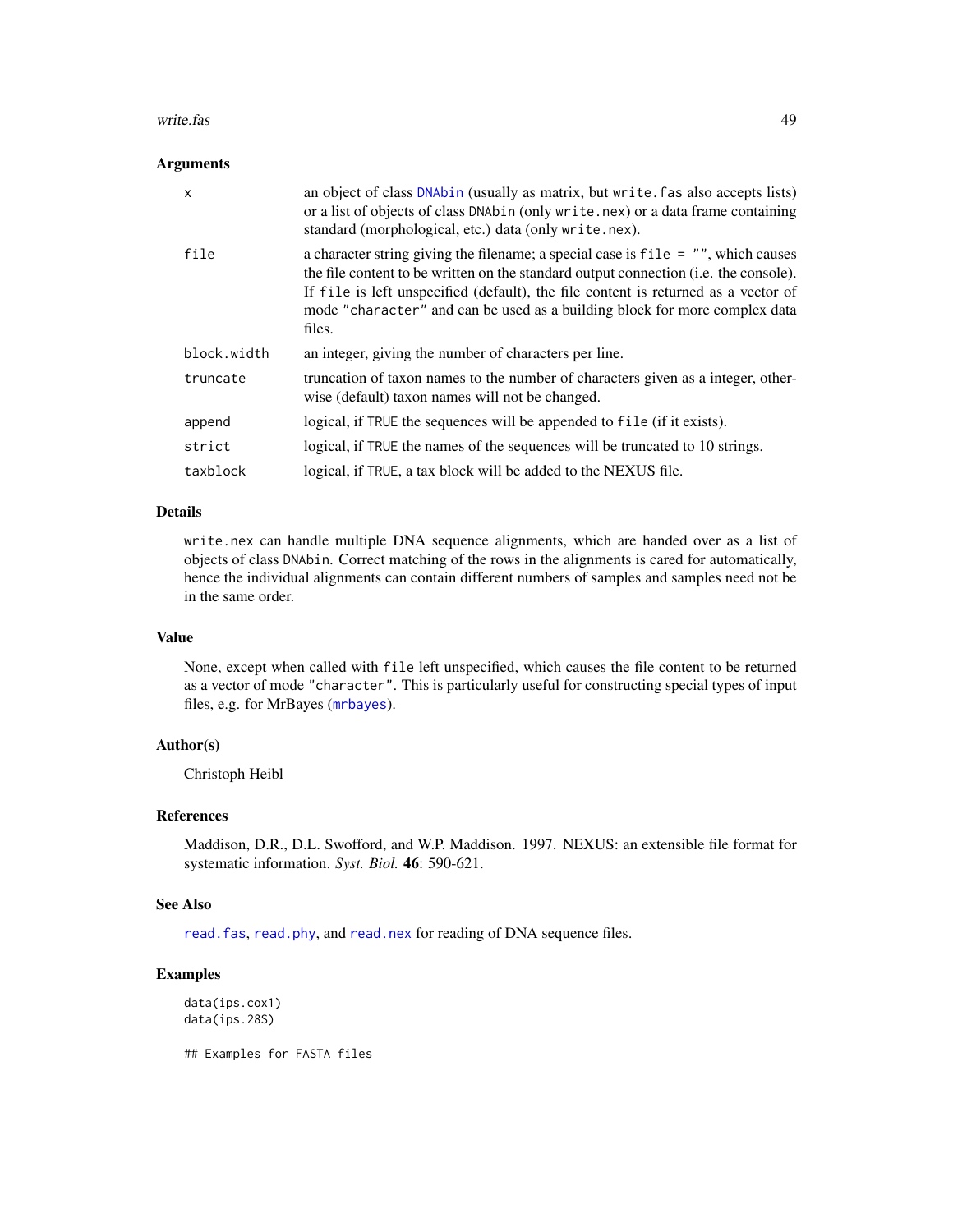```
## ------------------------
write.fas(ips.cox1[1:5, 1:120], block.width = 60)
## Examples for PHYLIP files
## ------------------------
write.phy(ips.cox1[1:5, 1:20], block.width = 40)
## Examples for NEXUS files
## ------------------------
x \le - list(cox1 = ips.cox1[1:5, 1:10],
         rna28S = ips.28S[1:5, 1:30])
write.nex(x, block.width = 20)
# Truncation of taxonnames:
# -------------------------
rownames(ips.cox1)[1] <- "AVeeeeeeeeeeeeeeeeeryLongName"
write.fas(ips.cox1, truncate = 10)
# If truncation leads to identical taxonnames,
# a warning will be issued:
# -------------------------
rownames(ips.cox1)[1:2] <- "AVeeeeeeeeeeeeeeeeeryLongName"
```
write.fas(ips.cox1, truncate = 10)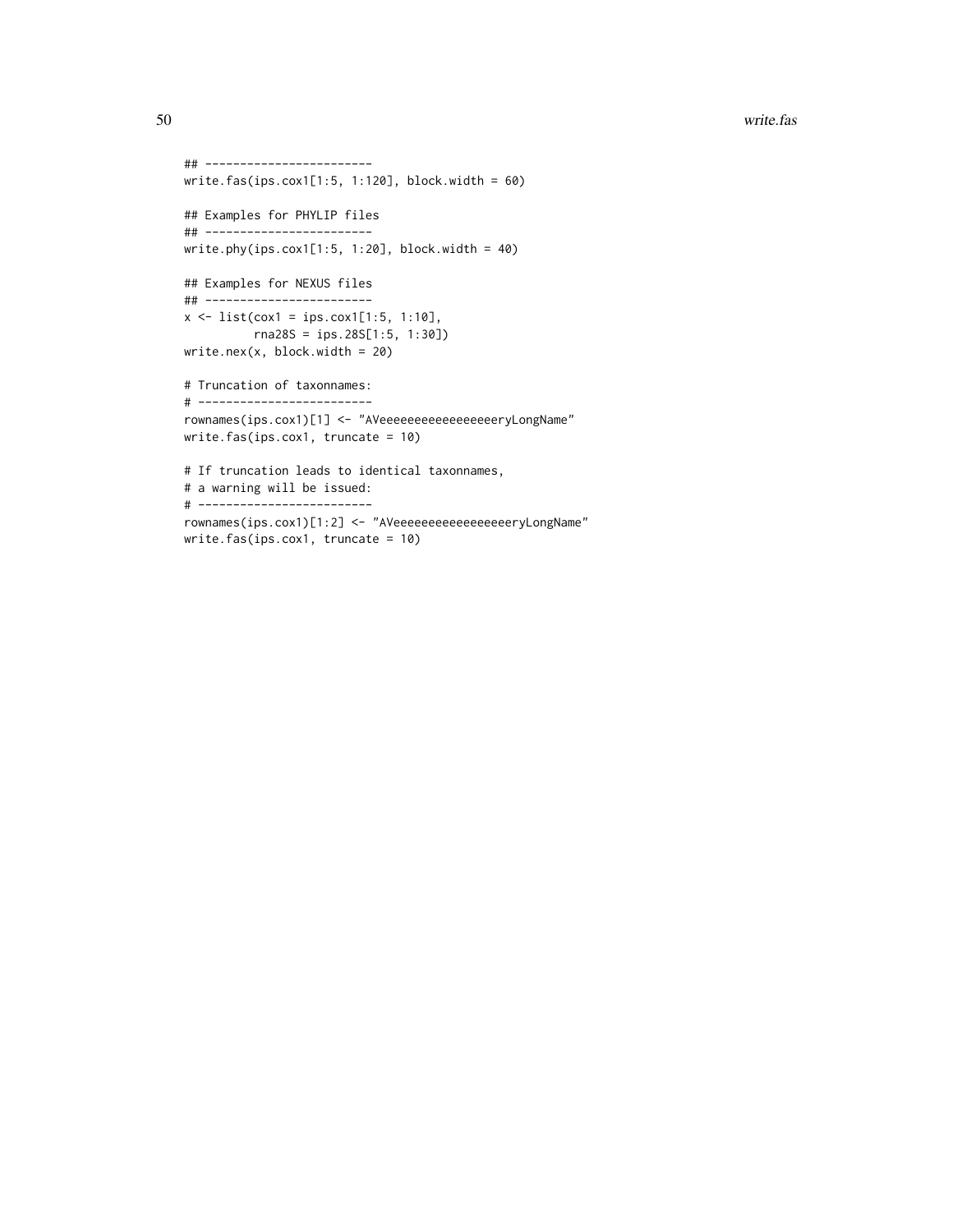# <span id="page-50-0"></span>Index

∗Topic datasets ips.16S, [16](#page-15-0) ips.28S, [17](#page-16-0) ips.cox1, [17](#page-16-0) ips.tree, [18](#page-17-0) ∗Topic package ips-package, [2](#page-1-0) .Machine, *[13](#page-12-0)* AAbin, *[21](#page-20-0)* ace, *[29](#page-28-0)* aliscore, *[3](#page-2-0)*, [3,](#page-2-0) *[8](#page-7-0)*, *[15](#page-14-0)*, *[20](#page-19-0)*, *[35](#page-34-0)*, *[41](#page-40-0)* ape, *[3](#page-2-0)* branching.times, *[45](#page-44-0)* cbind.DNAbin, *[39](#page-38-0)*, *[41](#page-40-0)* chronos, *[13](#page-12-0)* code.simple.gaps, [5,](#page-4-0) *[8](#page-7-0)* collapseUnsupportedEdges, [5](#page-4-0) del.gaps, *[8](#page-7-0)* del.miss, [6](#page-5-0) deleteEmptyCells, *[5](#page-4-0)*, [7,](#page-6-0) *[47](#page-46-0)* deleteGaps, *[5](#page-4-0)*, *[7](#page-6-0)*, [8,](#page-7-0) *[47](#page-46-0)* descendants, [9,](#page-8-0) *[11](#page-10-0)*, *[43](#page-42-0)* DNAbin, *[5](#page-4-0)[–8](#page-7-0)*, *[10](#page-9-0)*, *[14](#page-13-0)*, *[16,](#page-15-0) [17](#page-16-0)*, *[21,](#page-20-0) [22](#page-21-0)*, *[34](#page-33-0)*, *[36](#page-35-0)*, *[38,](#page-37-0) [39](#page-38-0)*, *[46](#page-45-0)*, *[49](#page-48-0)* DNAbin2index, [10,](#page-9-0) *[16](#page-15-0)* eoi, [10](#page-9-0) fixNodes, [12](#page-11-0) forceEqualTipHeights, [13](#page-12-0)

gblocks, *[3,](#page-2-0) [4](#page-3-0)*, *[8](#page-7-0)*, [14,](#page-13-0) *[20](#page-19-0)*, *[35](#page-34-0)*, *[41](#page-40-0)*

index2DNAbin, *[10](#page-9-0)*, [16](#page-15-0) ips *(*ips-package*)*, [2](#page-1-0) ips-package, [2](#page-1-0) ips.16S, [16](#page-15-0)

ips.28S, [17](#page-16-0) ips.cox1, [17](#page-16-0) ips.tree, [18](#page-17-0) is.ultrametric, *[13](#page-12-0)* ladderize, *[3](#page-2-0)*, *[12,](#page-11-0) [13](#page-12-0)* mafft, *[3,](#page-2-0) [4](#page-3-0)*, *[15](#page-14-0)*, [19,](#page-18-0) *[22](#page-21-0)*, *[32,](#page-31-0) [33](#page-32-0)*, *[35](#page-34-0)*, *[41](#page-40-0)* mafft.merge, [21](#page-20-0) mrbayes, *[3](#page-2-0)*, [21,](#page-20-0) *[23,](#page-22-0) [24](#page-23-0)*, *[26,](#page-25-0) [27](#page-26-0)*, *[49](#page-48-0)* mrbayes.lset, *[22](#page-21-0)*, [23,](#page-22-0) *[26,](#page-25-0) [27](#page-26-0)* mrbayes.mcmc, *[22](#page-21-0)*, *[24](#page-23-0)*, [24,](#page-23-0) *[27](#page-26-0)* mrbayes.prset, *[22](#page-21-0)*, *[24](#page-23-0)*, *[26](#page-25-0)*, [26](#page-25-0) mrca, *[11](#page-10-0)* mst, *[29](#page-28-0)* multistate, [28](#page-27-0) multistateMCMC, *[3](#page-2-0)* multistateMCMC *(*multistate*)*, [28](#page-27-0) multistateML, *[3](#page-2-0)* multistateML *(*multistate*)*, [28](#page-27-0) neighboringPairs, [29](#page-28-0) noi, *[9](#page-8-0)*, *[43](#page-42-0)* noi *(*eoi*)*, [10](#page-9-0) ntip, [30](#page-29-0) oi *(*eoi*)*, [10](#page-9-0) partitionfinder, [30](#page-29-0) pathd8, [31](#page-30-0) phylo, *[6](#page-5-0)*, *[9,](#page-8-0) [10](#page-9-0)*, *[12,](#page-11-0) [13](#page-12-0)*, *[19](#page-18-0)*, *[21](#page-20-0)*, *[30](#page-29-0)[–33](#page-32-0)*, *[36](#page-35-0)*, *[43](#page-42-0)[–46](#page-45-0)* phylo2mafft, [32](#page-31-0) phylo2mst, [33](#page-32-0) pis, [33](#page-32-0) prank, *[3,](#page-2-0) [4](#page-3-0)*, *[15](#page-14-0)*, *[20](#page-19-0)*, *[22](#page-21-0)*, [34,](#page-33-0) *[41](#page-40-0)* raxml, *[3](#page-2-0)*, *[22](#page-21-0)*, [35,](#page-34-0) *[38,](#page-37-0) [39](#page-38-0)* raxml.partitions, *[37](#page-36-0)*, [38](#page-37-0) rbeauti, *[3](#page-2-0)*, [39,](#page-38-0) *[42,](#page-41-0) [43](#page-42-0)* read, [40](#page-39-0)